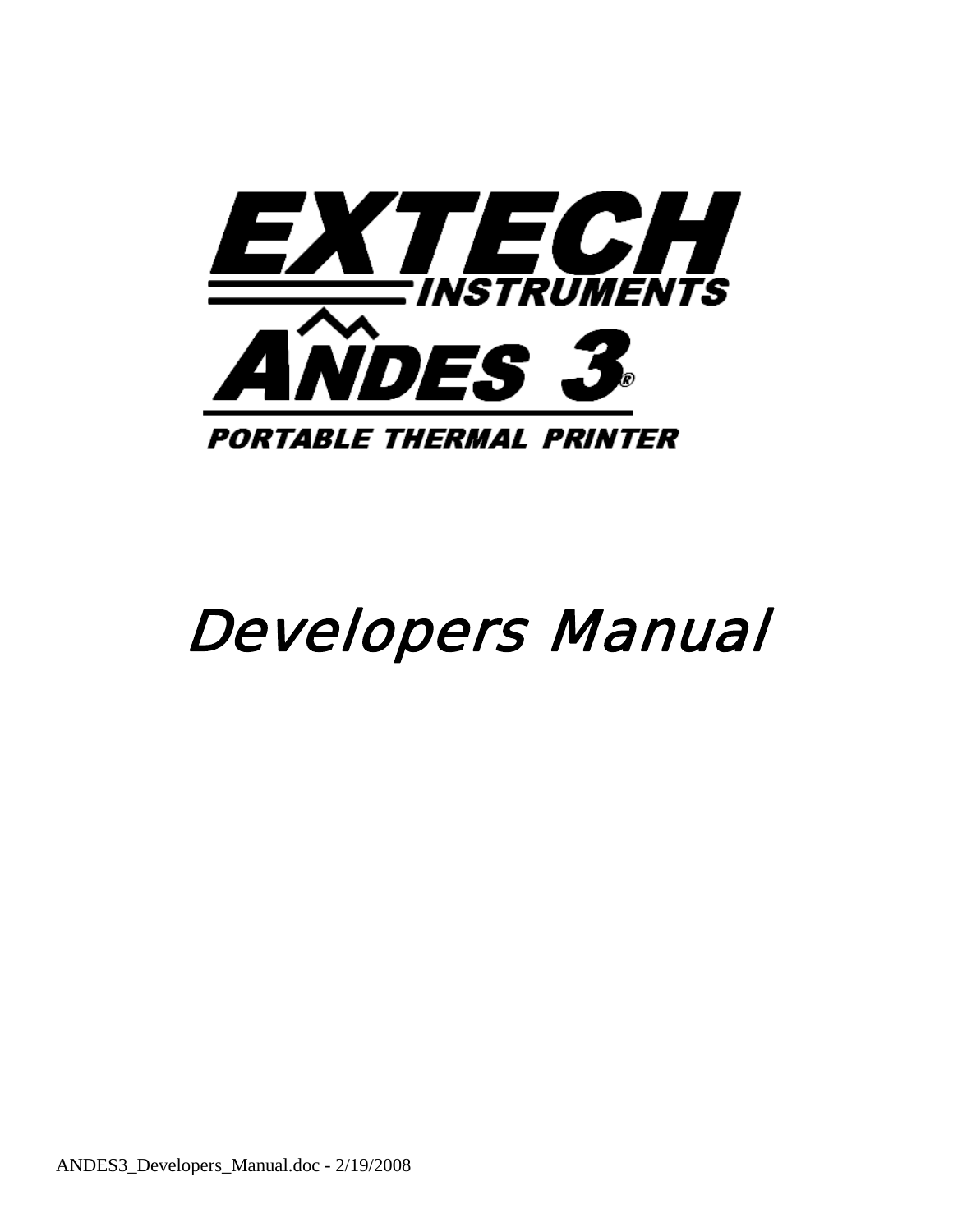# **ANDES3 Developers Manual - Table of Contents**

| 1110000001111100000 |  |
|---------------------|--|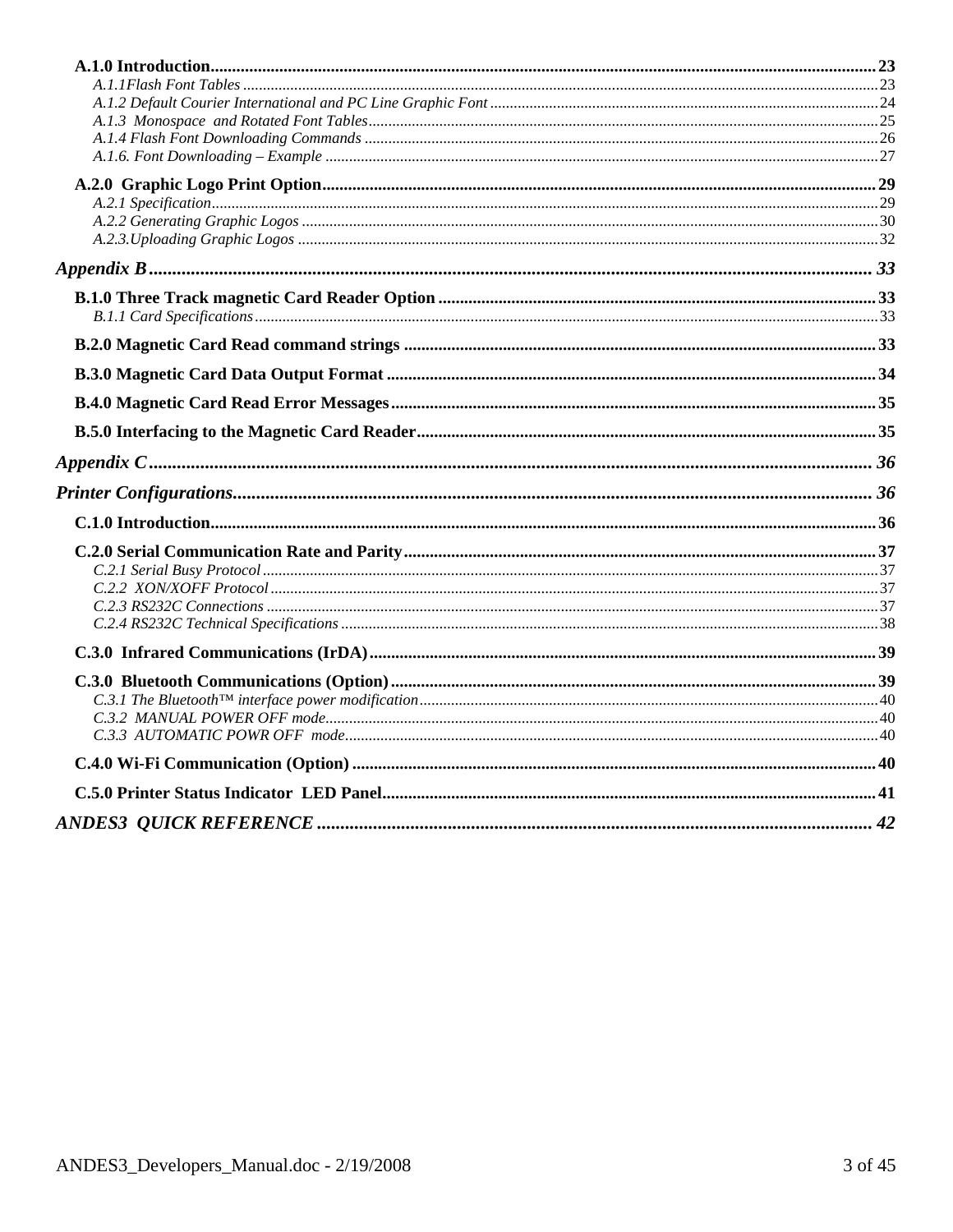# *1.0 ANDES3 Printer Character Set*

Character Sets can be grouped into 3 categories – Control Characters, ACII Print Characters and Extended Print Characters.

- *Control Characters* 
	- $\circ$  Defined as character encoding  $\{0x00..0x1F\}$
	- o Designed to control the printer operation
- *ASCII Print Characters* 
	- o Defined as character encoding {0x20..0x7F}
	- o Factory default ISO defined **US-ASCII** alpha-numeric character set

### - *Extended Print Characters*

- o Defined as character encoding {0x80..0xFF}
- o Factory default "International" and User Selectable "PC Line Draw" character set.

### *1.1 Control Characters*

The following set of characters is reserved for printer control. In some cases, the printer provides single byte responses to inform the host of the printer status.

| <b>Character</b>  | <b>Control</b> | Hex / Dec | <b>CONTROL ACTION</b>                                                                                                  |
|-------------------|----------------|-----------|------------------------------------------------------------------------------------------------------------------------|
|                   |                |           | End Of Text                                                                                                            |
| <b>EOT</b>        | ^D             | 0x04/04   | Printer sends an EOT character when buffer is empty; tells the host<br>device that printer is in idle mode.            |
|                   |                |           | <b>Horizontal Tab</b>                                                                                                  |
| <b>HT</b>         | ۸Į             | 0x09/09   | The horizontal TAB command advances the cursor by the number of dots<br>specified in the HT set up command.            |
| LF                | ^J             | 0x0A / 10 | Line Feed                                                                                                              |
|                   |                |           | Advance to beginning of next line.                                                                                     |
| <b>VT</b>         | ^K             | 0x0B / 11 | <b>Vertical Tab</b><br>Advance the cursor by the number of dot lines specified in the VT set<br>up command.            |
|                   |                |           | Form Feed                                                                                                              |
| FF                | ^L             | 0x0C/12   | Advance the paper (FEED) by the number of lines specified in the<br>Form Feed Set Up command.                          |
| <b>BS</b>         | ^H             | 0x08 /08  | Back Space. Remove Previous character in Print Buffer.                                                                 |
| <b>CR</b>         | $^{\wedge}$ M  | 0x0D / 13 | Carriage Return                                                                                                        |
|                   |                |           | Advance to beginning of next line.                                                                                     |
|                   |                |           | Shift Out                                                                                                              |
| <b>SO</b>         | ^N             | 0x0E/14   | Every character following this command will be printed in double wide.                                                 |
|                   |                |           | Shift In                                                                                                               |
| SI                | ^O             | 0x0F / 15 | Every character following this command will be printed in single width                                                 |
|                   |                |           | <b>Transmitter On</b>                                                                                                  |
| <b>XON</b>        | ^Q             | 0x11/17   | Printer to Host: Ready to receive data.                                                                                |
|                   |                |           | Host to printer: The host is ready to receive data.                                                                    |
|                   | ^R             |           | Printer on                                                                                                             |
| <b>AUXON</b>      |                | 0x12/18   | Printer to Host: Printer is on line. Transmitted after initial power up or<br>clearing of printer jam or paper reload. |
|                   |                |           | Printer receiver is off                                                                                                |
| <b>XOFF</b>       | ^S             | 0x13/19   | Printer to Host: Print Buffer is full or other error condition.                                                        |
|                   |                |           | Host to Printer: host device transmitter off.                                                                          |
| <b>AUXOFF</b>     | ^U             | 0x15/21   | Printer to Host: printer is off                                                                                        |
|                   |                |           | Transmitted to host before power down or paper out.                                                                    |
| CANCEL            | ۸X             | 0x18/24   | Cancel and reset printer                                                                                               |
| (OPTIONAL)        |                |           | <b>Print buffer is cleared</b>                                                                                         |
| <b>ESC</b>        | ^[             | 0x1B/27   | Escape<br>Escape character precedes graphics and printer operating modes.                                              |
|                   |                |           | Refer to escape command section.                                                                                       |
|                   |                |           | <b>Double High</b>                                                                                                     |
| <b>EXTEND</b>     | $\sqrt{ }$     | 0x1C / 28 | All characters following this command are printed in double height                                                     |
|                   |                |           | Normal Height                                                                                                          |
| <b>EXTEND OFF</b> | ^1             | 0x1D/29   | The normal height command cancels the Double High command. All                                                         |

 *Table 1.0 - Control Characters*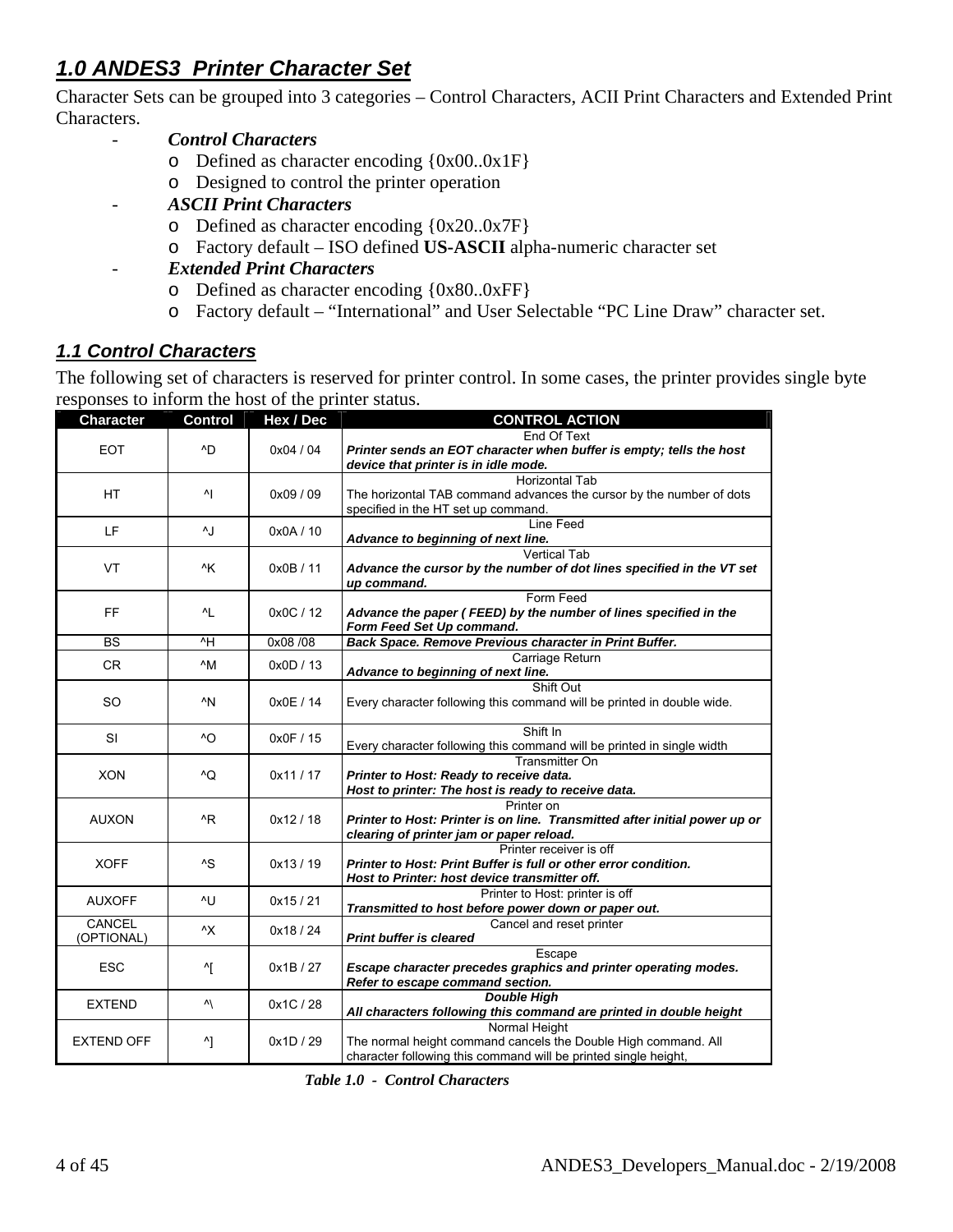# *2.0 ANDES3 Printer Font Control*

Several commands are defined with the ANDES3 printer which allow the user to select different typefaces, change the character height, width as well as add emphasis or underline the printed text if desired. The following sections explain in detail how to modify each of the features listed in this paragraph. For complete details on Character sets as well as Font downloading please refer to Appendix A in this manual.

### *2.1 Printer Font Commands to select different character width*

Listed below are the fonts installed and the three character command string to select them.

| <b>FONT NAME</b> | <b>PITCH</b>          | <b>CHARAC</b><br><b>TER SIZE</b><br>(WxH) | <b>SOFTWARE</b><br><b>COMMAND</b> | DOWNL.         | Num of<br>Chars/<br>Line |
|------------------|-----------------------|-------------------------------------------|-----------------------------------|----------------|--------------------------|
| Monospace 821BT  | 20CPI Short Font      | 10x18                                     | $ESC+'k'+'9'$                     | N <sub>O</sub> | 57                       |
| Monospace 821BT  | 20CPI Bold            | 10x23                                     | $ESC+'k'+'8'$                     | NO.            | 57                       |
| Monospace 821BT  | 20CPI Normal          | 10x23                                     | $ESC+'k'+'7'$                     | N <sub>O</sub> | 57                       |
| Monospace 821BT  | 10 CPI Normal         | 20x23                                     | $ESC+'k'+'6'$                     | NO.            | 40                       |
| Courier Mode 5   | 24 CPI normal         | 8x23                                      | $ESC+'k'+'5'$                     | <b>YES</b>     | 72                       |
| Courier Mode 4   | 21 CPI normal         | 9x23                                      | $ESC+ k'+4'$                      | <b>YES</b>     | 64                       |
| Courier Mode 3   | 19 CPI normal         | 10x23                                     | $ESC+ k'+3'$                      | <b>YES</b>     | 57                       |
| Courier Mode 2   | 16 CPI normal         | 12x23                                     | $ESC+ k'+2'$                      | <b>YES</b>     | 48                       |
| Courier Mode 1   | 12 CPI normal         | 16x23                                     | $ESC+ k'+1'$                      | <b>YES</b>     | 36                       |
| Courier Mode 0   | 13 CPI <i>rotated</i> | 16x14                                     | $ESC+'k'+'0'$                     | <b>YES</b>     | 24                       |

 *Table 2.0 – Installed Fonts* 

*Note: Default printer settings are set to Courier Mode 3 - 19 CPI 57 columns per line.* 

### *2.2 Character Width Control Commands*

A single byte control command is defined to control the printed character width.

| <b>Character</b> | <b>Control</b> | Hex/Dec | <b>Control Action</b>                              |
|------------------|----------------|---------|----------------------------------------------------|
| <b>SO</b>        | $^{\wedge}$ N  | 0x0E/14 | Shift Out                                          |
|                  |                |         | Each dot of the Character bit-Map is burned twice  |
| SI               | $^{\wedge}$    | 0x0F/15 | Shift In                                           |
|                  |                |         | Each dot of the Character bit - Map is burned once |

 *Table 2.1 - Character width control commands* 

*Note: On power up the printer defaults to a single character width mode.*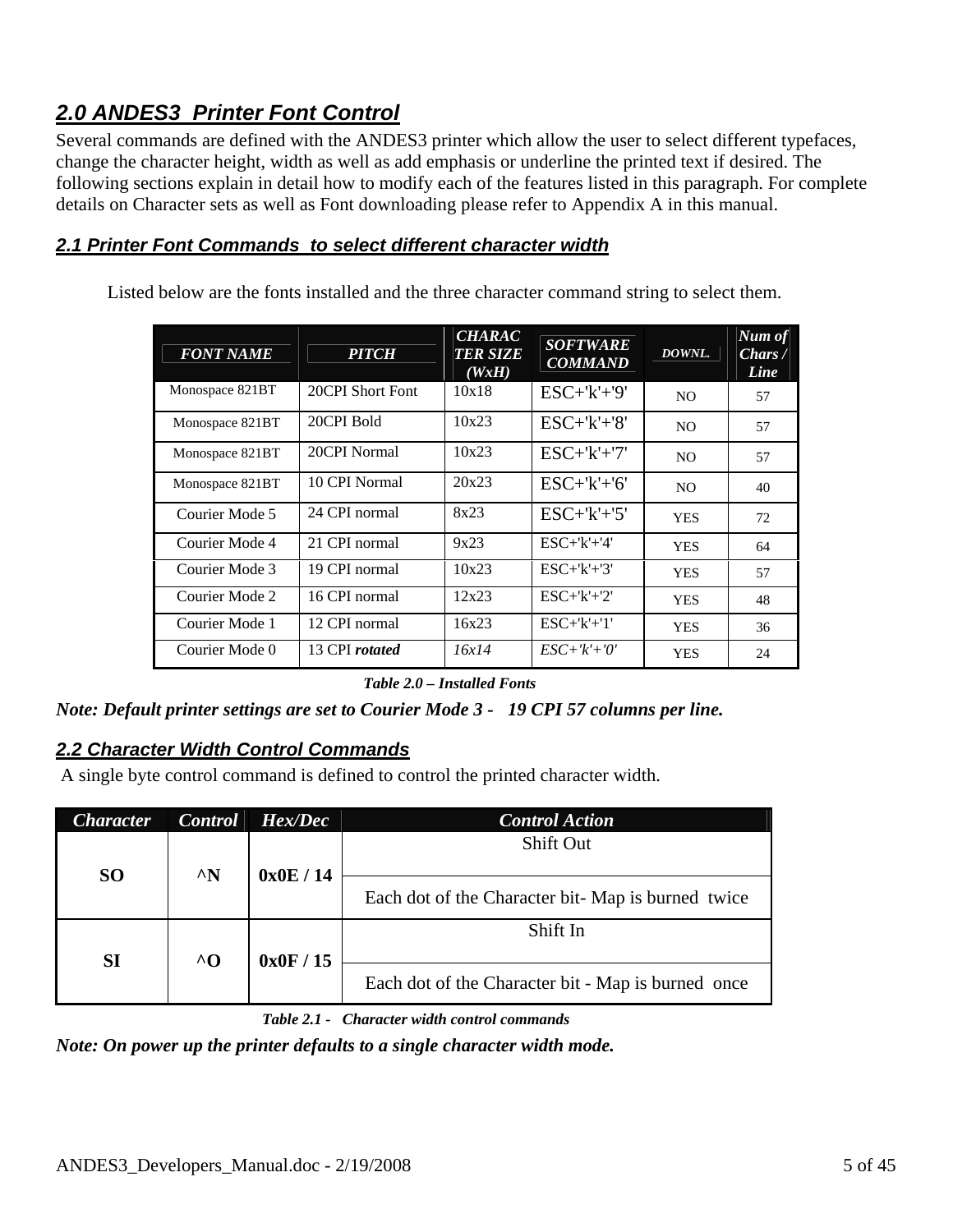### *2.3 Character Height Control Commands*

A single byte control command is defined to control the printed character height. Normal height of a character is 23. EXTEND control character  $(\wedge)$ selects a double height which is equal to 46. EXTEND OFF control character  $(^{\wedge}$  ) selects a normal height.

| <b>Character</b>  |              | Control   Hex/Dec                                              | <b>Control Action</b>                                            |
|-------------------|--------------|----------------------------------------------------------------|------------------------------------------------------------------|
| <b>EXTEND</b>     | $\lambda$    | 0x1C/28                                                        | <b>Extended Print</b>                                            |
|                   |              | All characters following this command are printed double high. |                                                                  |
| <b>EXTEND OFF</b> | $\mathsf{A}$ |                                                                | <b>Extended Print Off/Normal Print</b>                           |
|                   |              | 0x1D/29                                                        | All characters following this command are printed normal height. |

 *Table 2.2 – Height Control Commands* 

*Note: Default printer settings are set to Normal Print.* 

### *2.4 Character Bold/Emphasized Print Control Commands*

A line of text using a resident font may be emphasized with the three character commands from the table below.

| <b>Command String</b>    | <b>Action Taken</b>                                           |
|--------------------------|---------------------------------------------------------------|
| $\text{Esc} - 'U' - '1'$ | Enable emphasized print starting with the current text line   |
| $\text{Esc} - 'U' - '0'$ | Disable emphasized print starting with the current text line. |

 *Table 2.3 – Character Emphasis Print Control* 

### *Note: Default Printer Settings are set to Esc – U - 0*

### *2.5 Line Spacing Commands*

To set the line spacing between successive printed text lines and the number of line feeds desired at the beginning of a line , use the three character commands from the table below. It is important to know that when printing PC Line-Draw characters, the line spacing must be set to zero, thus allowing graphic characters on successive lines to be connected.

| <b>Command String</b>                   | <b>Command Description</b>                                                                    |  |
|-----------------------------------------|-----------------------------------------------------------------------------------------------|--|
| $\text{Esc} - \mathbf{a'} - \mathbf{n}$ | Where n is the number of graphic-line-spacing, in increments of<br>0.125 mm. n = $\{ 0255 \}$ |  |
| $\text{Esc} - \text{`J' - n}$           | Where n is the number of desired 0.125mm graphic line feeds $n =$<br>$\{0255\}.$              |  |

### *Table 2.4 – Character Line Spacing*

*Note: Printer default setting is 3-dot line spacing after each printed text line. Please note that when characters have the '' around them , it signifies ASCII values. On the other hand characters that don't have the '' around them like the "n" in the example above, signify binary data.*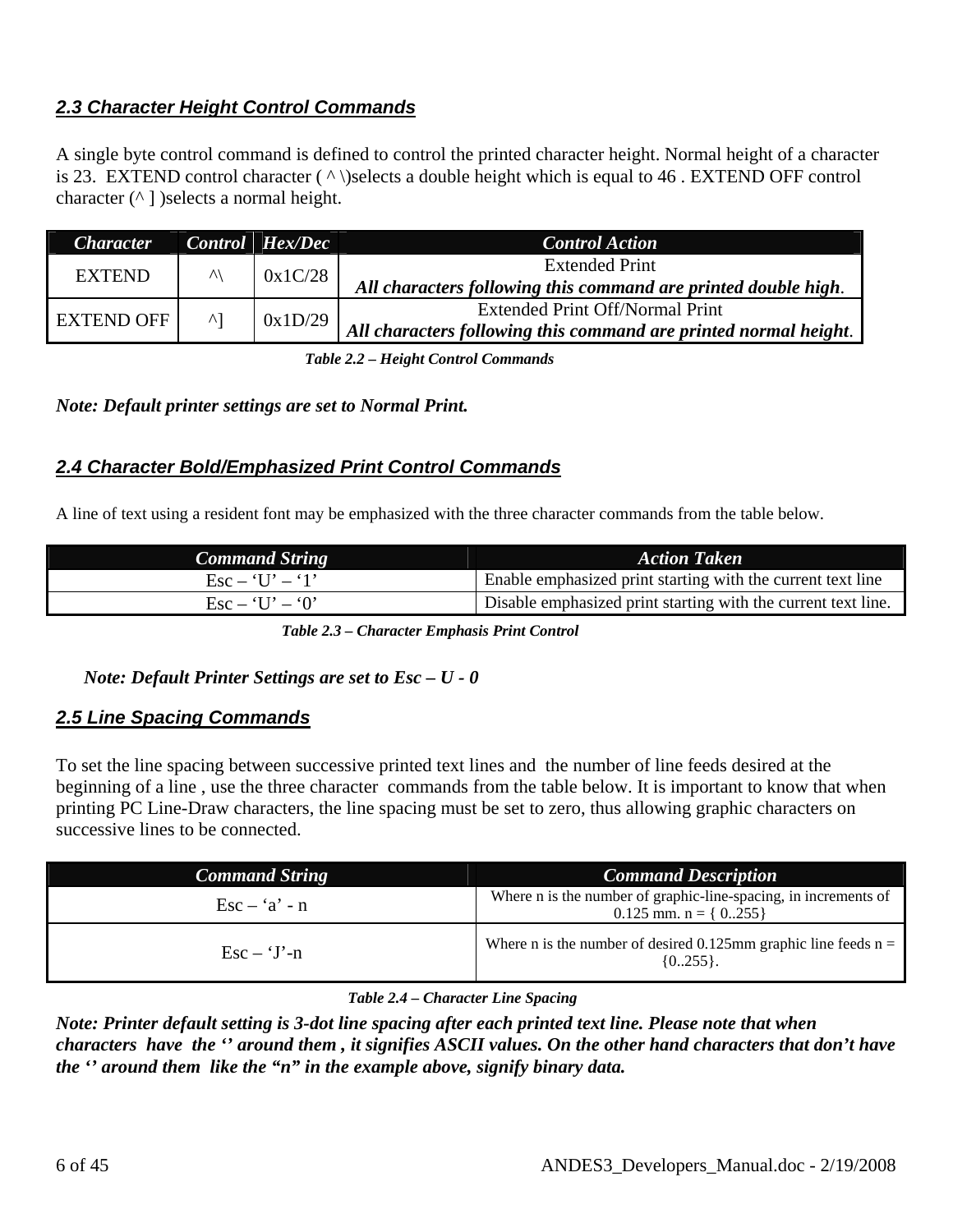### *2.6 Underline Command*

The underline command allows the user to underline the desired portion of the text on a specific line or the entire line if desired. Below are the command structure details.

| <b>Command String</b>                  | <b>Action Taken</b>                                       |  |
|----------------------------------------|-----------------------------------------------------------|--|
|                                        | All characters following this command will be underlined. |  |
| $\text{Esc} - \text{`U'} - \text{`U'}$ | The underline command is terminated either by the Esc U n |  |
|                                        | command or by cycling the printer power.                  |  |
| $\text{Esc} - \text{`U'-'`u'}$         | All characters following this command will not be         |  |
|                                        | underlined.                                               |  |

 *Table 2.5 – Underline Command* 

*Note: On power up the printer defaults to non underlined mode.* 

### *2.7 Reverse Printing Command*

The reverse printing command enables the user to print white letters on a black background. Below are the command structure details.

| <b>Command String</b>                                          | <b>Action Taken</b>                                                                                                                                                                     |  |
|----------------------------------------------------------------|-----------------------------------------------------------------------------------------------------------------------------------------------------------------------------------------|--|
| $\operatorname{Esc} - \operatorname{`U'} - \operatorname{`R'}$ | Enable reverse printing starting with the characters<br>following the command. The reverse printing is terminated<br>by the Disable Reverse Command or by cycling the power.            |  |
| $\text{Esc} - \text{`U'-'n''}$                                 | Disable reverse printing starting with the characters<br>following the command. The disable reverse printing is<br>terminated by the Enable Reverse Command or by cycling<br>the power. |  |

 *Table 2.6 - Reverse Printing Command* 

*Note: On power up the printer defaults to normal printing mode.* 

### *2.8 HT VT and FF Set Up Commands*

The three command strings described in that section enable the user to set the HT , VT and FF values.

| <b>Command String</b>          | <b>Action Taken</b>                                                                                      |
|--------------------------------|----------------------------------------------------------------------------------------------------------|
| $\operatorname{Esc}$ T F n1 n2 | Sets up the FF value in dot lines $(n2 * 256 + n1)$ where n1<br>and $n2 = (0255)$ . Default value = 2030 |
| $\operatorname{Esc}$ T V n     | Sets the VT value in dot lines - $n = (0255)$ Default : $n = 203$                                        |
| $\operatorname{Esc} T$ H n     | Set the HT value in dot lines $- n = (0255)$ Default : n=100                                             |

### *Table 2.7 – HT VT and FF Set Up commands*

*Note: When using the set up commands the height of the font in dot lines will be subtracted from the total dot lines specified in the command. Thus for example if you are using a font which is 23 dot high and you send Esc T V 200 (0xC8) the actual VT value will be 200 – 23 = 177 dots.*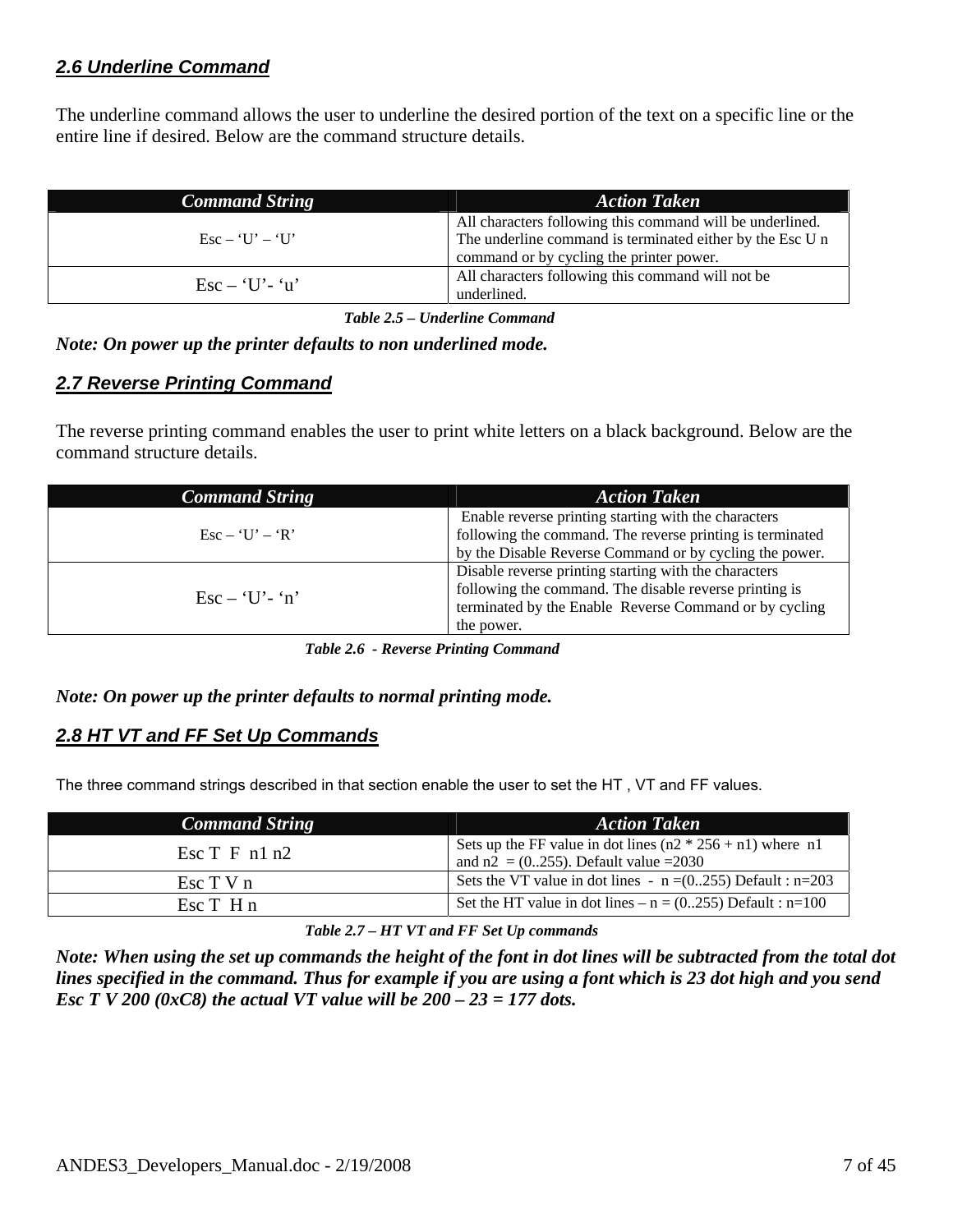### *2.9 Default Power Up Set UP*

With the ANDES3 printer the user does not have to use the default set up anymore. Thus for example if the printer defaults to 57 columns on power up and you have an application where you need the printer to default to 48 columns on power up you can easily achieve that by following the instructions below. Please note that ANY of the supported printer attributes can be set using this method. Only supported commands can be sent, otherwise the firmware may get corrupted.

The commands below must be sent sequentially: ==================================

- $\triangleright$  Send <Esc> <'D'> <'S'>
- $\triangleright$  Send  $\triangle$ Esc $>>$  $\triangle$ 'S $>>$  $\angle$ 'L' $>$
- $\triangleright$  Send a binary file to initiate default start up
- $\triangleright \quad \text{Send} \leq \text{Esc} > \lt; 'S' > \lt' T' > \lt; 0 \text{xFF} > \lt; \text{CR} > \lt LF$
- $\triangleright$  Send <Esc> <'S'> <'B'> <CR><LF>

**Note:** The commands to change the default features have to be the first commands sent after power up.

| <b>Printer Command</b>                                                                                                   | <b>Command Description</b> | <b>Printer Response</b> |
|--------------------------------------------------------------------------------------------------------------------------|----------------------------|-------------------------|
| $\langle Esc \rangle \langle D' \rangle \langle S' \rangle$                                                              | Puts the printer into      | $\langle$ ?'>           |
|                                                                                                                          | downloading mode           |                         |
| $\langle Esc \rangle \langle S' \rangle \langle L' \rangle$                                                              | Tells the printer that we  | None                    |
|                                                                                                                          | will be loading a file     |                         |
|                                                                                                                          | next                       |                         |
| Send File with Set Up commands                                                                                           | Send the binary file       | None                    |
|                                                                                                                          | which contains the         |                         |
|                                                                                                                          | printer commands           |                         |
| $\langle Esc \rangle \langle 'S' \rangle \langle 'T' \rangle \langle 0xFF \rangle \langle CR \rangle \langle LF \rangle$ | Stop Loading               | None                    |
| $\langle Esc \rangle \langle S' \rangle \langle B' \rangle \langle CR \rangle \langle LF \rangle$                        | Burn the file in Flash     | $\langle$ "D!X">        |

 *Table 2.8 – Default Set Up Commands* 

### **Example:**

Esc D S Esc S L Esc k 2 Esc S T 0xFF <CR><LF> Esc S B <CR><LF>

The example above will set the printer to default to 48 lines on power up.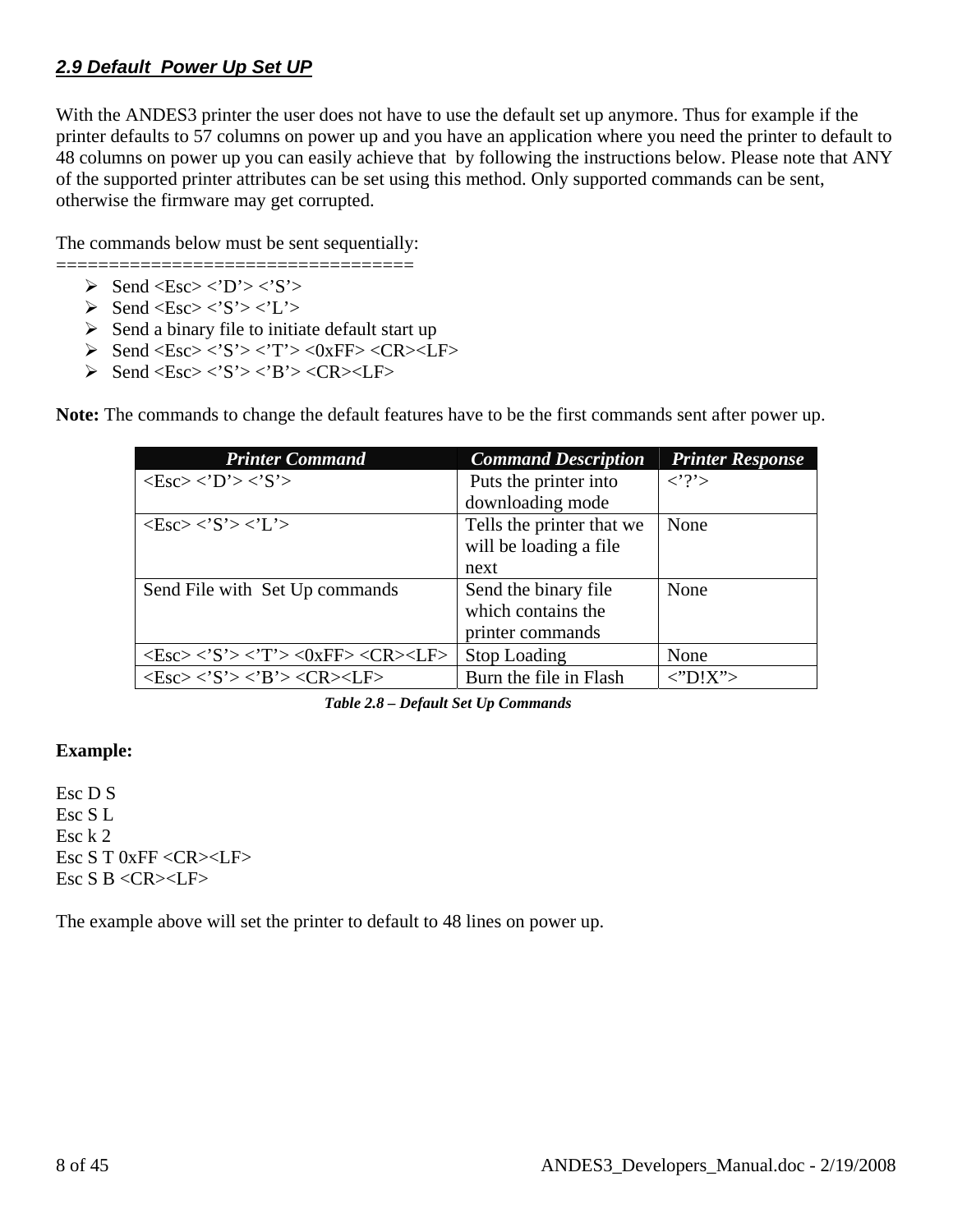### *2.10 Restore Defaults Command*

The *Restore Defaults* command initializes all programmable attributes to factory default values. If custom programming is present in flash memory, these settings will be restored as well, overriding the factory defaults. Note: This command **does not** cancel the print buffer!

| <b>Command String</b> | <b>Action taken</b>                |
|-----------------------|------------------------------------|
| $Esc \hat{\omega}$    | Restores default values on printer |

|  | Table 2.9 - Restore Default Command |
|--|-------------------------------------|
|--|-------------------------------------|

User programmable printer attributes and their factory defaults are shown in the table below:

| <b>Attribute</b>           | <b>Factory Default</b> |
|----------------------------|------------------------|
| Font                       | Courier 3              |
| Character set              | International          |
| Underline                  | Disabled               |
| <b>Bold</b>                | Disabled               |
| Reverse Printing (White on | Disabled               |
| Black)                     |                        |
| Double Width               | Disabled               |
| Double Height              | Disabled               |
| Line spacing               | 3 dots                 |
| Form Feed distance         | 2030 dots              |
| Vertical Tab distance      | 203 dots               |
| Horizontal Tab distance    | 100 dots               |
| Printing direction         | Left-to-right          |
| Contrast                   | 5                      |
| <b>Sensor Sensitivity</b>  | 40                     |
| Auto Power Down time       | 99 seconds             |
|                            |                        |

 *Table 2.10 - Programmable attributes and their default*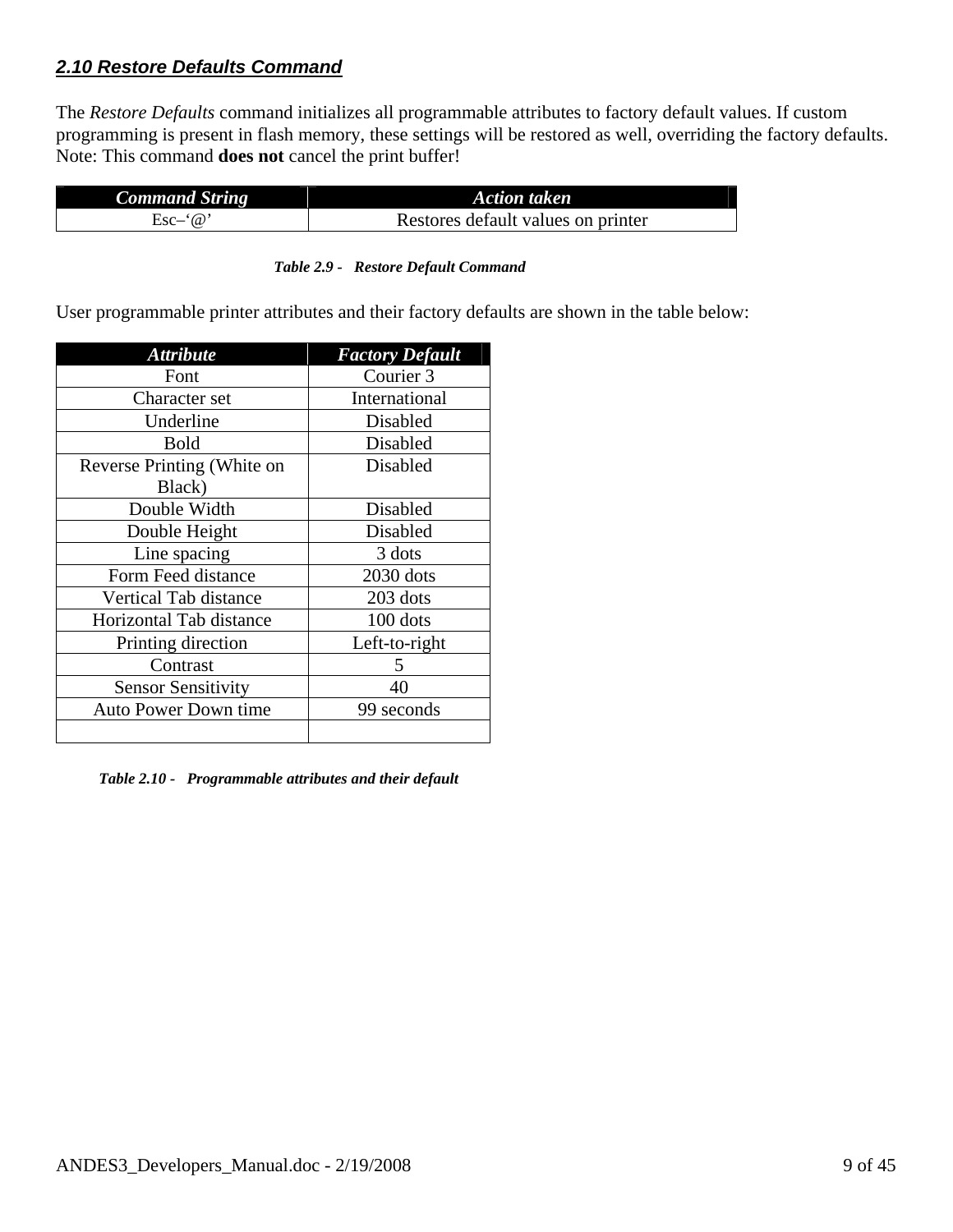# *3.0 8-Bit Dot Addressable Graphic Commands*

The ANDES3 printer uses a single line thermal head, which has 576 heating elements pitched at 0.125 mm. The total print width is 72 mm. The 8-bit graphic commands enable control of each one of the 576 heating elements and advancing of the paper by increments of 0.125 mm.

To select the 8-bit graphic mode the user application must issue the ESC-V command, next it needs to send two bytes to indicate the number of the graphic lines desired, followed with a packet of 72 bytes for each graphic line. The printer prints the graphic line and advances to the next line automatically.

### *3.1 8- Bit Dot addressable Graphic Commands*

The following table displays the 8-bit dot addressable graphic commands and the printer actions. It also illustrates the Commands with an example. Please note that characters  $\langle \rangle$  " and '-' are not part of the command string.

To achieve optimized smooth printing and to extend battery life when printing graphics, a Buffer Mode has been implemented. In that mode the printer buffer accumulates an amount of data first and then prints the data out. That is why when printing in graphics you may notice a slight pause before the printer starts printing. Pay attention to the Power LED status – if steady that means data is being transferred across.

| <b>Command String</b> | <b>Printer Action</b>                                                                                                                                                                                                                                    |
|-----------------------|----------------------------------------------------------------------------------------------------------------------------------------------------------------------------------------------------------------------------------------------------------|
| $Esc$ -'V'-n1-n2      | 8-bit Graphic mode is selected. $\langle n1 \rangle$ and $\langle n2 \rangle$ is a 16 bit integer indicating the number of graphic lines of<br>72 characters each to be received. Valid Graphic character sets are from 0x00 to 0xFF Hex using bits 0-7. |
| $Esc-'J'-n$           | Performs $\langle n^*0.125 \text{mm} \rangle$ feed.                                                                                                                                                                                                      |
| $Esc-V-0x01-0x00$     | 72 bytes of data' This code prints a single line of graphic.                                                                                                                                                                                             |

| Table 3.0 – 8-bit Dot addressable Graphic Commands |
|----------------------------------------------------|
|----------------------------------------------------|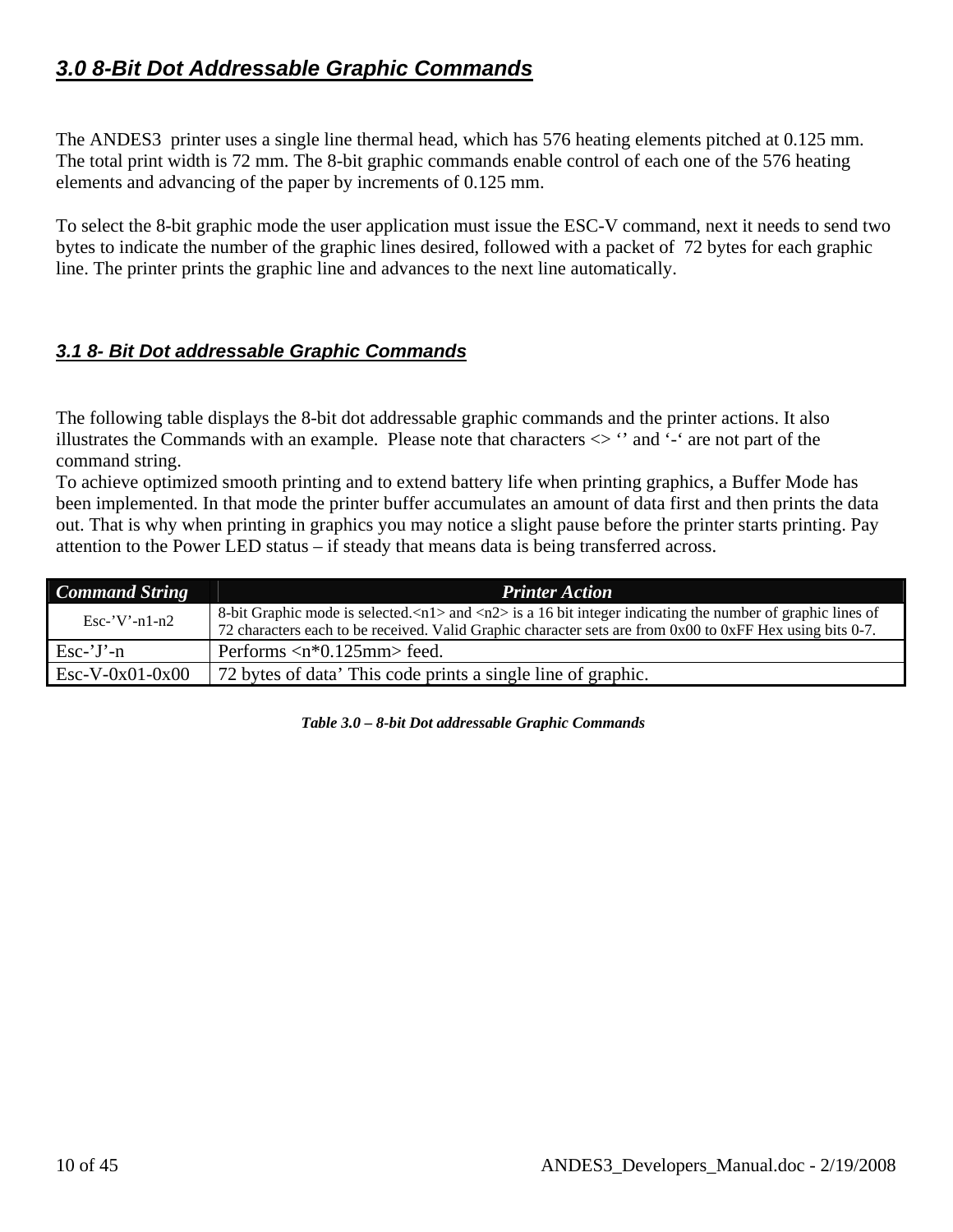### *3.2 8-Bit Compressed Graphic Commands*

The 2 tables below describe the command used to print compressed graphics as well as explain in detail each of the components of the command string.

| <b>Command String</b>                          | <b>Printer Action</b>                                         |
|------------------------------------------------|---------------------------------------------------------------|
| Esc-'v'-height-width-counter-data-counter-data | Prints a compressed graphic with the specified<br>attributes. |



|                            | <b>Graphic String</b><br><b>Component</b> | <b>Function of the component</b>                                                                                                                                                          |
|----------------------------|-------------------------------------------|-------------------------------------------------------------------------------------------------------------------------------------------------------------------------------------------|
| $HEIGHT(\# of lines)$      |                                           | An eight bit value representing the number of dot-lines contained in the following<br>data set                                                                                            |
| <b>WIDTH</b>               |                                           | An eight bit value representing the number of bytes to be contained in each dot-line                                                                                                      |
| $#$ of bytes in each line) |                                           | of the following data set                                                                                                                                                                 |
|                            |                                           | An Eight bit value which describes how the following data will be processed                                                                                                               |
| COUNTER                    | For Signed Values                         | ${127 \geq$ Counter $\geq$ Process the next (Counter + 1) bytes of data as 8 bit graphics.<br>${0 >$ Counter $\ge$ -128} Repeat the next single byte of data ((-Counter) + 1) times.      |
|                            | For Unsigned Values                       | $\{ 127 \geq 127 \geq 0 \}$ Process the next (Counter+1) bytes of data as 8 bit graphics<br>${128 \geq$ Counter $\leq$ 255} Repeat the next Singe byte of data, ((256 – Counter)+1) times |

 *Table 3.2 - Components of the compressed graphics command string* 

# *COMPRESSED GRAPHICS EXAMPLE:*

The following graphics data is to be printed:



This data may be represented in hexadecimal:

| 0x55 | 0x55 | $\log 00$ | 0x00 | $\vert 0xAA \vert 0x11$ |      |
|------|------|-----------|------|-------------------------|------|
| 0x55 | 0x00 | 0x55      | 0x55 | 0x55                    | 0x55 |

The RLE compressed graphics command:

|                           | ESC'v' | height width counterdata |      |      |      |  |     |                |                                       |     |
|---------------------------|--------|--------------------------|------|------|------|--|-----|----------------|---------------------------------------|-----|
| <b>DEC</b> 27             |        |                          |      |      |      |  | 170 | 8 <sup>2</sup> | 253                                   | 8.5 |
| $HEX$   0x1B  0x76   0x02 |        |                          | 0x06 | 0xFF | 0x55 |  |     |                | 0xFF0x000x030xAA0x110x550x000xFD0x551 |     |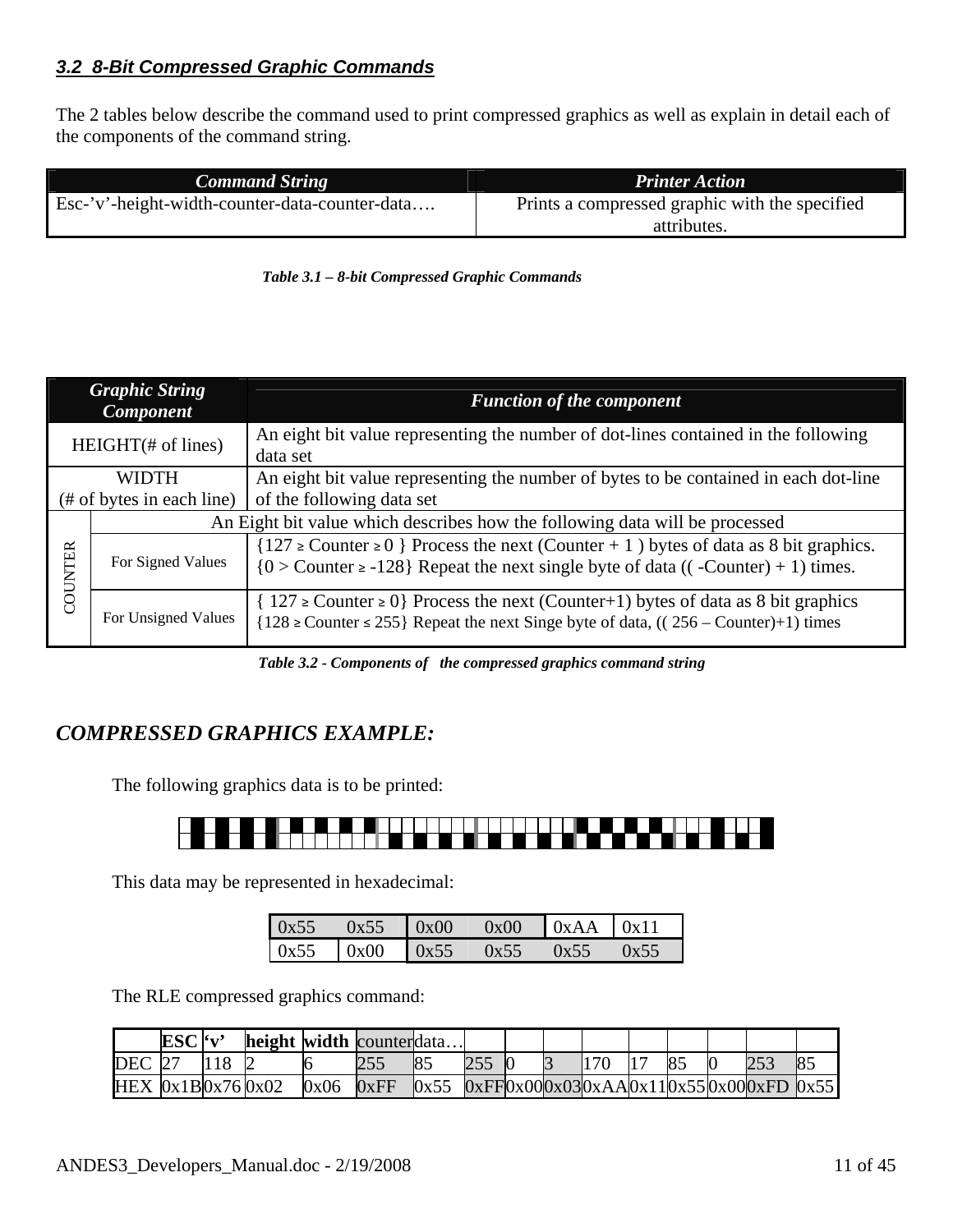# *4.0 Bar Codes*

The ANDES3 printer supports several bar code symbologies. Two commands are defined for printing bar codes.

| <b>Bar Code Command Formats</b>                                                              | <b>Printer Action</b>                                           | <b>Command String Components</b>                                                                                                                                                                                                                                        |
|----------------------------------------------------------------------------------------------|-----------------------------------------------------------------|-------------------------------------------------------------------------------------------------------------------------------------------------------------------------------------------------------------------------------------------------------------------------|
| Esc- $z'$ -n1-n2-L-[data]<br>$<$ CR> $<$ LF><br>Esc- $Z'$ -n1-n2-L-[data]<br>$<$ CR> $<$ LF> | Prints Bar code<br>only<br>Prints Bar code<br>and ASCII visible | bar code type<br>n <sub>1</sub><br>Code 39<br>Code 128, UCC/EAN-128<br>$\lq\lq\lq\lq$<br>Interleaved 2 of 5<br>4'<br>UPC/EAN/JAN<br>$\cdot$ 5'<br>Codabar<br>number of character bytes in data array 1-255<br>n2<br>Height of bar code printed in increments of 0.125mm |

| Table 4.0 – Bar Code Command Formats |  |
|--------------------------------------|--|
|--------------------------------------|--|

*All barcodes are printed with the minimum bar width ("x-dimension") of 0.250mm, in compliance with the respective official specification.* 

### *4.1 Code 39 specifications*

| <b>Description:</b>                | Each symbol starts with Leading Quiet Zone, followed with Start Symbol, Data Symbols, |
|------------------------------------|---------------------------------------------------------------------------------------|
|                                    | ending with Stop Symbol and Trailing Quiet Zone.                                      |
| <b>Character set:</b>              | 36 alphanumeric (0-9, A-Z) and '-' 'space' '\$' '/' '+' '%'                           |
|                                    | <i>Note:</i> Only <i>capital</i> letters are supported.                               |
| Elements per symbol:               | $9(5 \text{ bars}, 4 \text{ spaces})$                                                 |
| <b>Character density:</b> 6.25 CPI |                                                                                       |
| <b>Bar width:</b>                  | $0.25$ mm (narrow to wide ratio of 1:3).                                              |
|                                    | <b>Characters per line:</b> 12 with auto center (maximum).                            |

| <b>Command String</b>            | <b>Printer Output</b>     |
|----------------------------------|---------------------------|
| Esc-'Z'-'1'-0x07- 0x0a-'CODE-39' | Prints CODE -39, 1mm high |

 *Table 4.1 – CODE 39 Example* 

### *4.2 Code 128 specifications*

| <b>Description:</b>               | Each symbol starts with Leading Quiet Zone, followed with Start Symbol, Data Symbols,                          |  |  |  |  |  |
|-----------------------------------|----------------------------------------------------------------------------------------------------------------|--|--|--|--|--|
|                                   | ending with Stop Symbol and Trailing Quiet Zone.                                                               |  |  |  |  |  |
| <b>Character set:</b>             | Support for full 256 ASCII set among three subsets.                                                            |  |  |  |  |  |
| <b>Elements per symbol:</b>       | $6(3 \text{ bars}, 3 \text{ spaces})$                                                                          |  |  |  |  |  |
| <b>Character density:</b> 9.1 CPI |                                                                                                                |  |  |  |  |  |
| <b>Bar width:</b>                 | $0.25$ mm                                                                                                      |  |  |  |  |  |
|                                   | <b>Characters per line:</b> 18 alphanumeric characters, or 36 numeric only (maximum) - automatically centered. |  |  |  |  |  |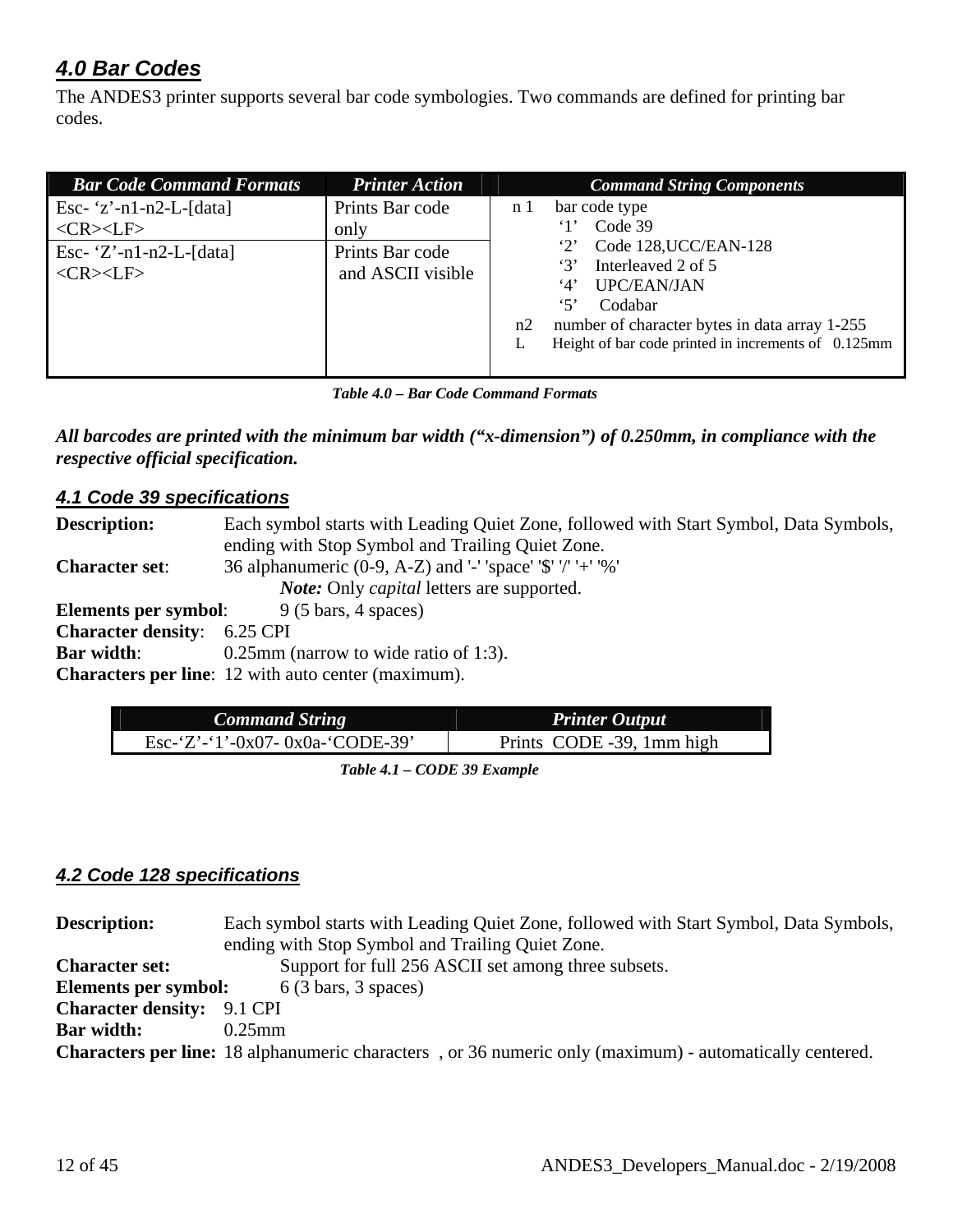### *Code 128 Start character:*

 $\langle$ start character $\rangle$  = {0x87, 0x88, 0x89} determines the character set to be printed

| <b>Start Character</b>                                                                    | <b>Characters Sent to Printer</b>                        | <b>Characters Read by Bar Code</b><br>Reader                 |
|-------------------------------------------------------------------------------------------|----------------------------------------------------------|--------------------------------------------------------------|
| $\le$ start character> is 0x87 CODE<br>IF                                                 | 0x020 through 0x03F ASCII<br>$(\#32 - \#63)$             | 0x020 through 0x03F ASCII<br>$(\#32 - \#63)$                 |
| A                                                                                         | $0x040$ through $0x07F$ ASCII<br>$(\#64 - \#127)$        | $0x00$ through $0x07F$ ASCII<br>$(\text{\#}0 - \text{\#}31)$ |
| IF<br>$\le$ start character> is 0x88 CODE<br>ĸ                                            | $0x020$ through $0x07F$ ASCII<br>$(\#32 - \#127)$        | 0x020 through 0x07F ASCII<br>$(\#32 - \#127)$                |
| IF<br>$\le$ start character> is 0x89 CODE<br>(Each number must be paired with<br>another) | PAIRS 0x030 through 0x039<br><b>ASCII</b><br>(#48 - #57) | PAIRS 0x030 through 0x039<br><b>ASCII</b><br>$(+48 - #57)$   |

 *Table 4.2 – Code 128 Start Character* 

### *Code 128 Data Bytes:*

<DATA>

The data bytes are defined by which character set is defined. The printer accepts all characters 0x20h - 0x7Fh with the translations defined above.

| $T_{\rm HSO}$ , characters 0x000 – 0x00 may be ased as coue 120 control characters. |            |                  |                  |             |  |  |
|-------------------------------------------------------------------------------------|------------|------------------|------------------|-------------|--|--|
| <b>HEX</b>                                                                          | <b>DEC</b> | <b>CODE A</b>    | <b>CODE B</b>    | CODE C      |  |  |
| 0x080                                                                               | 128        | FNC <sub>3</sub> | FNC <sub>3</sub> |             |  |  |
| 0x081                                                                               | 129        | FNC <sub>2</sub> | FNC <sub>2</sub> |             |  |  |
| 0x082                                                                               | 130        | <b>SHIFT</b>     | <b>SHIFT</b>     |             |  |  |
| 0x083                                                                               | 131        | change to $C$    | change to $C$    |             |  |  |
| 0x084                                                                               | 132        | change to B      | FNC <sub>4</sub> | change to B |  |  |
| 0x085                                                                               | 133        | FNC <sub>4</sub> | change to A      | change to A |  |  |
| 0x086                                                                               | 134        | FNC 1            | FNC 1            | FNC 1       |  |  |

Also, characters  $0x080 - 0x86$  may be used as code 128 control characters:

 *Table 4.3 – Code 128 Data Bytes* 

FNC 1: reserved CODE 128 character (used for UCC/EAN128)

- FNC 2: message append (not supported by *all* bar code readers)
- FNC 3: Initialize bar code reader
- FNC 4: extend characters (bar code reader reads character + 128)

For example: 'a' is changed from #97 to #97+128 = #225

Notice: It *is* possible to switch code sets in the middle of the bar code. This is useful with heavily numeric alphanumeric bar codes (see example below).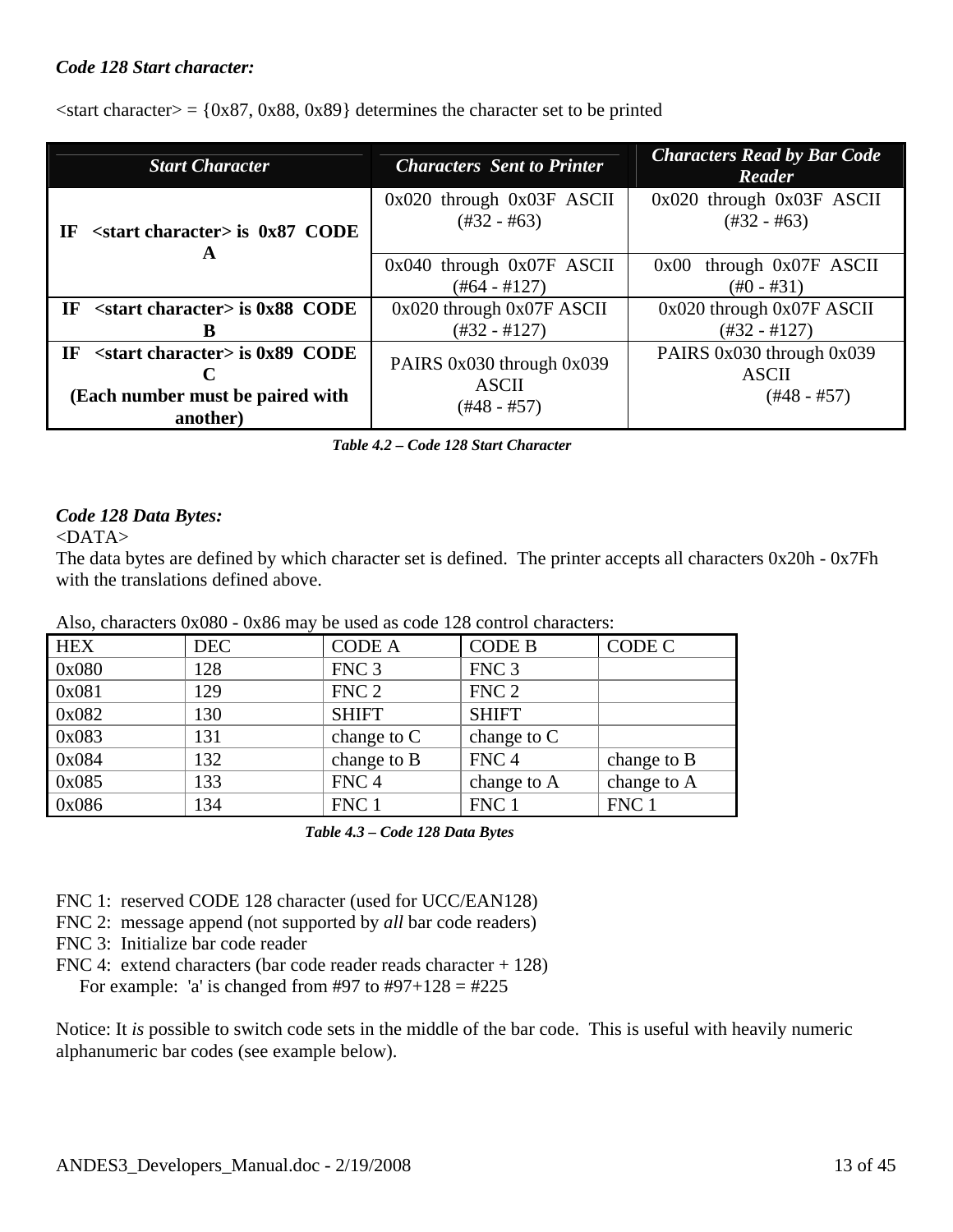### *Code 128 EXAMPLES:*

### **Print alphanumeric bar code "A2a", 12.5mm high, with human readable text:**

 $n = 3$  printed characters + 1 start character = 4

 $L = 12.5$ mm /  $0.125$ mm = #100

start character =  $START B$  (full ASCII alpha numeric) =  $\#136$ 

| #27        | #90                | #50                     | #04  | #100         | #136 | #65  | #50                     | #97          |
|------------|--------------------|-------------------------|------|--------------|------|------|-------------------------|--------------|
| 0x1B       | 0x5A               | 0x32                    | 0x04 | 0x64         | 0x88 | 0x41 | 0x32                    | 0x60         |
| <b>ESC</b> | $\mathbf{57}$<br>∠ | $\mathfrak{c}\cap$<br>∼ | 0x04 | $\mathbf{d}$ | 0x88 | A    | $\mathfrak{c}\cap$<br>∼ | $\mathbf{a}$ |

### **Print all-numeric bar code "1234", 5mm high, without human readable text:**

 $nI = 4$  printed characters + 1 start character = 5  $L = 5$ mm / 0.125mm = #40

start character =  $START C$  (numeric pairs) =  $\#137$ 

| #27        | #122        | #50           | #05  | #40        | #137 | #49  | #50           | #51      | #52           |
|------------|-------------|---------------|------|------------|------|------|---------------|----------|---------------|
| 0x1B       | 0x7A        | 0x32          | 0x05 | 0x28       | 0x89 | 0x31 | 0x32          | 0x33     | 0x34          |
| <b>ESC</b> | $\sim$<br>▵ | $\omega$<br>∼ | 0x05 | $\epsilon$ | 0x89 | 61,  | $\omega$<br>∠ | 42,<br>ັ | $\mathcal{A}$ |

### *4.2.1 UCC/EAN-128 specifications*

**Description:** The UCC/EAN-128 specification is an internationally recognized format for *application identifiers* in code 128 bar codes. The bar code symbology is identical to Code 128. These identifiers **are not** intended for point-of-sale applications. Only recognized bodies of the UCC or EAN may assign application identifiers. More information may be found at:

**http://www.ean.be/** for the EAN and **http://www.uc-council.org/** for the UCC

### *EAN 128 EXAMPLES:*

### **Print all-numeric bar code "1234", 5mm high, with human readable text in EAN-128 format:**

 $nI = 1$  start character + EAN specified + 4 printed characters = 6  $L = 5$ mm / 0.125mm = #40 start character =  $START C$  (numeric pairs) =  $\#137$ 

| #27  | #90     | #50           | #06  | #40  | #137 | 34<br>#1 | #49  | #50           | #51      | #52                    |
|------|---------|---------------|------|------|------|----------|------|---------------|----------|------------------------|
| 0x1B | 0x5A    | 0x32          | 0x06 | 0x28 | 0x89 | 0x86     | 0x31 | 0x32          | 0x33     | 0x34                   |
| ESC  | 57<br>∠ | $\omega$<br>∼ | 0x06 | 6(1) | 0x89 | FNC1     | 61   | $\omega$<br>∽ | 42:<br>ັ | $\cdot$ <sub>4</sub> , |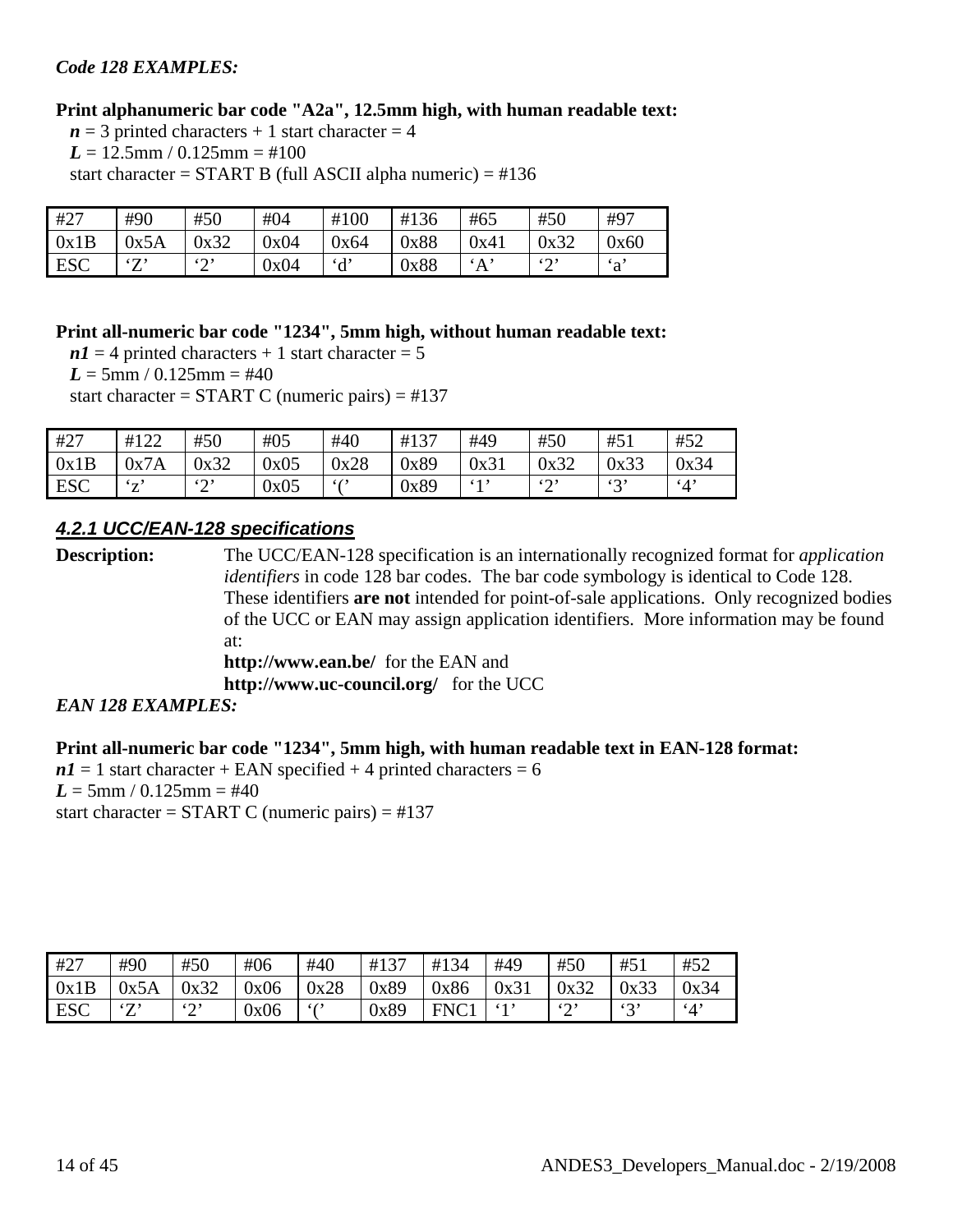### *4.3 Interleaved 2 of 5 specifications*

| <b>Description:</b>                 | Each symbol starts with Leading Quiet Zone, followed with Start Symbol, Data Symbols, |  |  |  |  |  |
|-------------------------------------|---------------------------------------------------------------------------------------|--|--|--|--|--|
|                                     | ending with Stop Symbol and Trailing Quiet Zone.                                      |  |  |  |  |  |
| <b>Character set:</b>               | numeric pairs.                                                                        |  |  |  |  |  |
|                                     | <b>Elements per symbol:</b> 10 (5 bars, 5 spaces)                                     |  |  |  |  |  |
| <b>Character density:</b> 11.11 CPI |                                                                                       |  |  |  |  |  |
| <b>Bar width:</b>                   | $0.25$ mm                                                                             |  |  |  |  |  |
|                                     | <b>Characters per line:</b> 44 numeric (maximum), automatically centered.             |  |  |  |  |  |
| <b>Example:</b>                     |                                                                                       |  |  |  |  |  |
|                                     |                                                                                       |  |  |  |  |  |

| <b>Command String</b>                     | <b>Printer Output</b>       |
|-------------------------------------------|-----------------------------|
| Esc- 'Z'-'3'- $0x0A - 0x50 - 1234567890'$ | Prints interleaved 2 of 5 " |
|                                           | $12345678$ ", 10 mm high    |

 *Table 4.4 – Interleaved 2 of 5 - Example* 

### *4.4 UPC/EAN/JAN specifications*

| <b>Description:</b>                | Each symbol starts with Leading Quiet Zone, followed with Left Guard Bars, Left Data<br>Symbols, Center Bar Pattern, Right Data Symbols, Check Character, ending with Right<br>Guard Bars and Trailing Quiet Zone.<br>The UPC, EAN/JAN-8, EAN/JAN-13 specifications comprise an internationally<br>recognized format for <i>application identifiers</i> . Unlike the UCC/EAN-128 specification,<br>these identifiers are intended for point-of-sale applications. Only recognized bodies of<br>the UCC and EAN may assign application identifiers. More information may be found<br>at:<br>http://www.ean.be/ for the EAN and |                                                 |  |  |  |
|------------------------------------|-------------------------------------------------------------------------------------------------------------------------------------------------------------------------------------------------------------------------------------------------------------------------------------------------------------------------------------------------------------------------------------------------------------------------------------------------------------------------------------------------------------------------------------------------------------------------------------------------------------------------------|-------------------------------------------------|--|--|--|
|                                    | http://www.uc-council.org/ for the UCC                                                                                                                                                                                                                                                                                                                                                                                                                                                                                                                                                                                        |                                                 |  |  |  |
| <b>Character set:</b>              | numeric - fixed length.                                                                                                                                                                                                                                                                                                                                                                                                                                                                                                                                                                                                       |                                                 |  |  |  |
| <b>Elements per symbol:</b>        | $4(2 \text{ bars}, 2 \text{ spaces})$                                                                                                                                                                                                                                                                                                                                                                                                                                                                                                                                                                                         |                                                 |  |  |  |
| <b>Character density:</b>          | 14.5 CPI                                                                                                                                                                                                                                                                                                                                                                                                                                                                                                                                                                                                                      |                                                 |  |  |  |
| <b>Bar width:</b>                  | $0.25$ mm                                                                                                                                                                                                                                                                                                                                                                                                                                                                                                                                                                                                                     |                                                 |  |  |  |
| <b>Characters per line: UPC-A:</b> |                                                                                                                                                                                                                                                                                                                                                                                                                                                                                                                                                                                                                               | 11 - plus check digit (automatically centered). |  |  |  |
|                                    | UPC-E:                                                                                                                                                                                                                                                                                                                                                                                                                                                                                                                                                                                                                        | 6 - plus check digit (automatically centered).  |  |  |  |
|                                    | EAN/JAN-8:                                                                                                                                                                                                                                                                                                                                                                                                                                                                                                                                                                                                                    | 7 - plus check digit (automatically centered).  |  |  |  |
|                                    | EAN/JAN-13:                                                                                                                                                                                                                                                                                                                                                                                                                                                                                                                                                                                                                   | 12 - plus check digit (automatically centered). |  |  |  |

### **Examples:**

| <b>Command String</b>                                   | <b>Printer Output</b>                           |
|---------------------------------------------------------|-------------------------------------------------|
| $\text{Esc} - 'Z' - '4' - 0x0C - 0xB8 - '123456789012'$ | Prints UPC- A "123456789", 23 mm high           |
| $\text{Esc} - 'Z' - '4' - 0x07 - 0xB8 - '0783491'$      | Prints UPC-E "0783491", 23 mm high              |
| Esc- $Z$ '-'4'-0x08-0xC8-'65432109'                     | Prints EAN/JAN-8 "65432109", 25 mm high         |
| Esc-'Z'-'4'-0x0D-0xA0 - '6543216543219'                 | Prints EAN/JAN – 13 "6543216543219", 20 mm high |

 *Table 4.5 - UPC/EAN/JAN Examples*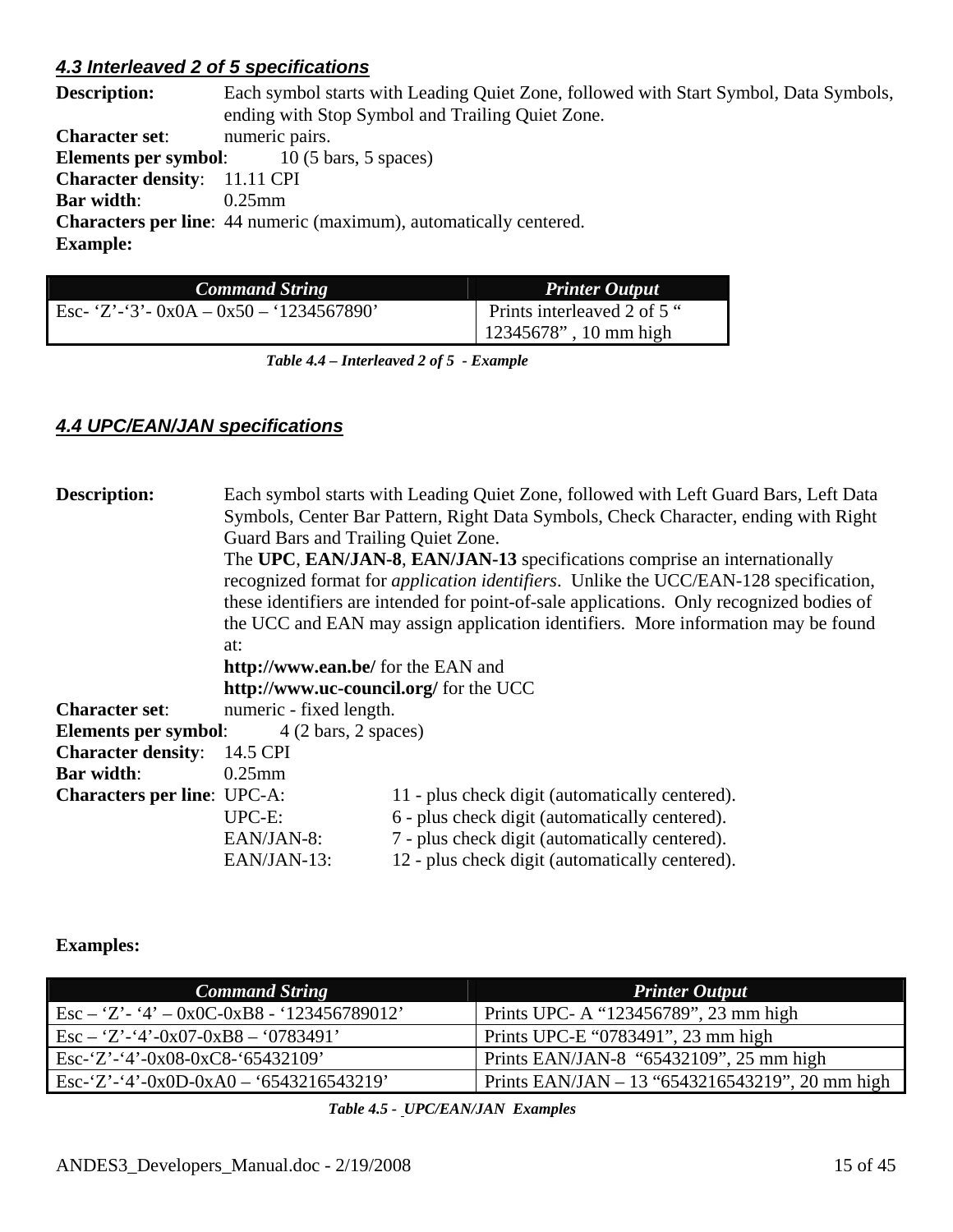*Note: in all the examples where '9' is the last digit to be sent the received check digit '9' is ignored and recalculated in the printer. Also all heights are total height, including a 1.23mm drop bar pattern printed after the bar code pattern.* 

### *4.5 Codabar Specifications*

**Description:** Each symbol starts with Leading Quiet Zone, followed with Start Symbol, Data Symbols, ending with Stop Symbol and Trailing Quiet Zone. **Character set:** 0-9,  $\{ \hat{\$}, \, \cdot, \, \colon, \, \langle, \, \cdot, \, + \}$  and start/stop pairs  $\{ A/T, B/M, C^{*}, D/E \}$ **Elements per symbol:** 7 (4 bars, 3 spaces) **Character density**: 8.1 CPI **Bar width**: 0.25mm **Characters per line**: 20 (maximum) plus start/stop, automatically centered.

### **Examples:**

| <b>Command String</b>                                        | <b>Printer Output</b>                                           |
|--------------------------------------------------------------|-----------------------------------------------------------------|
| Esc-'Z'- '5'-0x0A-0x78-'A123456T'                            | Prints Codabar "123456", 15 mm high using the A start character |
| $\text{Esc-'}\text{Z'}-\text{--}5'-0x06-0x50-\text{'}C2468*$ | Prints Codabar "2468", 10 mm high using the C start character   |

 *Table 4.6 – Codabar examples*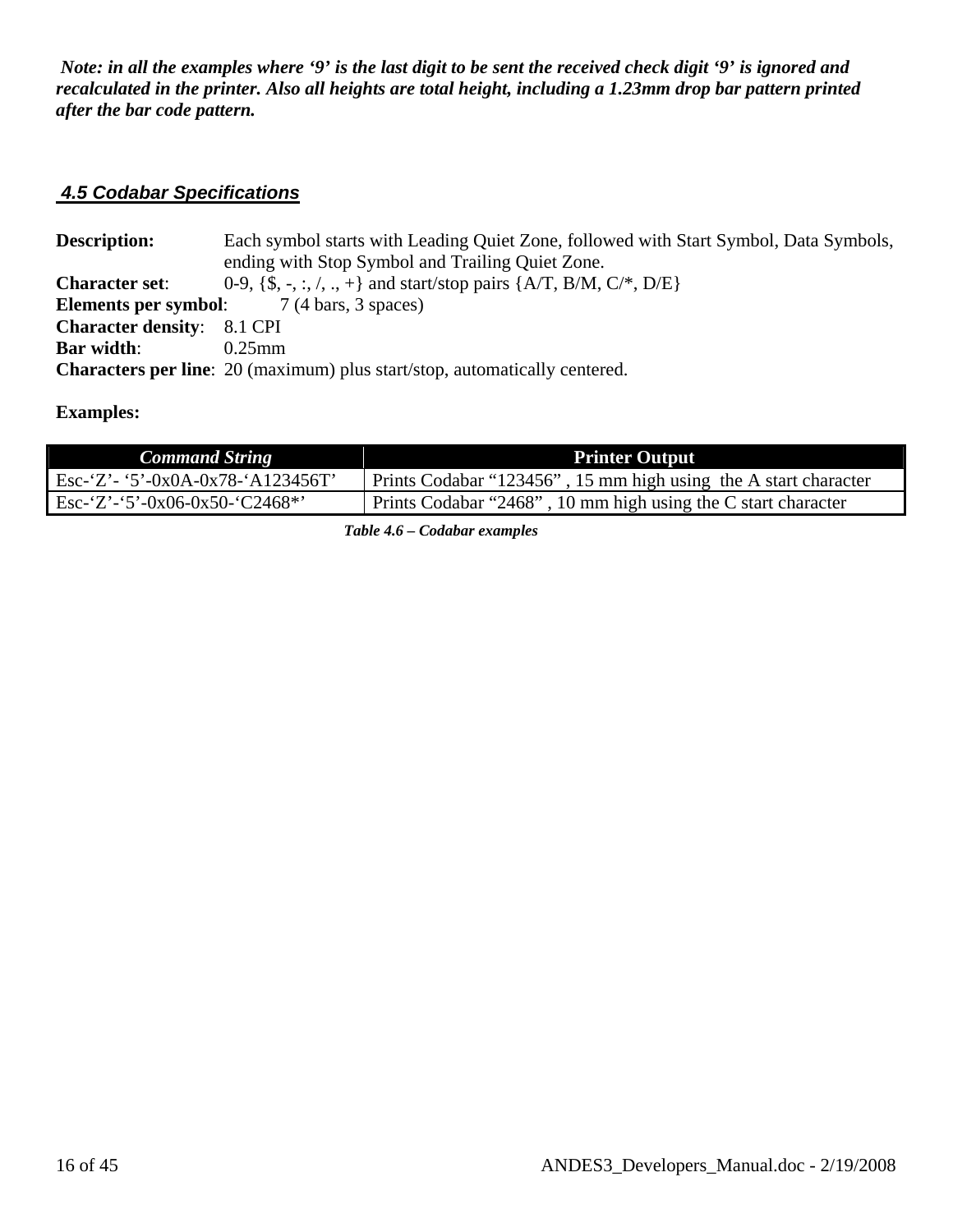# *5.0 Print Contrast Control*

The contrast of the printed text or graphics depends on the type of the thermal paper used, the printer battery voltage and the printer contrast setting selected by the host application.

Ten levels of printer contrast settings are supported. This feature insures operation with different grades of thermal paper available. The printer defaults to contrast with value 5. The contrast may be changed by the host application, using the  $\langle \text{Esc-} \cdot P \rangle - n \rangle$  command string.

During the printing process, the battery voltage and the thermal head temperature are monitored. The print contrast is adjusted to assure consistent printout. The print speed is affected by the contrast setting; fastest print speed is achieved if the contrast is set to 9.

| <b>Print Contrast Control Command String</b> | <b>Description of String Components</b>                                                                                                  |
|----------------------------------------------|------------------------------------------------------------------------------------------------------------------------------------------|
| $\mathbf{E}$ sc-'P'-'n'                      | ASCII '0' through '9' { 0x300x39}<br>$n=$<br>"O' Highest contrast and lowest print speed"<br>'9' Lowest contrast and highest print speed |

 *Table 5.0 – Print Contrast Control Command* 

*Note: Default setting is Esc-'P' – '5'* 

### *5.1 Auto Power Down Command*

In order to conserve battery life the printer features an *auto power down* timer. If printer is in AUTO POWER DOWN MODE (Dip Switch # 8 is ON) the power down timer defaults to 99 seconds on initial power up.

The *auto power down* timer may be set or disabled by sending recognized command strings. The *auto power down* is re-started on every character received.

*The auto power down* timer may be disabled by activating the <RTS> input line, or setting the auto *power down timer* to zero, the printer lowers the CTS output line and transmits Auxoff followed with Xoff before power down. On power down the timer goes back to its default settings. See section 2.9 for saving settings permanently in FLASH.

| <b>Command String</b>            | <b>Printer Response</b>                                                 |
|----------------------------------|-------------------------------------------------------------------------|
| Esc-'M'-'n1' – 'n2' – '0'-'CR'   | Sets the printer Auto power down timer (n1 and n2<br>may be '0' to '9') |
| $\text{Esc} - \text{'}\text{C'}$ | Cancels MCR.                                                            |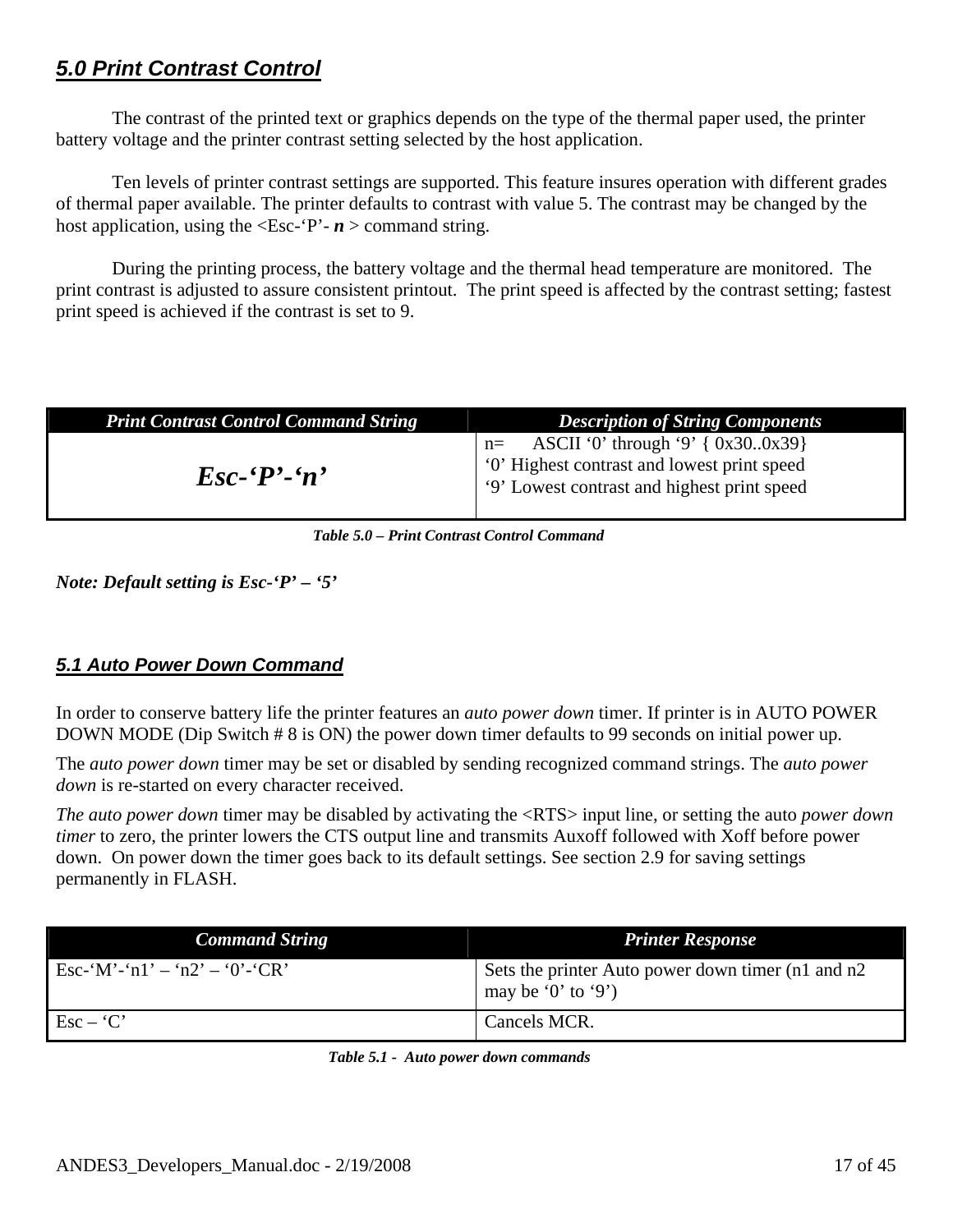| <b>Command String</b>                                                          | <b>Printer Response</b>     |
|--------------------------------------------------------------------------------|-----------------------------|
| $\mathbf{E}$ sc – 'M' – '0'- '0'- '0' – 'CR'                                   | Disable the power out timer |
| $\text{Esc} - \text{'M'} - \text{'9'} - \text{'9'} - \text{'0'} - \text{'CR'}$ | Set the timer to 99 seconds |

 *Table 5.2 – Auto Power Down Command Examples* 

### *5.2 Extended Auto Power Down Command*

The *Set Auto Power Down* command allows the user to program the printer to automatically shut down after a certain length of inactivity. This command accepts three formats: seconds, minutes and seconds, or hours, minutes and seconds. When used in conjunction with the *Default Power Up Setup* command, this command will allow for the power down timer value to be saved permanently in Flash.

| <b>Command String</b>                                                                                                      | <b>Printer Response</b>           |
|----------------------------------------------------------------------------------------------------------------------------|-----------------------------------|
| $\text{Esc-}'M'$ – 'S <sub>1</sub> ' – 'S <sub>2</sub> ' – '0' – CR                                                        | Sets the printer Auto power       |
|                                                                                                                            | down timer to $S_1S_2$ seconds    |
| Esc-'M'-'M <sub>1</sub> '-'M <sub>2</sub> '-'S <sub>1</sub> '-'S <sub>2</sub> '-'0'-CR                                     | Sets the printer Auto power       |
|                                                                                                                            | down timer to $M_1M_2$ minutes    |
|                                                                                                                            | $S_1S_2$ seconds                  |
| Esc-'M'-'H <sub>1</sub> '-'H <sub>2</sub> '-'M <sub>1</sub> '-'M <sub>2</sub> '-'S <sub>1</sub> '-'S <sub>2</sub> '-'0'-CR | Sets the printer Auto power       |
|                                                                                                                            | down timer to $H_1H_2$ hours      |
|                                                                                                                            | $M_1M_2$ minutes $S_1S_2$ seconds |

Here,  $H_1H_2$ ,  $M_1M_2$  and  $S_1S_2$  are two decimal characters that denote hours, minutes and seconds respectively. Values range from '00' to '99' with values over 59 being carried over. Up to 18 hours may be specified. The CR character at the end of the command is mandatory.

| <b>Command String</b>            | Hex            | <b>Action taken</b>        | <b>Comment</b>        |
|----------------------------------|----------------|----------------------------|-----------------------|
| [Esc] M 5 4 0 [CR]   1B 4D 35 34 |                | Sets the Auto power down   |                       |
|                                  | 30 13          | timer to 54 seconds        |                       |
| [Esc] M 7 6 5 4 0 [CR]           | 1B 4D 37 36 35 | Sets the Auto power down   | 76 minutes got        |
|                                  | 34 30 13       | timer to 1 hour 16 minutes | converted into 1 hour |
|                                  |                | 54 seconds                 | 16 minutes            |
| [Esc] M 9 8 7 6 5 4 0 [CR]       | 1B 4D 39 38 37 | Sets the Auto power down   | 98 hours got          |
|                                  | 36 35 34 30 13 | timer to 18 hours          | truncated to 18 hours |

 *Table 5.4 – Examples of the extended auto power down command*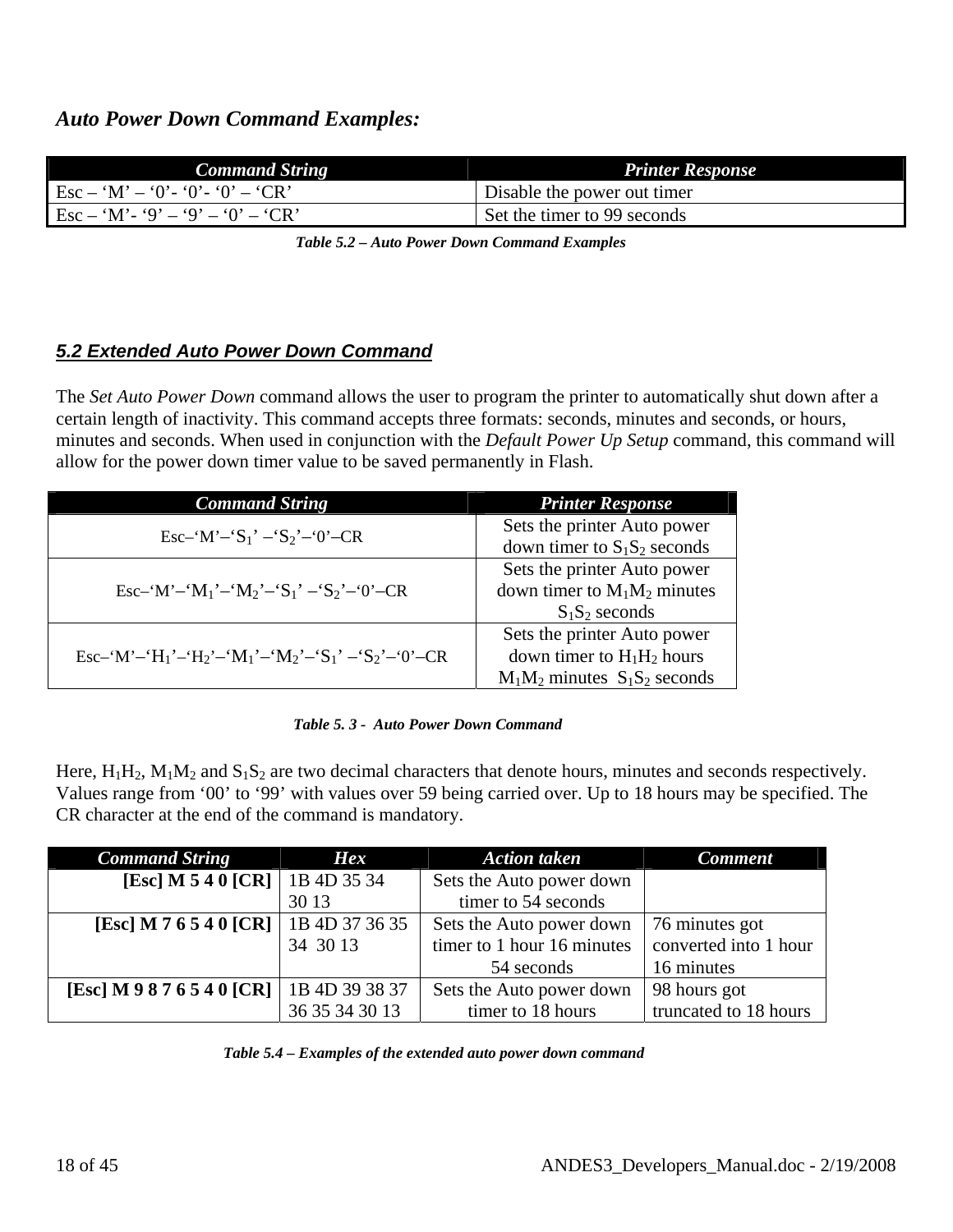### *5.3 Supervisory commands*

Single byte supervisory commands are designed to provide the user of the printer with the current battery and print buffer status. The single byte supervisory commands and serial RS232 response strings are summarized below.

| <b>Printer Command</b>                                  | <b>Command String</b>                                      |                               | <b>Printer Response</b>                                                                                                |
|---------------------------------------------------------|------------------------------------------------------------|-------------------------------|------------------------------------------------------------------------------------------------------------------------|
| <b>Print Status Request</b>                             | $\langle$ CTRL B $>$                                       | <b>Print Buffer Status</b>    | $\langle Esc \rangle \langle B' \rangle$<br><4 ASCII digits> <cr><lf></lf></cr>                                        |
| Battery and Print Head                                  |                                                            | <b>Print Buffer Status</b>    | $<\text{Esc}\right>\lt$ $B$ ' $>$<br><4 ASCII digits> <cr><lf></lf></cr>                                               |
| <b>Status Request</b><br>(Battery voltage reading valid | $\langle$ CTRL V $>$                                       | <b>Battery Voltage Status</b> | $\langle$ Esc> $\langle$ 'V'><br><4 ASCII digits> <cr><lf></lf></cr>                                                   |
| <i>if adapter is not plugged in)</i>                    |                                                            | Print Head<br>Temperature     | $<\text{Esc}\right>\lt'$ $T$ ' $>$<br><4 ASCII digits> <cr><lf></lf></cr>                                              |
|                                                         |                                                            | <b>Firmware Version</b>       | $\langle Esc \rangle \langle ' \rangle$<br><4 ASCII characters> <cr><lf></lf></cr>                                     |
| <b>Firmware Version Query</b>                           | $\langle ESC \rangle \langle P' \rangle \langle ' \rangle$ | Example $v1.00$               | $\langle$ Esc $>\!\!\!\!\times$ ' $($ ' $>$<br>$\langle 1' \, '0' \, '0' \, ' > \langle CR \rangle \langle LF \rangle$ |
| Hardware Model Query                                    | $\langle ESC\!\rangle\langle P'\!\rangle\langle\rangle'$   | Hardware model                | $<\text{ESC}\!\!><\!\!\cdot\!\!>$<br>$\langle$ 4 ASCII characters> $\langle$ CR> $\langle$ LF>                         |

Note: <4 ASCII hex digits> are read as hex nibbles ORed with 0x30.

 *Table 5.5 – Supervisory Commands*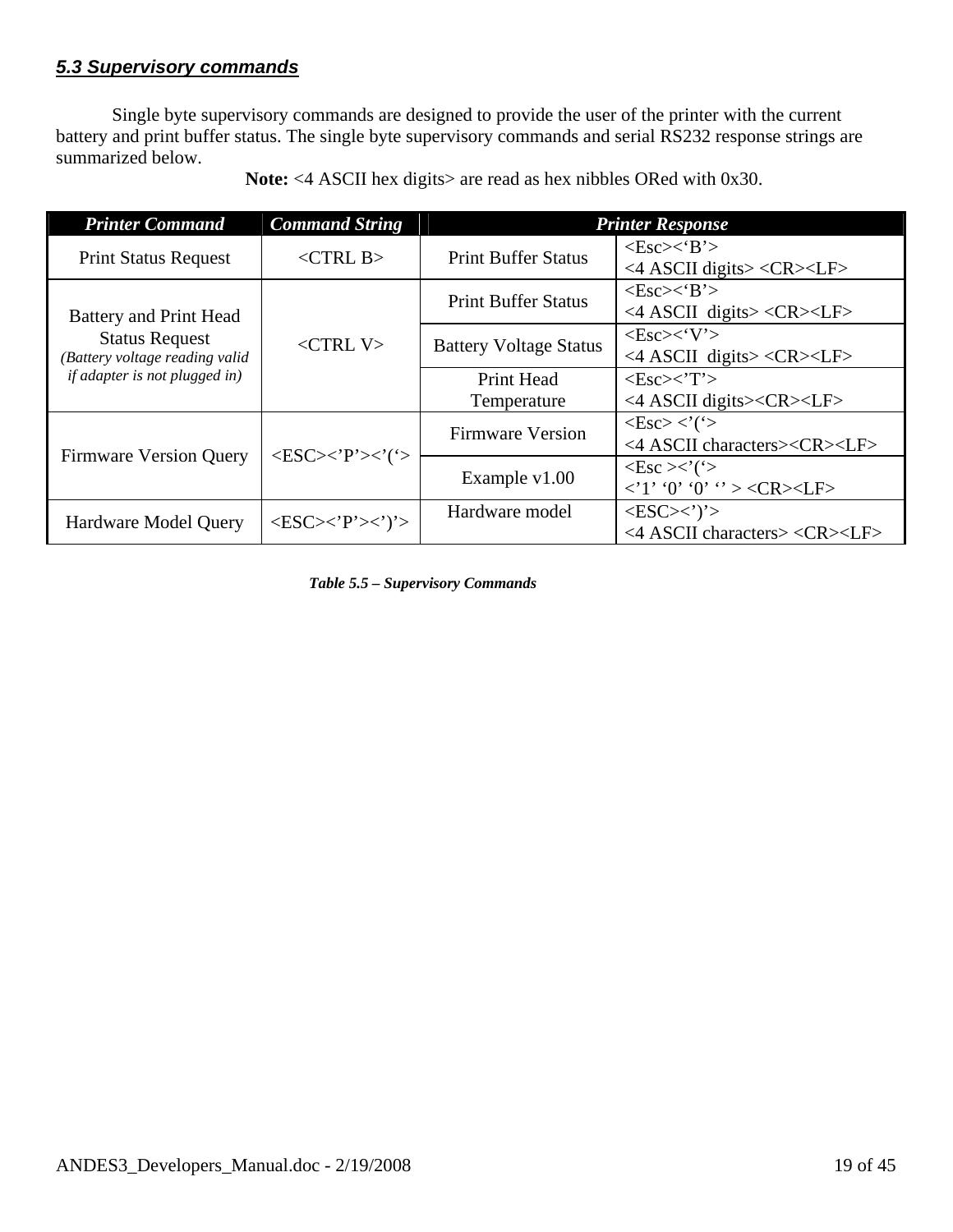### *5.4 Printer Error Conditions*

Below is a table which describes Different Error conditions and their corresponding LED status:

| <b>Error Condition</b>                               | <b>LED Status</b>                                                                                                                              | <b>Error Condition Recovery</b>                                                                                                                                                              |
|------------------------------------------------------|------------------------------------------------------------------------------------------------------------------------------------------------|----------------------------------------------------------------------------------------------------------------------------------------------------------------------------------------------|
| <b>Print Head is Hot</b>                             | Power LED – Flashing Red<br>Status LED - Flashing Red                                                                                          | Printer stops printing at:<br>Print Head Temperature of 79° C<br><b>Printer Resumes Printing at:</b><br>Print Head Temperature of 75° C                                                      |
| <b>Printer is out of Paper/Paper</b><br>Door is Open | Power LED – Green Blue or<br>Orange depending on<br>communication mode<br><b>Status LED - Steady RED</b>                                       | <b>Printer Stops printing when:</b><br>Out of paper or Paper Door is open<br><b>Printer Resumes Printing when:</b><br>Paper loaded or paper door is<br>closed AND FEED button is<br>pressed. |
| <b>Battery Running Low</b><br>Battery Voltage 6.5V   | Battery Status LED-flashing RED<br>When Battery is running low while<br>printing is in progress.                                               | Finish printing current job and<br><b>Recharge Battery!!!</b>                                                                                                                                |
| <b>Battery Extremely Low</b><br>Battery Voltage 6.3V | Battery LED – Steady Red<br><b>Status LED - Flashing RED</b><br>Occurs only when printer is<br>initially powered ON and Battery is<br>very Low |                                                                                                                                                                                              |

 *Table 5.6 – Printer Error Conditions* 

*Note: To recover from "Out of paper Error" it is necessary to press the FEED button in addition to loading the paper and/or closing the paper door. This is implemented in order to allow for the paper roll to adjust itself before continuing with the printout so that no characters get "cut off" the receipt.* 

### *5.5 Printer Operating Mode Commands*

The printer can be operated in two modes, *Online* or *Buffer mode*. In *online mode,* the characters are printed as they are received. In *buffer mode,* the characters received are stored in the print buffer and printed upon receipt of EOT character (^D). Also if the printer is in *Buffer Mode* and the print buffer is full, then the printer will start printing but it will stay in the *Buffer Mode* until the *Online Mode* command is sent to the printer.

| <b>Command String</b> | <b>Selected Mode</b>       |
|-----------------------|----------------------------|
| $Esc - P - #'$        | Selects Online Mode        |
| Esc-'P'-'\$'          | <b>Selects Buffer Mode</b> |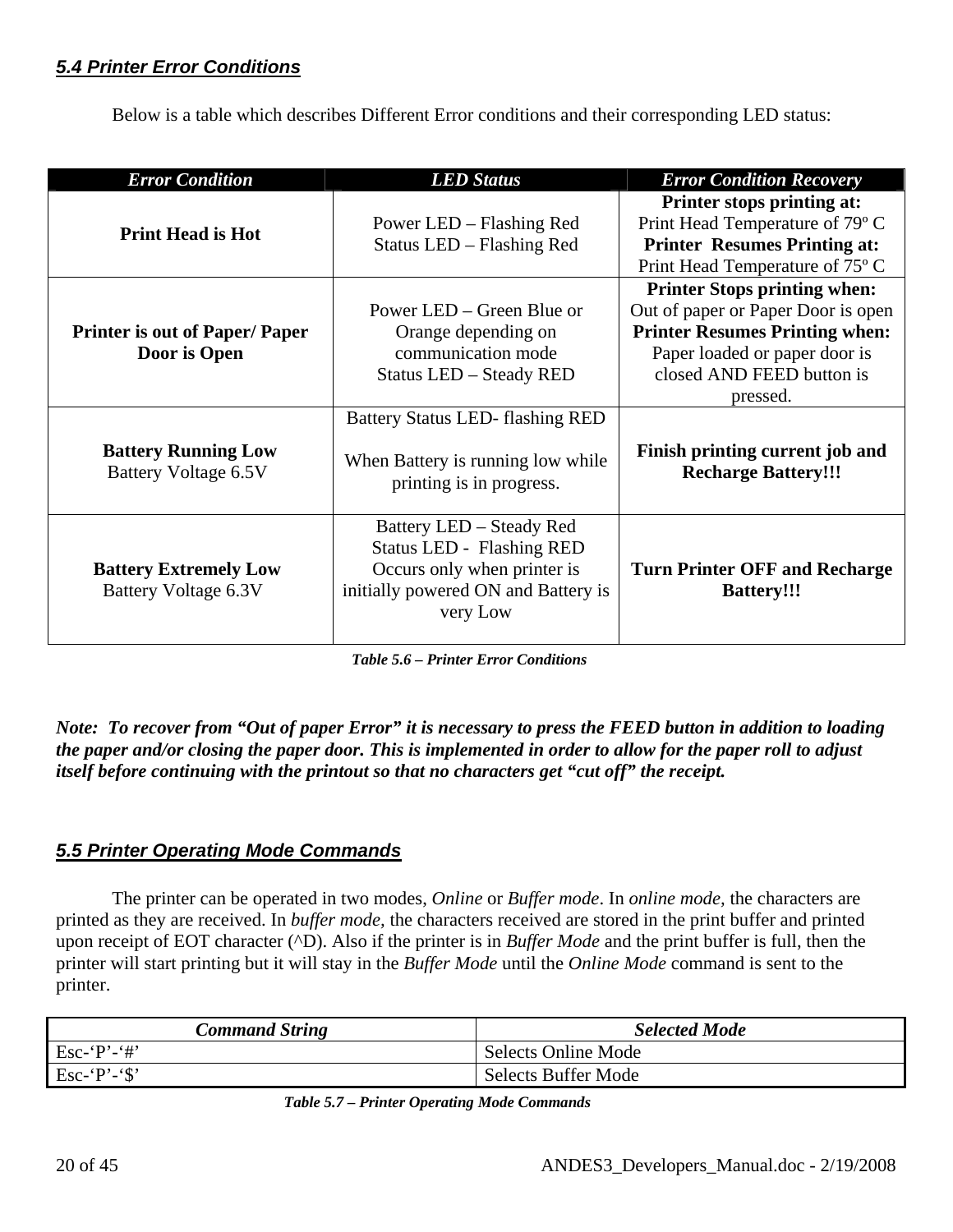# *5.6 End Of Text (EOT) Control Commands*

End Of Text (EOT) control character is transmitted once when the printer buffer is empty. This control character can be enabled or disabled via the commands given in table 5.8.

| Command String                              | <b>Selected Mode</b>                   |
|---------------------------------------------|----------------------------------------|
| $\mathbf{E}$ sc-'P'-'+'                     | Enable EOT control character transmit  |
| $\text{Esc-} \cdot \text{P'} - \cdot \cdot$ | Disable EOT control character transmit |

 *Table 5.8 – End Of Text (EOT) Control Commands*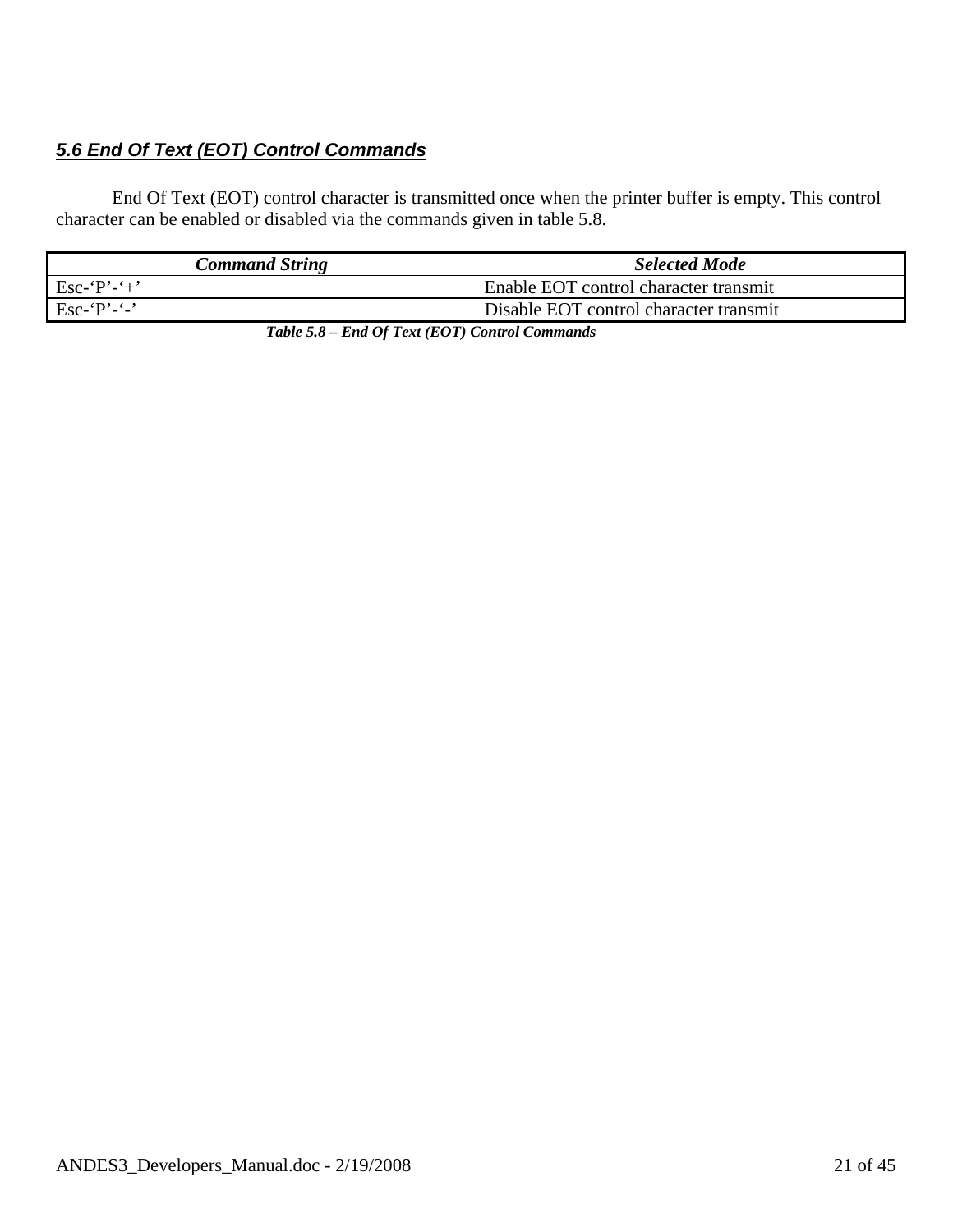# *6.0 Label and Form Printing With Black Mark Option*

 The ANDES3 printer can print on label and preprinted form stocks. The printer paper out sensor is used to sense the black mark position.

### *6.1 Black Mark Operation*

Follow these steps to use the black mark option.

- Set the paper out sensor sensitivity level by issuing **<ESC> <'Q'> <'Q'> <n>** command string. The value selected for the sensitivity is dependant upon the height of the pre-printed black mark located on the label or form stock. The default power on value of **<n>** is 40d (0x28).
- Issue **<ESC> <'Q'> <'F'> <m>** or **<ESC> <'Q'> <'B'> <m>** printer Command to find the black mark. The command position's the label or the form for printing.
- Wait for **<ESC> <'Q'> <0x3F> <0x3F>** <**n1> <n2**> black mark found response from the printer.
- Send the data to be printed.

| <b>Black Mark Command</b>                         | <b>Command String</b>             | <b>Description</b>                                                                       |
|---------------------------------------------------|-----------------------------------|------------------------------------------------------------------------------------------|
| Reverse Dot Feed                                  | $<$ ESC> $<$ 'Q'> $<$ 'J'> $<$ n> | Perform $\langle n \rangle$ reverse dot line feeds,                                      |
|                                                   |                                   | $0.125$ mm each.                                                                         |
| Out of Paper Sensitivity                          | $<$ ESC> $<$ 'Q'> $<$ 'Q'> $<$ n> | On paper detect fail, postpone the paper                                                 |
|                                                   |                                   | out error response for $\langle n \rangle$ 0.125mm dot                                   |
|                                                   |                                   | lines before flagging a paper out error.                                                 |
| <b>Forward Black Mark Seek</b>                    | $<$ ESC> $<$ 'Q'> $<$ 'F'> $<$ m> | Seek black mark using forward feed until                                                 |
|                                                   |                                   | < <i>m</i> > dot line feeds have been processed,                                         |
|                                                   |                                   | each dot line feed 0.250mm.                                                              |
| Reverse Black Mark Seek                           | $<$ ESC> $<$ 'Q'> $<$ 'B'> $<$ m> | Seek black mark using backward feed until                                                |
|                                                   |                                   | <m> dot line feeds have been processed,</m>                                              |
|                                                   |                                   | each dot line feed 0.250mm.                                                              |
| Printer Black Mark                                | $<$ ESC> $<$ 'Q'> $<$ 0x3F>       | $n1$ and $n2$ are the high and the low nibble,                                           |
| Response:                                         | $<$ 0x3F> $<$ n1> $<$ n2>         | respectively, describing how many                                                        |
| <b>Paper Found</b>                                |                                   | (0.25mm) dot lines were required to find                                                 |
|                                                   |                                   | black mark.                                                                              |
| $<$ ESC> $<$ 'Q'> $<$ 0x30><br>Printer Black Mark |                                   | $n1$ and $n2$ are the high and the low nibble,                                           |
| Response:                                         | $<0x30>$ $<$ $n1>$ $<$ $n2>$      | respectively, describing how many                                                        |
| Paper Not Found                                   |                                   | (0.25mm) dot lines were processed before                                                 |
|                                                   |                                   | reporting black mark status.                                                             |
|                                                   | Notes:                            |                                                                                          |
|                                                   |                                   | <n> Total number of 0.125mm dot lines, 0x00 through 0xFF.</n>                            |
|                                                   |                                   | < <i>m</i> >Total number of 0.250mm dot lines, 0x00 through 0XFF.                        |
|                                                   |                                   |                                                                                          |
|                                                   |                                   | n1 and n2 The total number of 0.125mm dot lines processed, while seeking the black mark. |
|                                                   |                                   | $n1$ holds the high four bits (0x30 + 4 high bits).                                      |
|                                                   |                                   | $n2$ holds the low four bits (0x30 + 4 low bits).                                        |
|                                                   |                                   | n1 and n2 can have values 0x30 through 0x3f.                                             |
|                                                   |                                   |                                                                                          |

### *6.2 Black Mark Printer Commands*

 *Table 6.0 – Black Mark Printer Commands*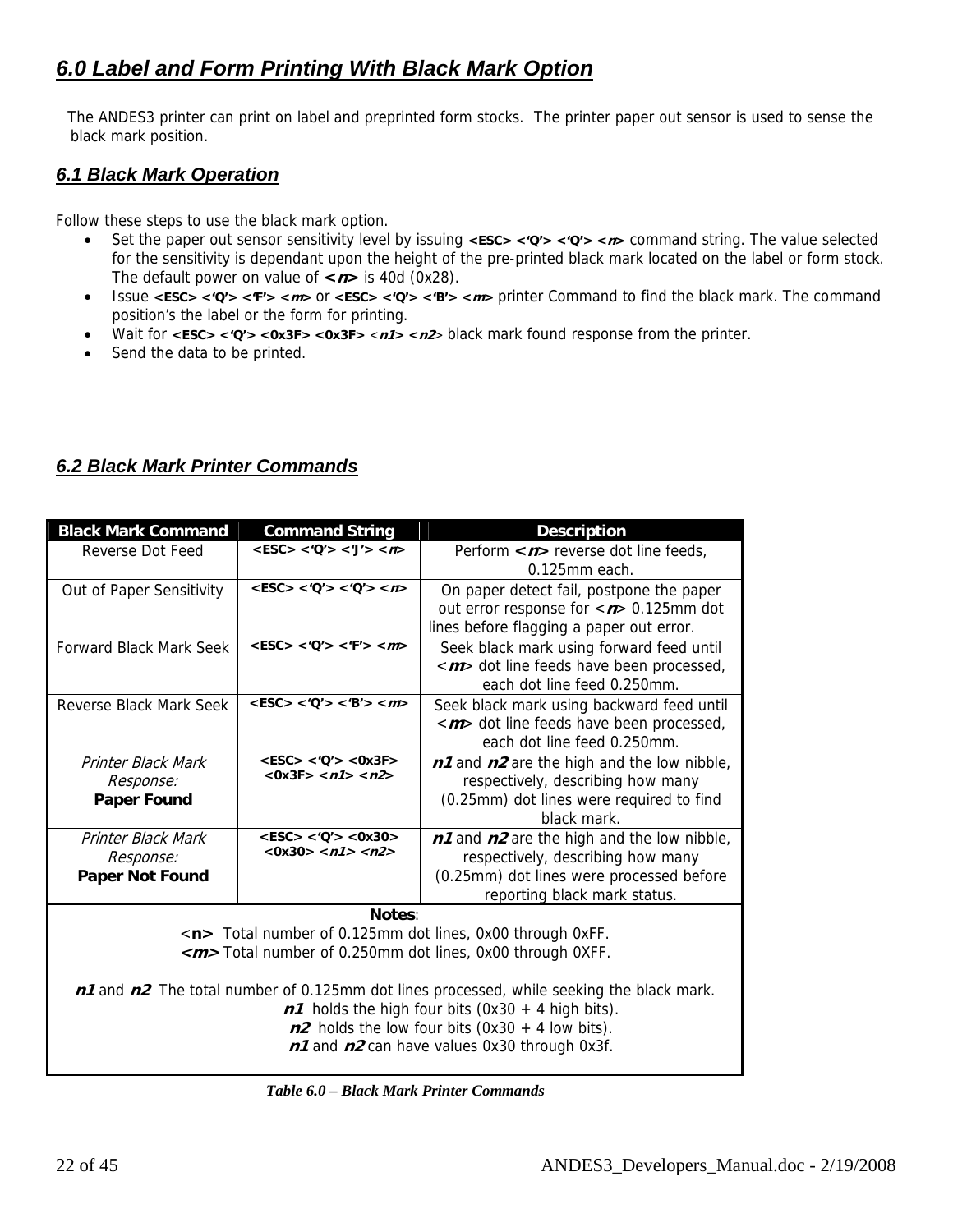# *Appendix A*

### *A.1.0 Introduction*

The paragraphs below describe in detail the ANDES3 flash font and logo table organization as well as the procedures for Font and Logo Downloading.

### *A.1.1Flash Font Tables*

The table below shows the Font Table organization in the ANDES3 printer. Please note the following:

- 1) The fonts in Red are permanent and can not be modified via the font downloading commands
- 2) Font tables from rows F3 to F9 are reserved for future use. If you enter that value in your command string the printer will go back to its default setting which is Esc F 1
- 3) Each font table represents either the first or the second half of a font , not the complete 255 character set

|                | <b>RELPACEABLE USER FONTS</b>               |                            |                            |                            |                            |                            | <b>FACTORY FONTS</b>          |                                              |                               |                               |
|----------------|---------------------------------------------|----------------------------|----------------------------|----------------------------|----------------------------|----------------------------|-------------------------------|----------------------------------------------|-------------------------------|-------------------------------|
|                | $k-0$                                       | $k-1$<br>Courier<br>Mode 1 | $k-2$<br>Courier<br>Mode 2 | $k-3$<br>Courier<br>Mode 3 | $k-4$<br>Courier<br>Mode 4 | $k-5$<br>Courier<br>Mode 5 | $k - 6$<br>Monospace<br>10x23 | k-7<br>Monospace<br>$10x23 -$<br><b>Bold</b> | $k - 8$<br>Monospace<br>20x23 | $k - 9$<br>Monospace<br>10x18 |
| F <sub>0</sub> | Courier<br>Mode<br>0(Rotated)<br>10x20.0x7F | <b>ASCII</b><br>0x200x7F   | <b>ASCII</b><br>0x20.0x7F  | <b>ASCII</b><br>0x200x7F   | <b>ASCII</b><br>0x20.0x7F  | <b>ASCII</b><br>0x20.0x7F  | <b>ASCII</b><br>0x200x7F      | <b>ASCII</b><br>0x20.0x7F                    | <b>ASCII</b><br>0x200x7F      | <b>ASCII</b><br>0x200x7F      |
| F <sub>1</sub> | <b>Rotated PC</b>                           | International              | International              | International              | International              | International              | International                 | International                                | International                 | <b>International</b>          |
|                | Line Draw                                   | Set                        | Set                        | Set                        | Set                        | Set                        | <b>Set</b>                    | <b>Set</b>                                   | <b>Set</b>                    | <b>Set</b>                    |
|                | 0x800xFF                                    | 0x800xFF                   | 0x800xFF                   | 0x800xFF                   | 0x800xFF                   | 0x800xFF                   | 0x800xFF                      | 0x800xFF                                     | 0x800xFF                      | 0x800xFF                      |
| F <sub>2</sub> | <b>Rotated PC</b>                           | PC Line                    | PC Line                    | PC Line                    | PC Line                    | PC Line                    | <b>PC Line</b>                | <b>PC Line</b>                               | <b>PC Line</b>                | <b>PC Line</b>                |
|                | Line Draw                                   | Draw                       | Draw                       | Draw                       | Draw                       | Draw                       | <b>Draw</b>                   | <b>Draw</b>                                  | <b>Draw</b>                   | <b>Draw</b>                   |
|                | 0x800xFF                                    | 0x800xFF                   | 0x800xFF                   | 0x800xFF                   | 0x800xFF                   | 0x800xFF                   | 0x800xFF                      | 0x800xFF                                     | 0x800xFF                      | 0x800xFF                      |
| F3             | Reserved                                    | Reserved                   | Reserved                   | Reserved                   | Reserved                   | Reserved                   | Reserved                      | Reserved                                     | Reserved                      | Reserved                      |
|                | 0x80.0xFF                                   | 0x80.0xFF                  | 0x80.0xF                   | 0x80.0xFF                  | 0x800xFF                   | 0x80.0xFF                  | 0x800xFF                      | 0x800xFF                                     | 0x800xFF                      | 0x800xFF                      |
|                | Reserved                                    | Reserved                   | Reserved                   | Reserved                   | Reserved                   | Reserved                   | Reserved                      | <b>Reserved</b>                              | Reserved                      | Reserved                      |
| <b>F4</b>      | 0x80.0xFF                                   | 0x80.0xFF                  | 0x80.0xF                   | 0x80.0xFF                  | 0x80.0xFF                  | 0x80.0xFF                  | 0x800xFF                      | 0x800xFF                                     | 0x80.0xFF                     | 0x800xFF                      |
| F <sub>5</sub> | Reserved                                    | Reserved                   | Reserved                   | Reserved                   | Reserved                   | Reserved                   | Reserved                      | <b>Reserved</b>                              | Reserved                      | Reserved                      |
|                | 0x80.0xFF                                   | 0x80.0xFF                  | 0x80.0xF                   | 0x80.0xFF                  | 0x80.0xFF                  | 0x80.0xFF                  | 0x800xFF                      | 0x800xFF                                     | 0x800xFF                      | 0x800xFF                      |
| F <sub>6</sub> | Reserved                                    | Reserved                   | Reserved                   | Reserved                   | Reserved                   | Reserved                   | Reserved                      | <b>Reserved</b>                              | Reserved                      | Reserved                      |
|                | 0x800xFF                                    | 0x80.0xFF                  | 0x80.0xFF                  | 0x800xFF                   | 0x800xFF                   | 0x800xFF                   | 0x800xFF                      | 0x800xFF                                     | 0x800xFF                      | 0x800xFF                      |
| F7             | Reserved                                    | <b>Reserved</b>            | Reserved                   | Reserved                   | Reserved                   | Reserved                   | Reserved                      | <b>Reserved</b>                              | Reserved                      | Reserved                      |
|                | 0x80.0xFF                                   | 0x80.0xFF                  | 0x80.0xF                   | 0x80.0xFF                  | 0x80.0xFF                  | 0x80.0xFF                  | 0x80.0xFF                     | 0x800xFF                                     | 0x800xFF                      | 0x800xFF                      |
| F <sub>8</sub> | Reserved                                    | <b>Reserved</b>            | Reserved                   | Reserved                   | Reserved                   | Reserved                   | Reserved                      | <b>Reserved</b>                              | Reserved                      | Reserved                      |
|                | 0x80.0xFF                                   | 0x80.0xFF                  | 0x80.0xFF                  | 0x80.0xFF                  | 0x80.0xFF                  | 0x80.0xFF                  | 0x80.0xFF                     | 0x800xFF                                     | 0x800xFF                      | 0x800xFF                      |
| F <sub>9</sub> | Reserved                                    | Reserved                   | <b>Reserved</b>            | Reserved                   | Reserved                   | Reserved                   | Reserved                      | <b>Reserved</b>                              | Reserved                      | Reserved                      |
|                | 0x80.0xFF                                   | 0x80.0xFF                  | 0x80.0xFF                  | 0x80.0xFF                  | 0x80.0xFF                  | 0x80.0xFF                  | 0x800xFF                      | 0x800xFF                                     | 0x800xFF                      | 0x800xFF                      |

 *Table A.0 – ANDES3 Flash Font Table Organization*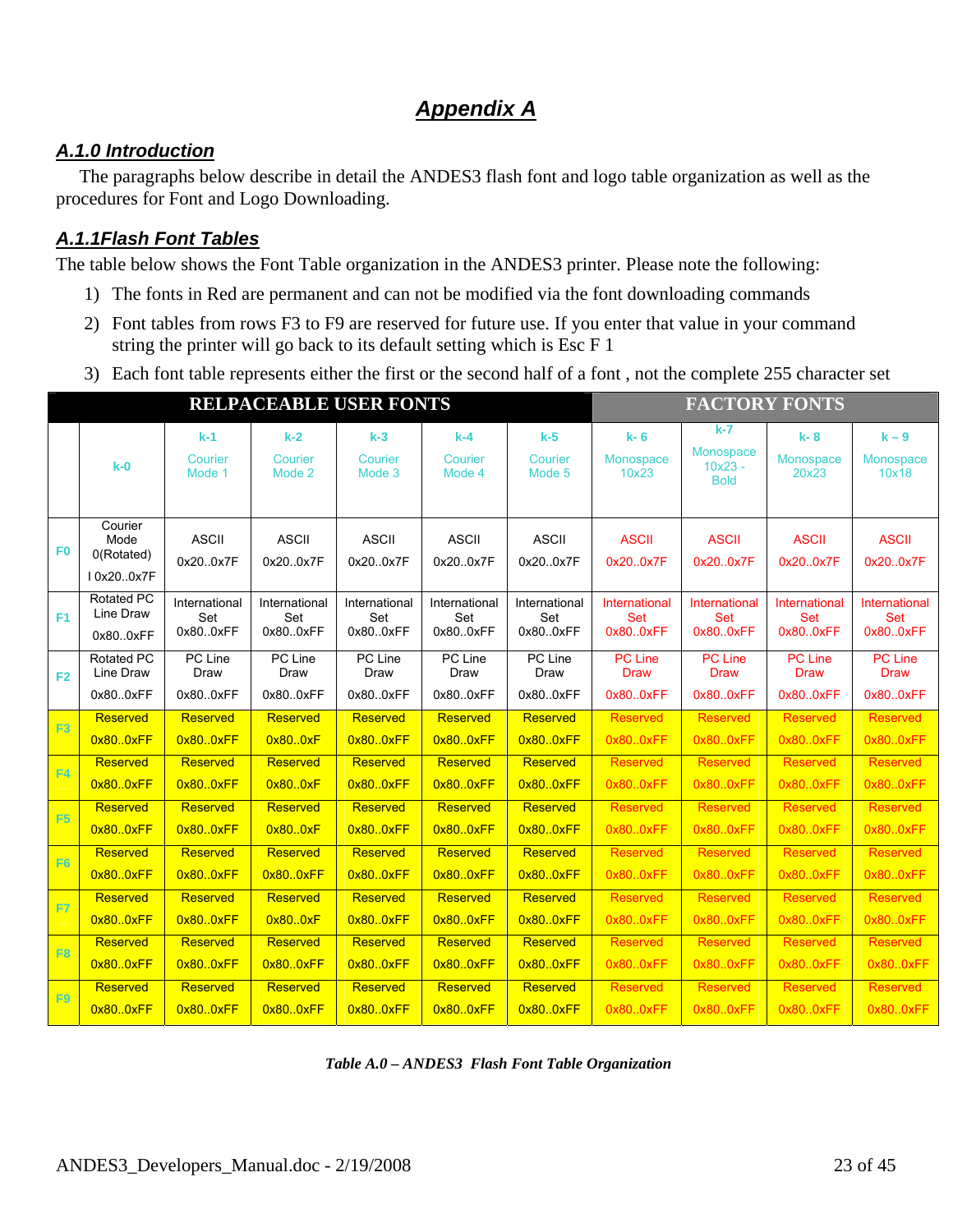### **International Font Table 19 C Line Graphic Table** 0 1 2 3 4 5 6 7 8 9 A B C D E F 0123456789ABCDEF 0 1  $\overline{2}$ S 8 z ₩ ۰ z ۰ 7 И þ Č Ξ > 3 H 8 q t n 4 М p 5 P S 6 а C n 0 D О M a h c г M  $\overline{7}$ D q s t U U z X p q г s t ч z Ш IJ М х é ä å è â ë ë Ï Ü à R F C 8 é ä C Ü â à ë ë ā C é T ô ö Æ Ù ÿ Ö £ æ 0 Ш Ш 9 ö E æ Æ ö Ч 0 0 U ñ ó ú ₫ á A « Ж á í ó a ₫ Ш П SI 8 G ľ ¥l П q Δ ı в s Λ 6 s ф 6 C W ŧ n  $\theta$ K λ ŧ ø ¢ α ◻ έ E E E ά n D v I ŵ Ŵ τ ή ŵ

### *A.1.2 Default Courier International and PC Line Graphic Font*

õ

П

т π 4

f

ú

0

1

2

3

4

5

6

7

8

9

A

в

C

D

Е

F

Π

Π 0

H œ Ω

7

Π

o

Ĥ

D

q

ý ú

I.

U

4 Û

0

 $\blacksquare$ 

Σl

V

f

n.

A

э

 *Table A.1 - Default International and PC Line Graphic Font Tables* 

Ε

F

O

删 8 O Ö 0

ø Ω

O

Þ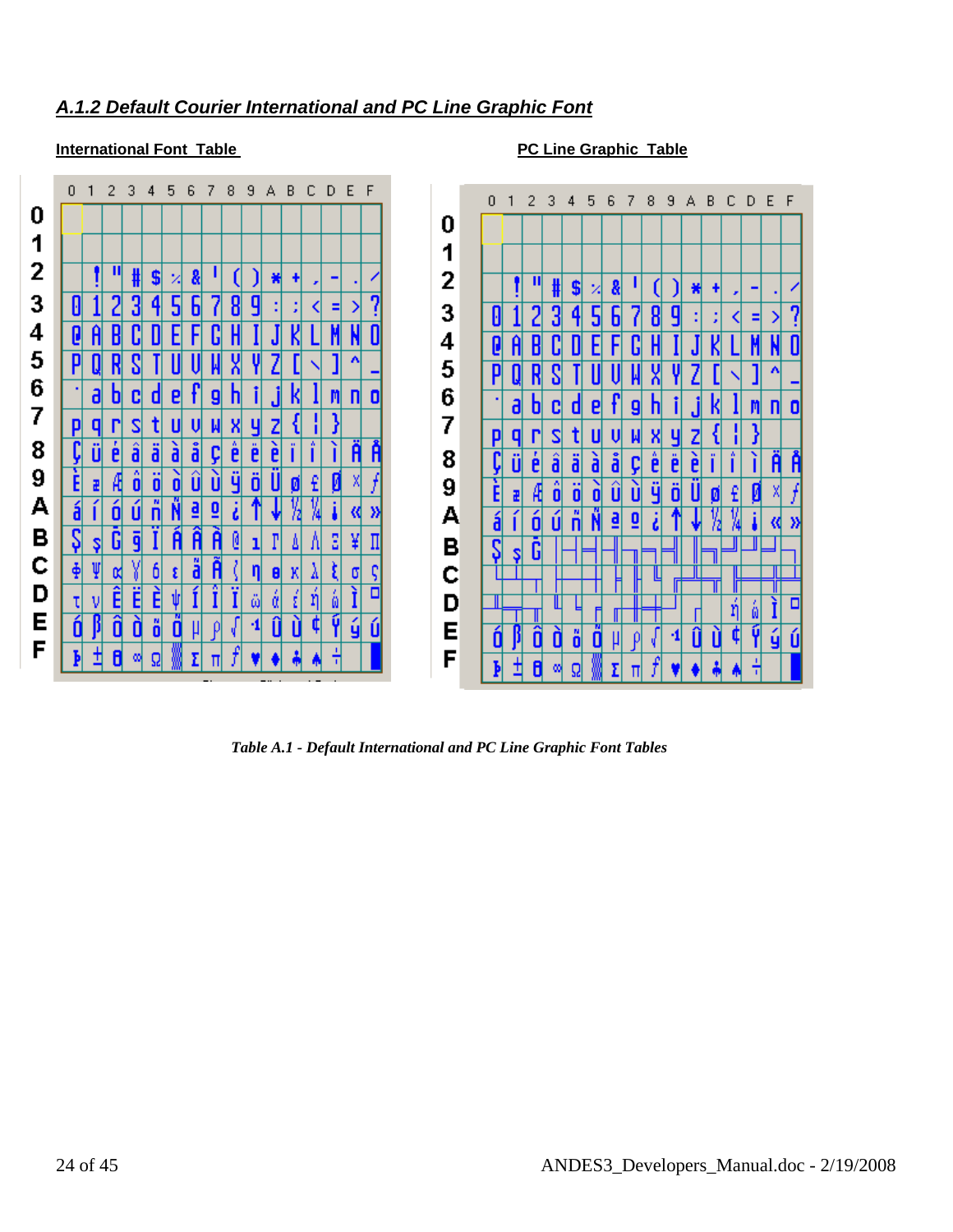### *A.1.3 Monospace and Rotated Font Tables*

### **Monospace Font Table Rotated Font Table**





 *Table A.2 - Default Monospace and Rotated Font Tables*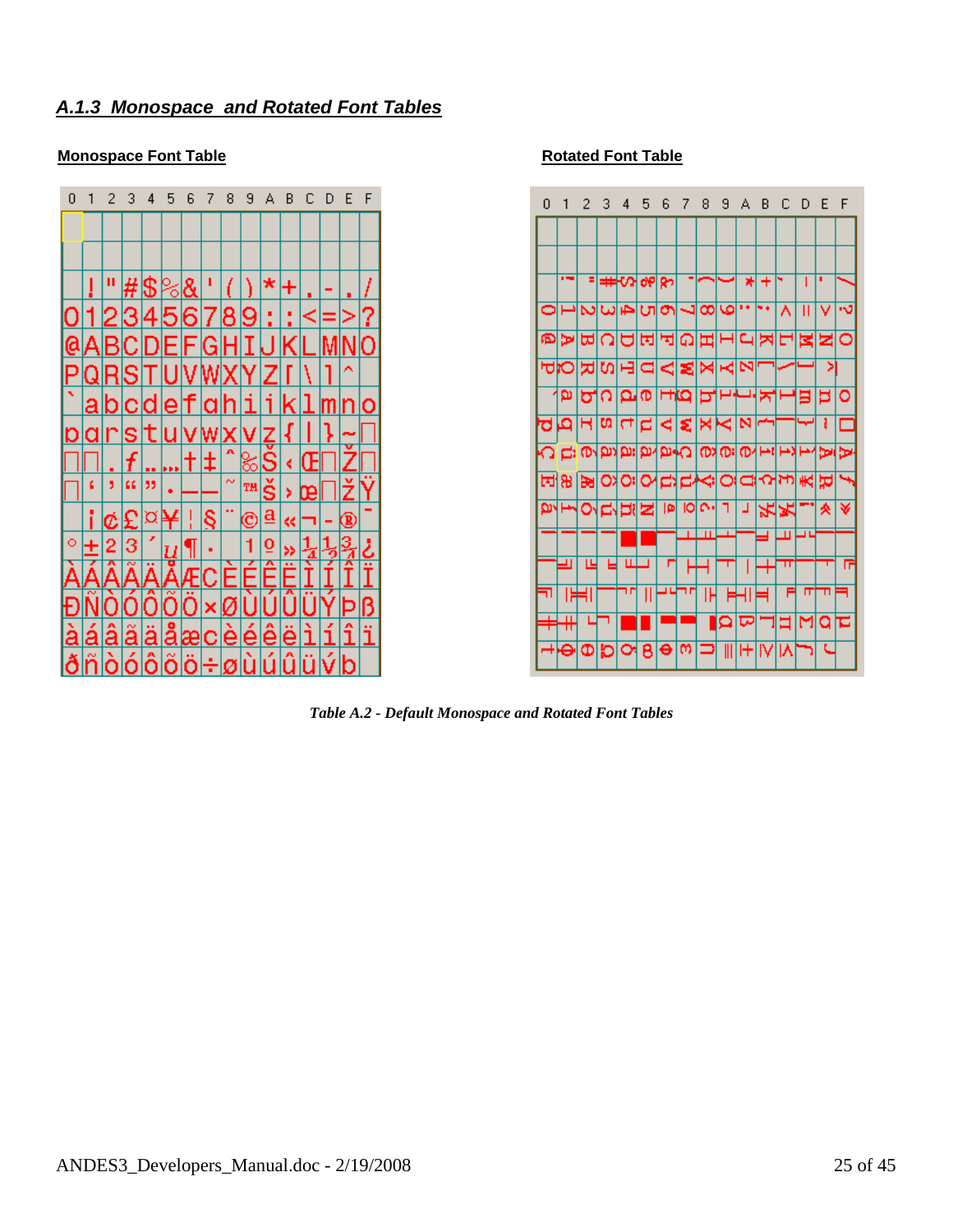# *A.1.4 Flash Font Downloading Commands*

The table below summarizes all the font downloading commands supported by the ANDES3 printer.

| Command<br><b>String</b>                                                                                                                                                                                                                                                                              | Command<br><b>Description</b>                       | <b>Printer Response</b><br><b>Printer Response</b><br>$m = 1$<br>$m = 0$ |                                           | <b>LED Status</b>                                                                                                                                                                         |
|-------------------------------------------------------------------------------------------------------------------------------------------------------------------------------------------------------------------------------------------------------------------------------------------------------|-----------------------------------------------------|--------------------------------------------------------------------------|-------------------------------------------|-------------------------------------------------------------------------------------------------------------------------------------------------------------------------------------------|
| Esc-'D'-'F'                                                                                                                                                                                                                                                                                           | Enable font<br>downloading                          | ?                                                                        | $\boldsymbol{\mathcal{P}}$                | Power LED - Steady Green<br>Status LED - Flashing Green                                                                                                                                   |
| $Esc-F'-T$                                                                                                                                                                                                                                                                                            | Display tables<br><b>Information</b>                | Display installed<br>Font tables info<br>(refer to Table 5)              | '1': if command<br>correct '0': otherwise | Power LED - Steady Green<br>Status LED - Flashing Green                                                                                                                                   |
| Esc-'F'-'S'-<br><cr> or <lf></lf></cr>                                                                                                                                                                                                                                                                | Display font<br>download current<br><b>Settings</b> | $Esc-f'-'S'$ m $tkf$                                                     | '1': if command<br>correct '0': otherwise | Power LED - Steady Green<br>Status LED - Flashing Green                                                                                                                                   |
| $Esc-f'-P'-m-$<br>$t - k - f - <$ CR><br>or $\leq$ LF $>$                                                                                                                                                                                                                                             | Set Font<br>Download<br>Parameter                   | $Esc-f'-'S'$ m $tkf$                                                     | '1': if command<br>correct '0': otherwise | Power LED - Steady Green<br>Status LED - Flashing Green                                                                                                                                   |
| Esc-'F'-'M'- m -<br><cr> or <lf></lf></cr>                                                                                                                                                                                                                                                            | To select Mode                                      | $Esc-f'-S'$ m t $kf$                                                     | '1': if command<br>correct '0': otherwise | Power LED - Steady Green<br>Status LED - Flashing Green                                                                                                                                   |
| Esc-'F'-'K'- k -<br><cr> or <lf></lf></cr>                                                                                                                                                                                                                                                            | To select font<br>$column(K)$ value                 | $Esc-f'-S'-m$ t k f                                                      | '1': if command<br>correct '0': otherwise | Power LED - Flashing green<br>Status LED - Steady RED                                                                                                                                     |
| $Esc-f'-F'-f-$<br><cr> or <lf></lf></cr>                                                                                                                                                                                                                                                              | To select font<br>row( $F$ ) value                  | $Esc-f'='S' m t k f$                                                     | '1': if command<br>correct '0': otherwise | Power LED - Flashing green<br>Status LED - Steady RED                                                                                                                                     |
| Esc-'F'-'L' $-$ t -<br><cr> or <lf></lf></cr>                                                                                                                                                                                                                                                         | Select file type<br>**and start of<br>font download | $Esc-f'-'S'$ m $tkf$                                                     | '1': if command<br>correct '0': otherwise | Power LED - Flashing green<br>Status LED - Steady RED                                                                                                                                     |
| Send the .bdf<br>file                                                                                                                                                                                                                                                                                 |                                                     | Send the File                                                            |                                           | While File is transferring:<br>Power LED - Steady Green<br>Status LED - Steady RED<br>When transfer is complete:<br>Power LED - Flashing Green<br>Status LED - Shuts OFF                  |
| $Esc-F - B'$<br><cr> or <lf></lf></cr>                                                                                                                                                                                                                                                                | To program or<br>burn font on<br>flash              | On burn process<br>Complete:<br>D!X                                      | On burn process<br>Complete:<br>D!X       | While the font is being burned in FLASH<br>Power LED - Steady Green<br>Status LED - Steady Red<br><b>When Burning complete</b><br>Power LED - Flashing Green<br>Status LED - Flashing Red |
| m: Down load operating mode:<br>$m = 0$ , standard response<br>$m = 1$ , response with diagnostic message (default)<br>k: column value<br>$k = '0'$ through '9'<br>f: row<br>$f = '0'$ through '9'<br>t: Font File type<br>$t = '0'$ BDF formatted font file (default)<br>t= '1' through '9' reserved |                                                     |                                                                          |                                           |                                                                                                                                                                                           |

 *Table A.3 – Font Download Commands*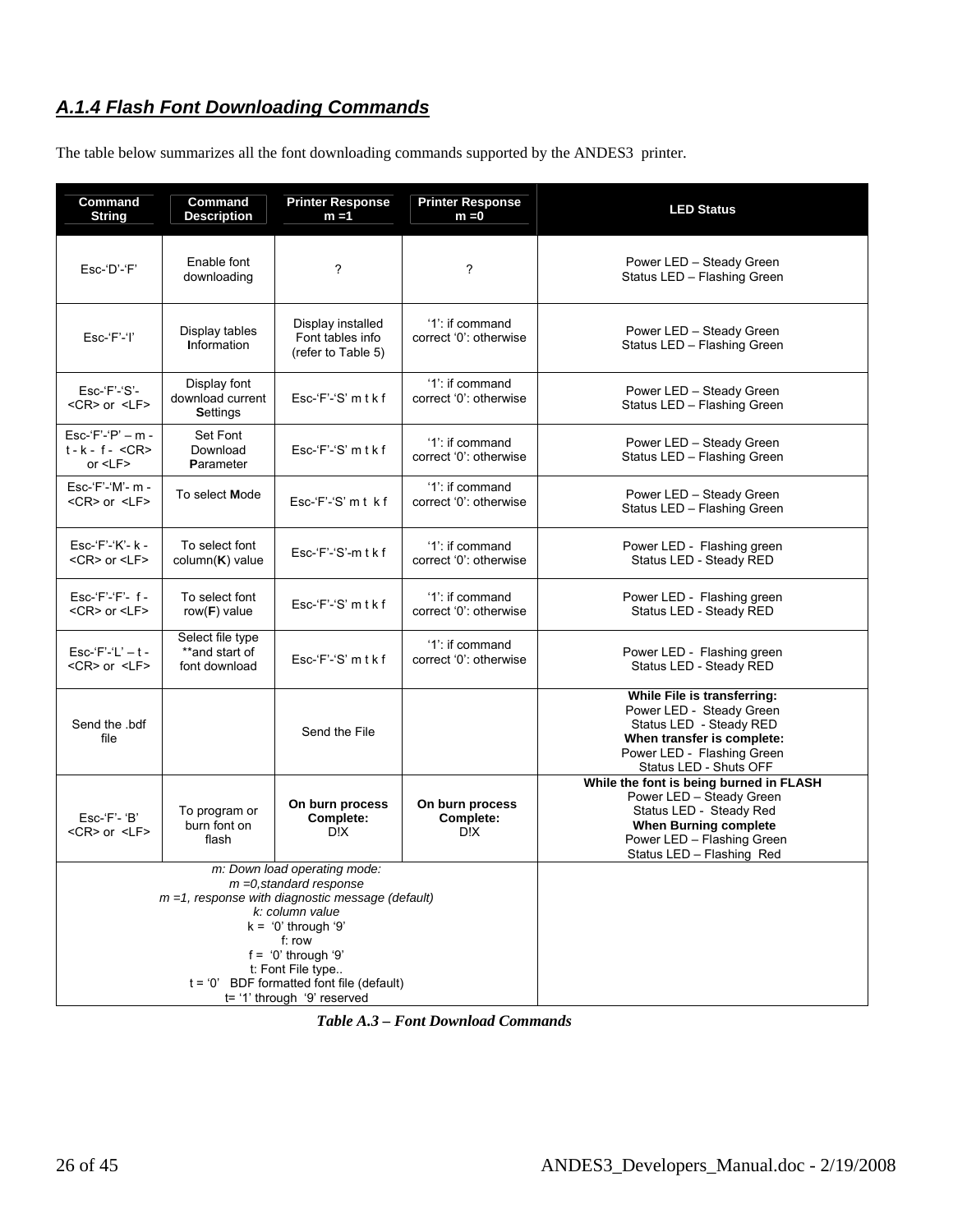### *Important Font Downloading Notes:*

- $\triangleright$  The file to be downloaded has to be in a .BDF format.
- ¾ When downloading, make sure that the metrics of the fonts to be downloaded are equal or smaller than the metrics of the existing font in the certain location. Otherwise the fonts will not be downloaded correctly. For specific Font metrics please refer to the Font Table in section 2.1.
- ¾ **Esc 'D' 'F' <CR>** has to be the first Esc Command after Power Up or else the printer will print the command instead of executing it
- $\triangleright$  **Esc** 'X' 'X' < CR> command simulates that state and can be used to bring the printer in initial state after other Esc commands have been used.
- $\triangleright$  After a font has been downloaded press the FEED button twice to get the printer out of the downloading mode and then shut the printer OFF by pressing the ON/OFF switch.
- $\triangleright$  The header on top of each character in the .bdf font has to represent the true size of the font bit map. **Ex : for a 16x23 font the header at the beginning of each character needs to look like that: BBX 16 23 0 0** 
	- **Ex: for a 10 x 23 font the header at the beginning of each character needs to look like that: BBX 10 23 0 0**
- $\triangleright$  If the font which you are going to download is one byte in size (8x 23) then in the .bdf file you will need to have one byte only.

**Otherwise the firmware will not accept the font!!!!!!!!** 

**Ex: BBX 08 23 0 0 BITMAP 0008 000F THIS IS WRONG 0002 0003** 

 **Ex: BBX 08 23 0 0 BITMAP 08 0F THIS IS CORRECT** 

- **02 03**
- $\triangleright$  The name of the font is indicated at the beginning of the .bdf file in the lines:

### **FONT Font12C.BDF**

 If you only rename the file the Firmware will not recognize the new name. You will need to open the .bdf file and change the name in the above line.

### *A.1.6. Font Downloading – Example*

- **1)** Have the .BDF font file available and ready. The file should contain all of the characters which you want to download. When downloading make sure that the Serial Port on your Terminal Program is configured for Hardware Handshaking. If the file you have is in .asm format rather than a .bdf format you can use Extech's asm2bdf utility to convert the file into a .bdf format. Instructions on how to use the utility are available in the USING THE ASM2BDF UTILITY DOCUMENT available in the FONT section on the Developer's CD.
- **2)** Cycle Printer Power or Send Esc- 'X' -'X' command
- **3)** Send **Esc D F** Wait for a question mark to come back from the printer. The Ready and status LED should both light up in green
- **4)** Send **Esc F I** if you wish to see the current font tables Information
- **5)** Send **Esc F K 1 <CR> or <LF>** this will select the second column from the table above the Power LED will start flashing Green and the Status LED will turn steady RED.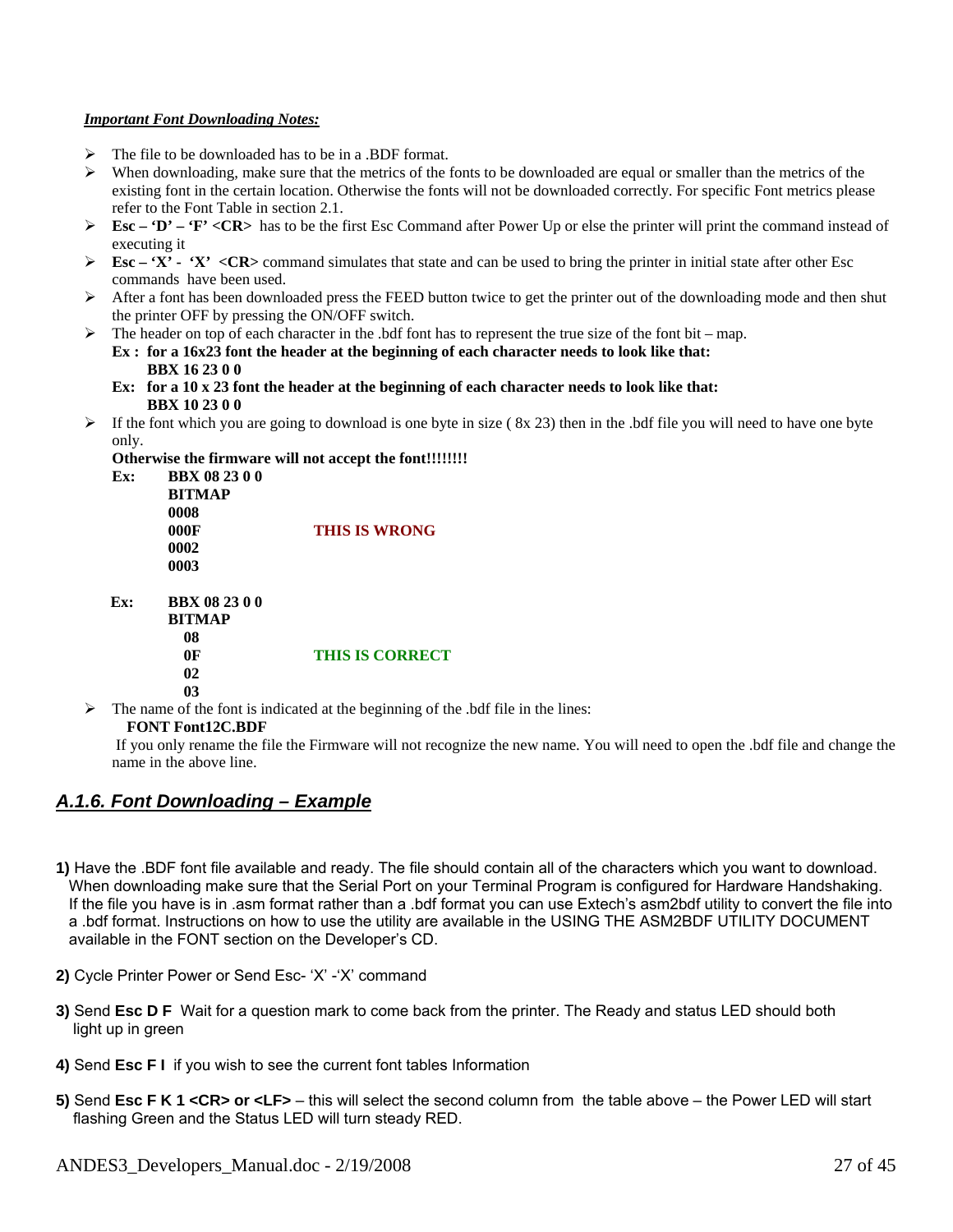- **6)** Send **Esc F F 1 <CR>or <LF>** this will select the second row from the table above the Power LED will start flashing Green and the Status LED will turn steady RED.
- **7)** Send **Esc F L 0 <CR>or <LF>** which will signal that the file you are sending is of .bdf format ( this command is implemented primarily for future releases when users will be able to download more than one font format.) - the Power LED will start flashing Green and the Status LED will turn steady RED.
- **8) Send the .bdf file** While the File is transferring the Power LED is steady Green and the Status LED is steady RED when the transfer is complete the Status LED shuts OFF and the Power LED is Flashing Green. **The metrics of the .bdf font have to be equal or smaller than the metrics of the existing font.**
- **9)** Send **Esc F B <CR>or <LF>** The Power(green) and Status(red) LEDs are steady while the font is being burned in FLASH and when completed both the Power LED (green) and the Status LED (red) start flashing.
- **10)** The .bdf font in the example above has been stored in the International Section of the Courier Mode 1 font( F = 1, k = 1).Unplug the Serial Cable, Press the Feed button and then shut the printer by pressing the ON/OFF button.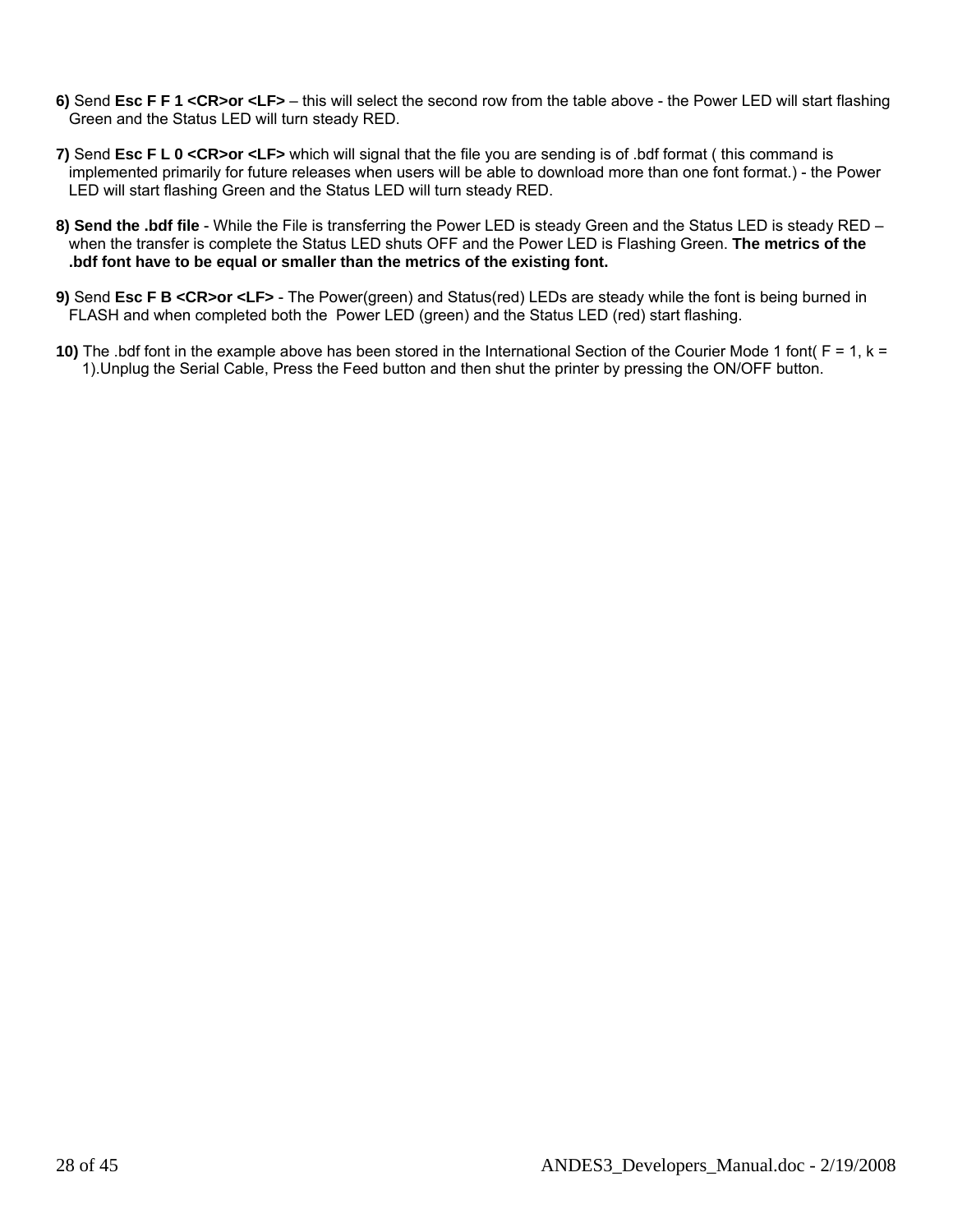### *A.2.0 Graphic Logo Print Option*

The following paragraphs summarize the operation of the *Graphic Logo* feature for the Extech ANDES3 printer. The *Graphic Logo* feature enables the storage of formatted Bitmap file in nonvolatile memory. Up to eight memory sectors of up to 64,000 bytes each, are reserved to store *Graphic Logo* in the printer. Upon receipt of a *Graphic Logo* print command, the *Graphic Logo* data is sent to the printer. The feature enables printing of a stored graphic image as part of a receipt.

### *A.2.1 Specification*

| <b>Printer</b> | <b>Number of</b><br><b>Logos</b> | <b>Bytes</b> per<br>logo | Dot lines per<br>logo | Dots per line |
|----------------|----------------------------------|--------------------------|-----------------------|---------------|
| <b>ANDES3</b>  | 4 (FLASH)<br>$n = (03)$          | 64,000                   | 888                   | 576           |

| Table A.4 - Graphic Logo Specification |
|----------------------------------------|
|----------------------------------------|

4) On initial power-up, the Host application selects the *Flash Logo Mode* by sending the command String: **<ESC - D – L-<CR> or <LF>**

 Printer responds by sending ? character to the host application indicating that the *Flash Logo Mode* is enabled.

- 5) The Host application selects the *Graphic Logo record mode* by sending the load command: **<ESC – L – G – n-<CR> or <LF>**
- 6) Once the printer is placed in record mode, the *Graphic Logo* is downloaded using 8-bit graphic command: **<ESC> <V> <0x01> <0x00> <72 bytes of Graphic data>**
- 7) The *Graphic Logo record mode i*s terminated upon receiving the Graphic *Logo record terminate* command string.  **ESC – L – G - 0xff -<CR> or <LF>**
- 8) Printer saves the received Logo data in flash and sends D!X characters to the host, indicating that logo data was saved. The printer power must be cycled to return to normal operating mode.

| <b>Command</b>                                                    | <b>Command Description</b>                | <b>Printer Response</b> | <b>LED Status</b>                                                                                                                                                                            |
|-------------------------------------------------------------------|-------------------------------------------|-------------------------|----------------------------------------------------------------------------------------------------------------------------------------------------------------------------------------------|
| $Esc - D-L < CR > or < LP >$                                      | Select Flash Logo Mode                    | ?                       | Power LED - Steady Green<br>Status LED - Flashing Green                                                                                                                                      |
| $\text{Esc} - \text{L-G-n} < \text{CR} > \text{or} < \text{LF} >$ | Load/Record Graphic Logo                  | none                    | Power LED - Steady green<br>Status LED - Steady RED                                                                                                                                          |
| Send Graphic Logo File                                            | Send a Binary file with the<br>Logo image | none                    | Power LED - Steady Green<br>Status LED - Steady RED                                                                                                                                          |
| Esc-L-G- $&0$ xFF $>$ - $<$ CR $>$ or<br>$<$ LF $>$               | Stop Loading Graphic Logo                 | D!X                     | While the logo is being burned<br>in FLASH<br>Power LED - Steady Green<br>Status LED - Steady Red<br><b>When Burning complete</b><br>Power LED - Flashing Green<br>Status LED - Flashing Red |
| $Esc-L-g-n$                                                       | Print Graphic Logo                        | Printer Prints Logo n   | none                                                                                                                                                                                         |

*Table A.5 – Graphic Logo Commands* 

The characters '-', '<' or '>' are not part of the command string. Decimal code for Esc is (27).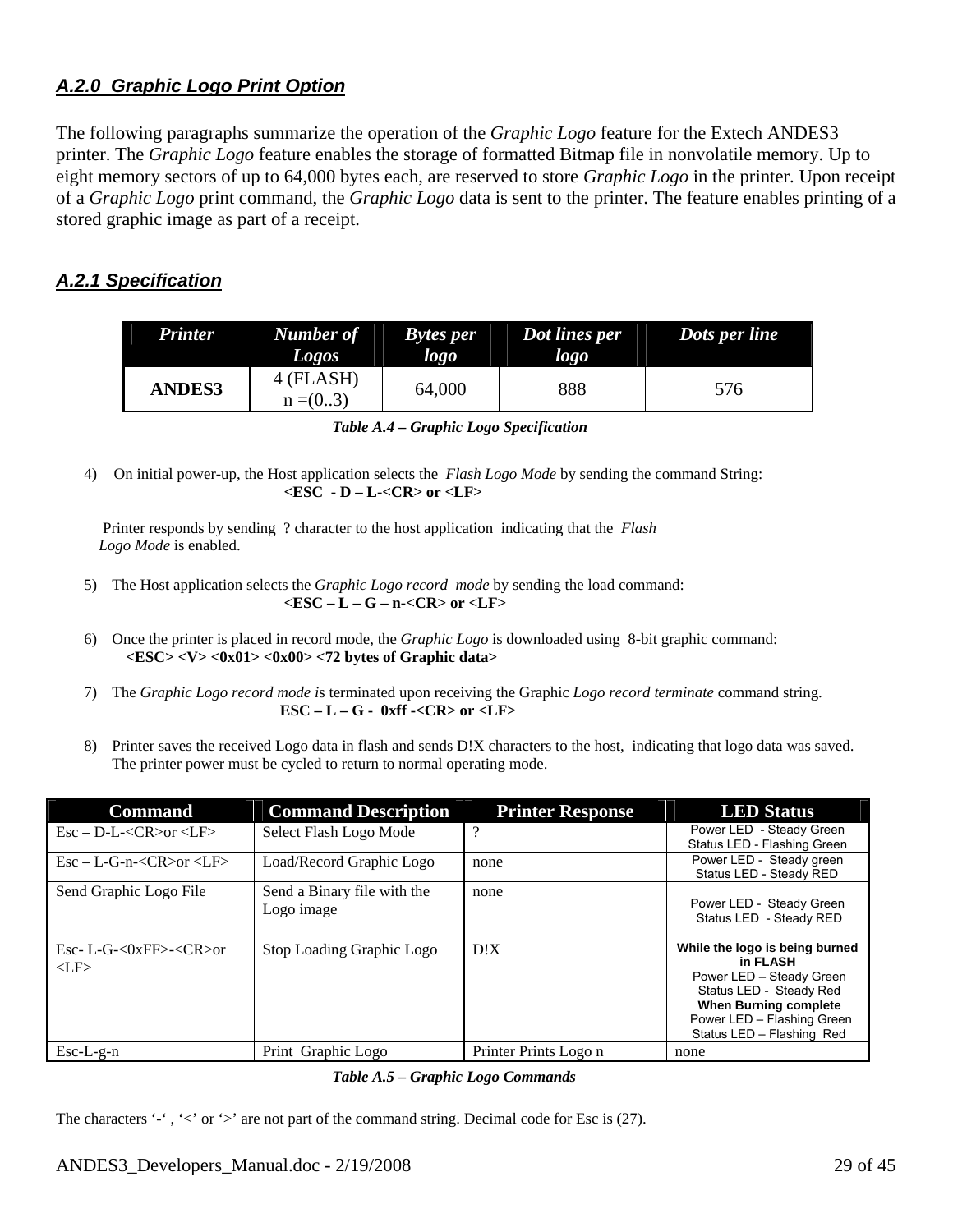### *A.2.2 Generating Graphic Logos*

To generate the graphic logo follow these steps:

- 9) Install the **Extech 3-inch** Printer driver
- 10) Use WordPad or any Windows application to prepare your logo document From printer Setup of WordPad application Set the paper margins to 0.16".



• Print your logo to a file using the **Extech 3-inch** Printer driver. Name the file LOGO.PRN.

| Print                            | <b>P</b>                            |
|----------------------------------|-------------------------------------|
| Printer                          |                                     |
| Extech 2000T Graphics<br>Name:   | Properties                          |
| Status:<br>Ready                 |                                     |
| Extech 2000T Graphics<br>Type:   |                                     |
| Where: FILE:<br>Comment:         | $\nabla$ Print to file              |
| Print range                      | Copies                              |
| 6 All                            | Number of copies:                   |
| C Pages from: 1<br>$ 100\rangle$ | <b>Gulfal Gal</b><br>$\Box$ Collate |
| O Selection                      |                                     |
|                                  | Cancel<br>0K                        |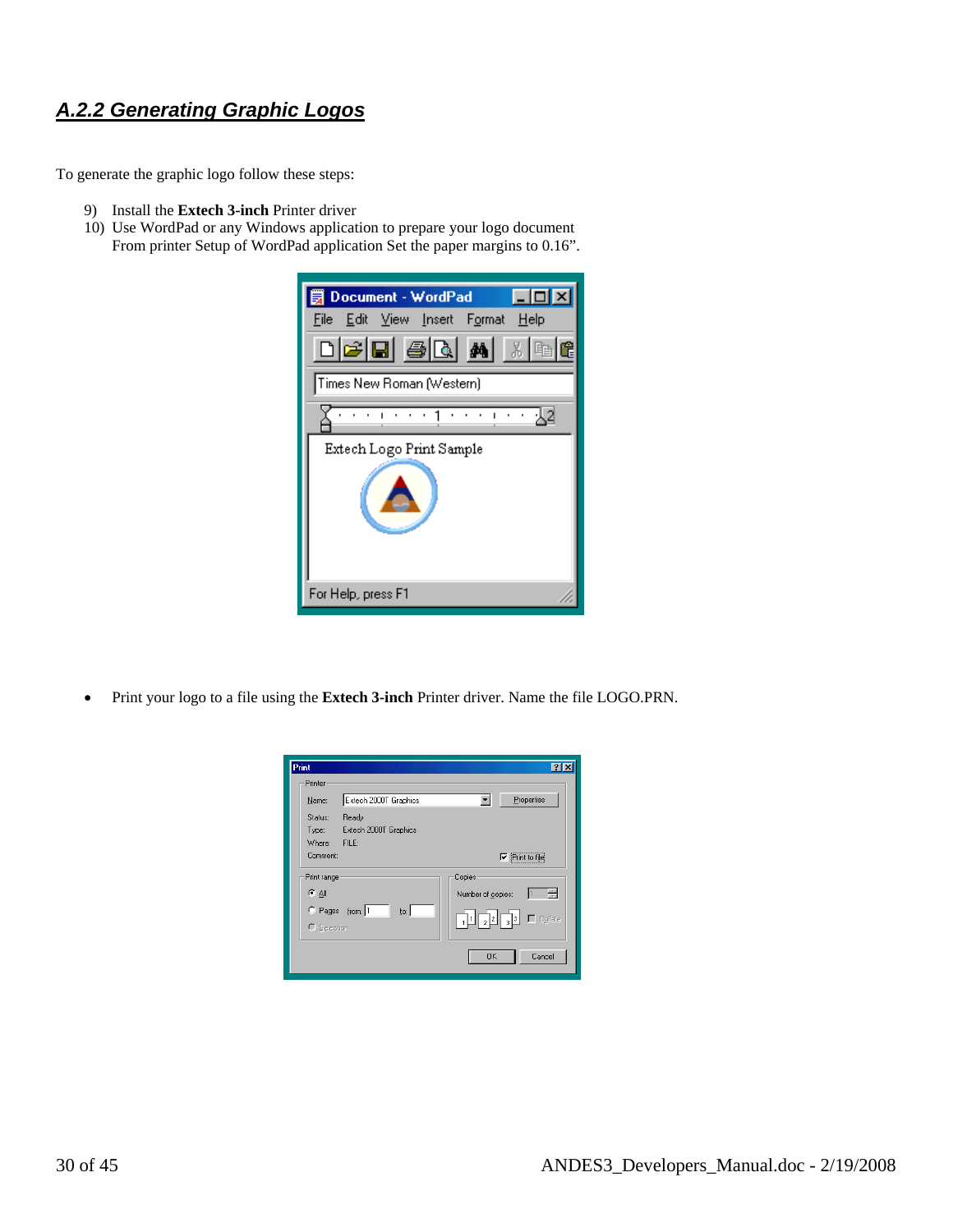- Go to DOS Window and start the EDIT program.
	- Go to Start and select RUN.In the RUN window type EDIT and press ENTER. The program will open.
- Open the LOGO.PRN file in BINARY mode.
	- Press <Ctrl> <Home> to place cursor at the beginning of file.

 Delete everything in the beginning of the file up to but not including the arrow and the capital letter V next to it. Move cursor to the end of the file, by pressing control End on your keyboard, There you will see 2 characters - a character which resembles a circle with a cross attached to it (the FF character) and the line feed character. Delete these two characters.



Save the modified LOGO.PRN file.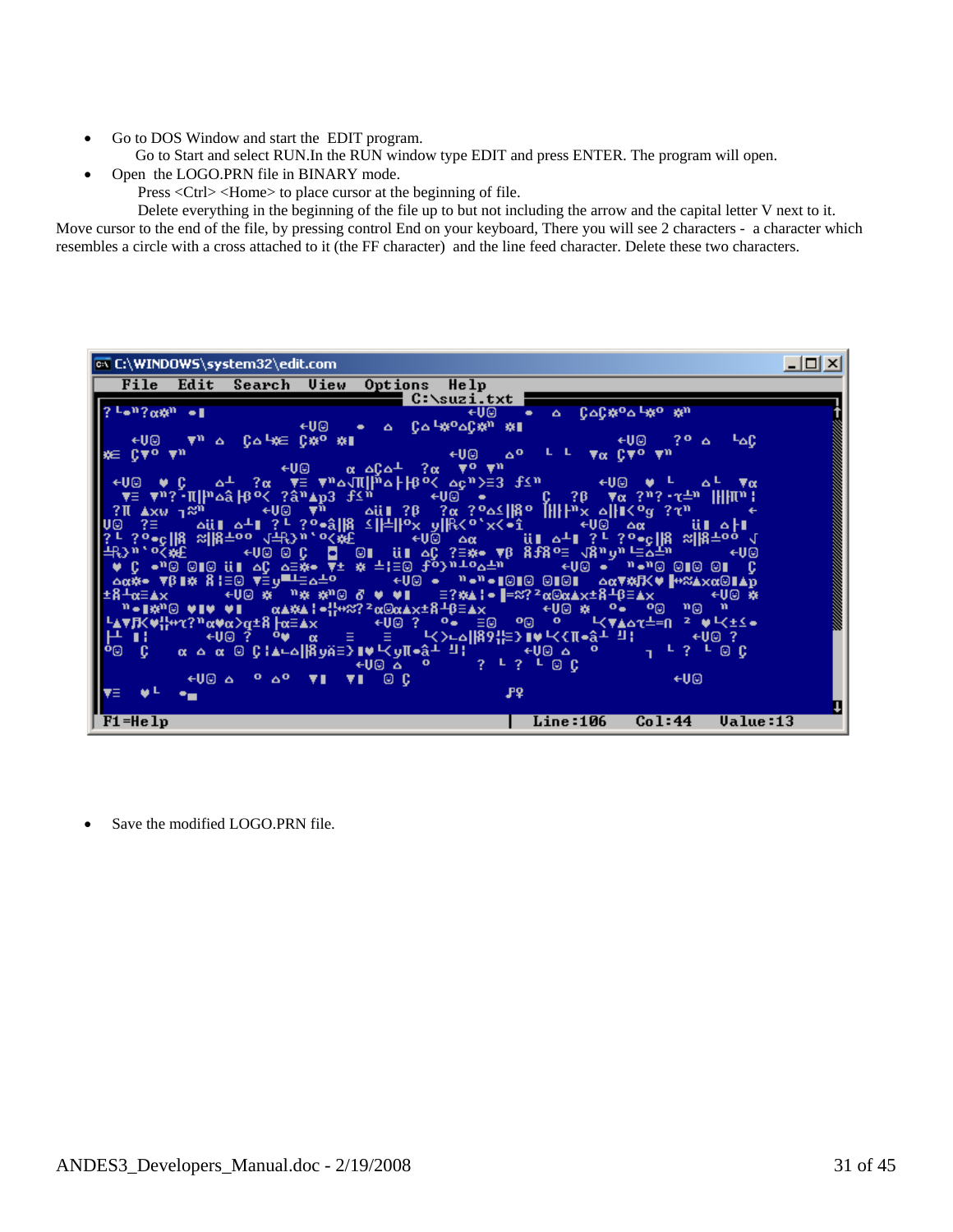# *A.2.3.Uploading Graphic Logos*

To save the Logo file in the printer follow these steps:

- Use a serial communication program like Windows HyperTerminal or Tera Term.
- Check that the application is set to the same baud rate and parity as the printer.
	- **1)** Cycle the power of the printer or Send Esc X X
	- **2)** Type **Esc D L <CR> or <LF>**. Status LED will start Flashing Green
	- **3)** Wait until a question mark comes back from the printer
	- **4)** Type **Esc L G n <CR> or <LF>** (This shows the location where you want to download the logo 0..7). Status LED will turn Red
	- **5)** Send the logo file which you just created (LOGO.PRN)
	- **6)** Send **Esc L G 0xFF <CR> or <LF>**
	- **7)** Wait for **D!X** response to come back from the printer. This indicates that file transmission and storage is completed. Status LED will flash Red once and the Power LED will be continuously flashing Green
	- **8)** After a logo has been downloaded , unplug the Serial Cable , Press the FEED button to get the printer out of the downloading mode and then shut the printer OFF by pressing the ON/OFF switch.
	- **9)** To test the new logo issue a Logo print command: **Esc L g n** where n is the logo location that you want to print.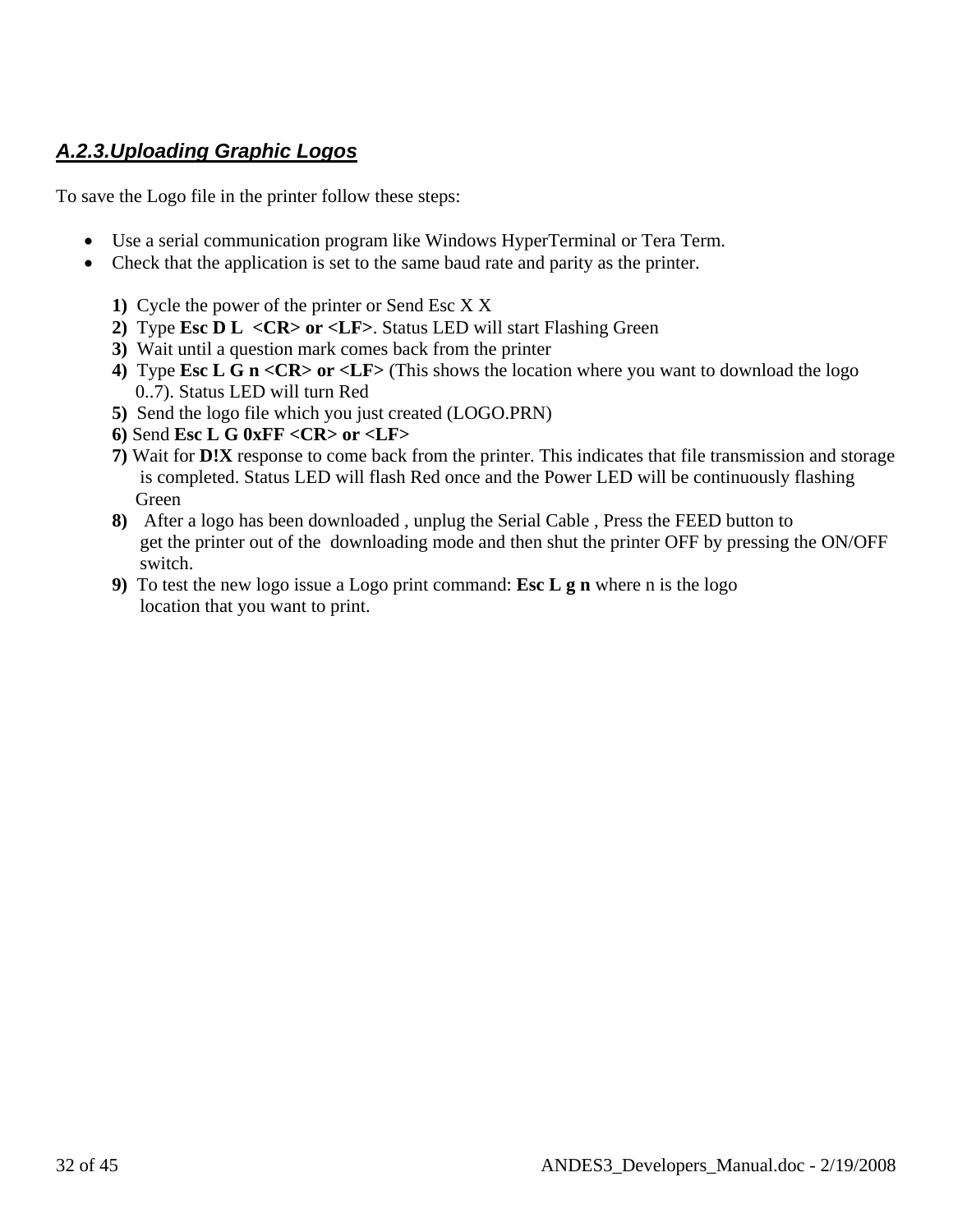# *Appendix B*

### *B.1.0 Three Track magnetic Card Reader Option*

A three track **M**agnetic **C**ard **R**eader is available on the ANDES3 model printers. The MC reader is designed to read magnetically encoded data from cards conforming to ANSI/ISO 7810, 7811 standards.

The MC reader converts the F2F encoded signals on the magnetic card, to ISO7811 compatible ASCII format and transmit the information to the host computer or a terminal.

The MC reader can read one, two or three tracks simultaneously and bi-directionally.

Set of printer ESC software commands are supported in order to provide the following operating features:

- Select the MC reader.
- Set the auto time-out software timer
- Report MCR Read errors
- Report MC reader status.

### *B.1.1 Card Specifications*

The table below summarizes the format of the data stored on each magnetic track.

| <b>Track Position</b>         | Track 1<br>ISO1 (IATA) | Track2<br><b>ISO2 (ABA)</b> | Track3<br><b>ISO3(MINTS)</b> |
|-------------------------------|------------------------|-----------------------------|------------------------------|
| Recording<br><b>Density</b>   | <b>210 BPI</b>         | <b>75 BPI</b>               | <b>210 BPI</b>               |
| Recording<br>Capacity         | 79 characters          | 40 characters               | 107 characters               |
| <b>Number of data</b><br>bits | 7                      | 5                           |                              |
| Card<br><b>Thickness</b>      |                        | .76 mm $+/- 0.08$ mm        |                              |

 *Table B.0 – Card Specifications* 

### *B.2.0 Magnetic Card Read command strings*

Six Commands strings are provided, to read the magnetic cards. These commands are summarized in the tables below. The general syntax for commands are as follows:

| <b>Command String – General Syntax</b> | $<$ ESC><'M'>< $n$ >< $n$ > Track #CR |
|----------------------------------------|---------------------------------------|
| <b>Command String - Example</b>        | $<$ ESC><'M'> '9' '9' 1 CR            |

| Table B.1 - Magnetic Card Read Command Strings - general form |  |
|---------------------------------------------------------------|--|
|---------------------------------------------------------------|--|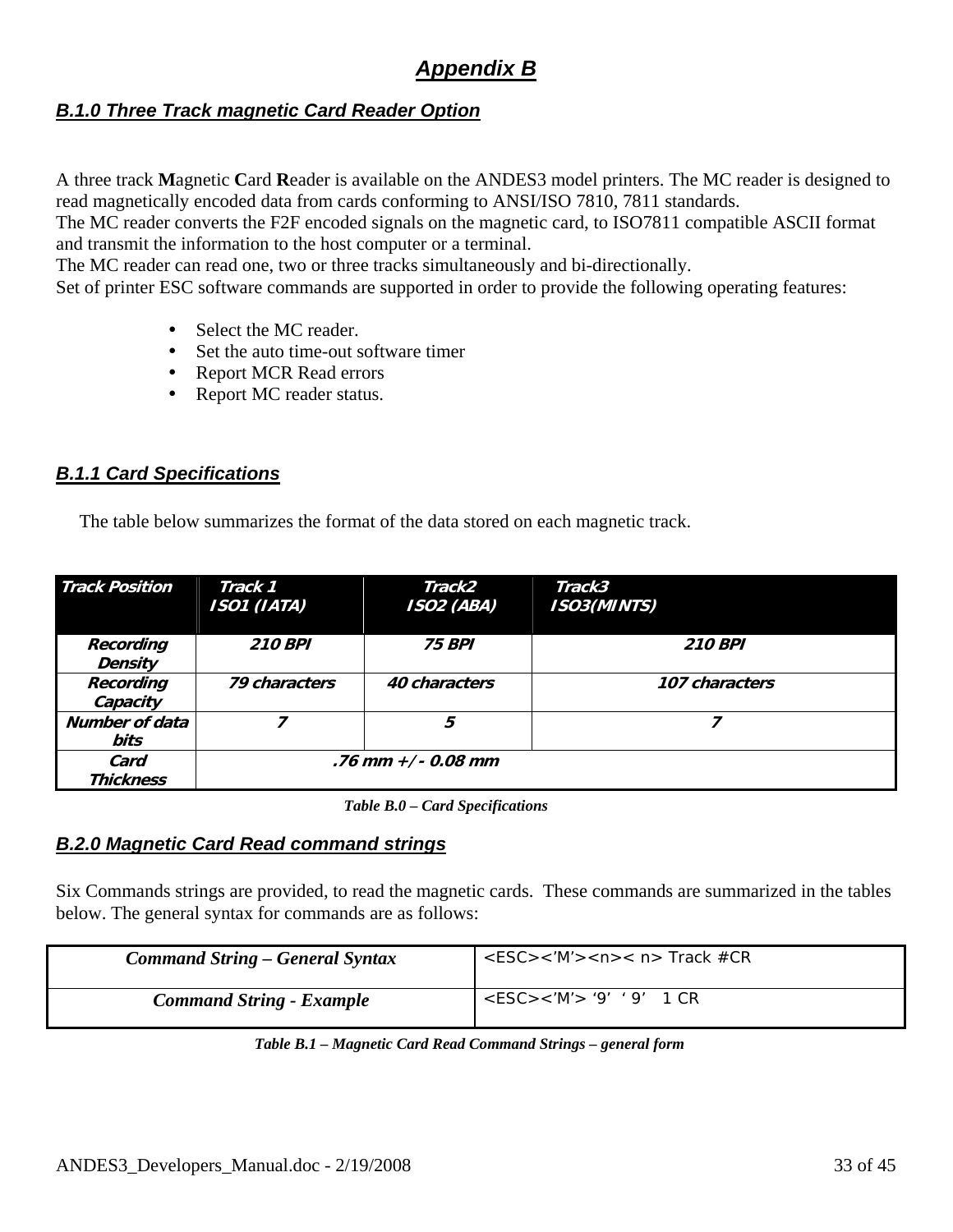- The ESC-M command turns on the power to the MC Reader
- The next two bytes,  $\langle nn \rangle$  are used to set the MC reader's timer. "01" through "99" are valid timer settings. "00" disables the timer.
- The printer aborts and transmits the time-out error message, if the operator fails to swipe a card within the time period set by the host application.
- On timeout printer aborts the swipe process, transmits timeout error message and turns off the <READING> LED.
- A good magnetic card swipe automatically terminates the read process.

| <b>Magnetic Card Command String</b>                              | <b>Description</b>                    |  |
|------------------------------------------------------------------|---------------------------------------|--|
| $\text{ESC} - \text{M} - \text{nn} - 1 - \text{CR}$ (CR = Enter) | Read Track1 only                      |  |
| $\text{ESC} - \text{M} - \text{nn} - 2 - \text{CR}$              | Read Track2 only                      |  |
| $\text{ESC} - \text{M} - \text{nn} - 3 - \text{CR}$              | Read Track3 only                      |  |
| $\textsf{ESC} - \textsf{M} - \textsf{nn} - 4 - \textsf{CR}$      | Read Track1 and Track2 simultaneously |  |
| $\text{ESC} - \text{M} - \text{nn} - 5 - \text{CR}$              | Read Track2 and Track3 simultaneously |  |
| $\textsf{ESC} - \textsf{M} - \textsf{nn} - 6 - \textsf{CR}$      | Read Tracks 1,2 and 3 simultaneously  |  |
| $\mathsf{ESC} - \mathsf{C}$                                      | Cancel MC Read process                |  |
| $nn = ASCII "01"$ through "99" seconds                           |                                       |  |
| $nn = "00"$ disables the MC reader timer                         |                                       |  |

 *Table B.2 – Magnetic Card Read Command Strings - Details* 

### *B.3.0 Magnetic Card Data Output Format*

- The track data retrieved from a magnetic card is transmitted to the host in ISO7811 ASCII format as summarized in the table below.
- The first four characters ("%/1/") flag the track number, the track data follows the flag string, terminated with '?'-CR-LF.
- '%;+' are the track start sentinel characters, While '?' is the end of track sentinel character.
- If no data is available for a track that data field will be empty. If an Error is encountered on any track a single 'E' will be the output for that tracks data field.

| Track1 |      | Track 2 |            |      | Track 3   |                                  |      |           |
|--------|------|---------|------------|------|-----------|----------------------------------|------|-----------|
| %11    | Data | ?CRLF   | $\sqrt{2}$ | Data | ?CRL<br>- | $\overline{\phantom{a}}$<br>رۍ ا | Data | ?CRL<br>- |

 *Table B.3 - ISO 7811 ASCII Format*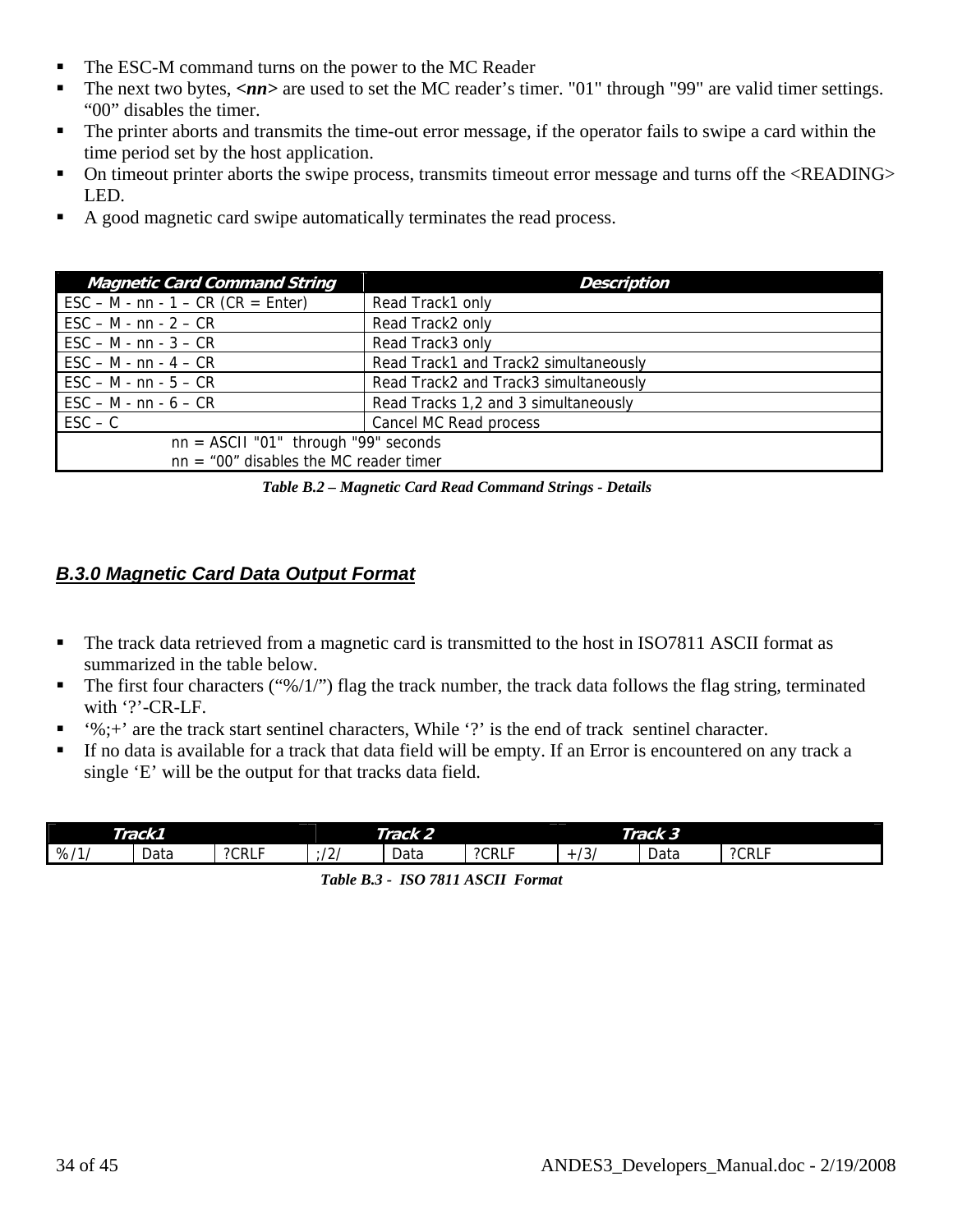### *B.4.0 Magnetic Card Read Error Messages*

The characters  $\langle\% \rangle$  and  $\langle E \rangle$  preface all error messages. Following these two characters is a comma, two ASCII digits representing the error number (01 through 99), another comma, English description of the error encountered and finally a CR-LF which terminates the <Error Message> string. The syntax is as follows:

| <b>Error Message (General Form)</b> | $\frac{1}{5}$ <%> <e>, nn, Error text in ASCII, <cr><lf></lf></cr></e> |
|-------------------------------------|------------------------------------------------------------------------|

Where *nn* is the error number encountered. The printer may transmit Three (3) types of Read Error messages. The table below has detailed description of these messages.

| Error # | <b>Error Message Transmitted</b> |  |
|---------|----------------------------------|--|
|         | Time-out Expired                 |  |
| 07      | <b>Invalid Track Number</b>      |  |
| 09      | <b>Cancel Request</b>            |  |

 *Table B.5 – Error Message – Specific Examples* 

### *B.5.0 Interfacing to the Magnetic Card Reader*

- This section details the software steps required to access the MC reader from a computer or a terminal.
- The Host Selects the printer by activating the RTS input line or sending wake-up characters to the printer.
- The Printer Sends the XON command to the host to indicate that it is ready to receive data from host.
- Once XON is received the *host sends ASCII serial command string* to enable the magnetic card reader (e.g. Esc-m004-cr). The printer turns on the GREEN <**READY**> LED.
- Once the operator swipes the magnetic card, the *printer transmits in ASCII format* the tracks information found on the magnetic card.
- A good read automatically turns off the MC reader and the <**READY>** LED.
- The **<READY>** LED illuminates RED if an error is encountered, while reading the magnetic card.
- Printer transmits timeout error message if the operator fails to swipe a card in the time period set by the host application.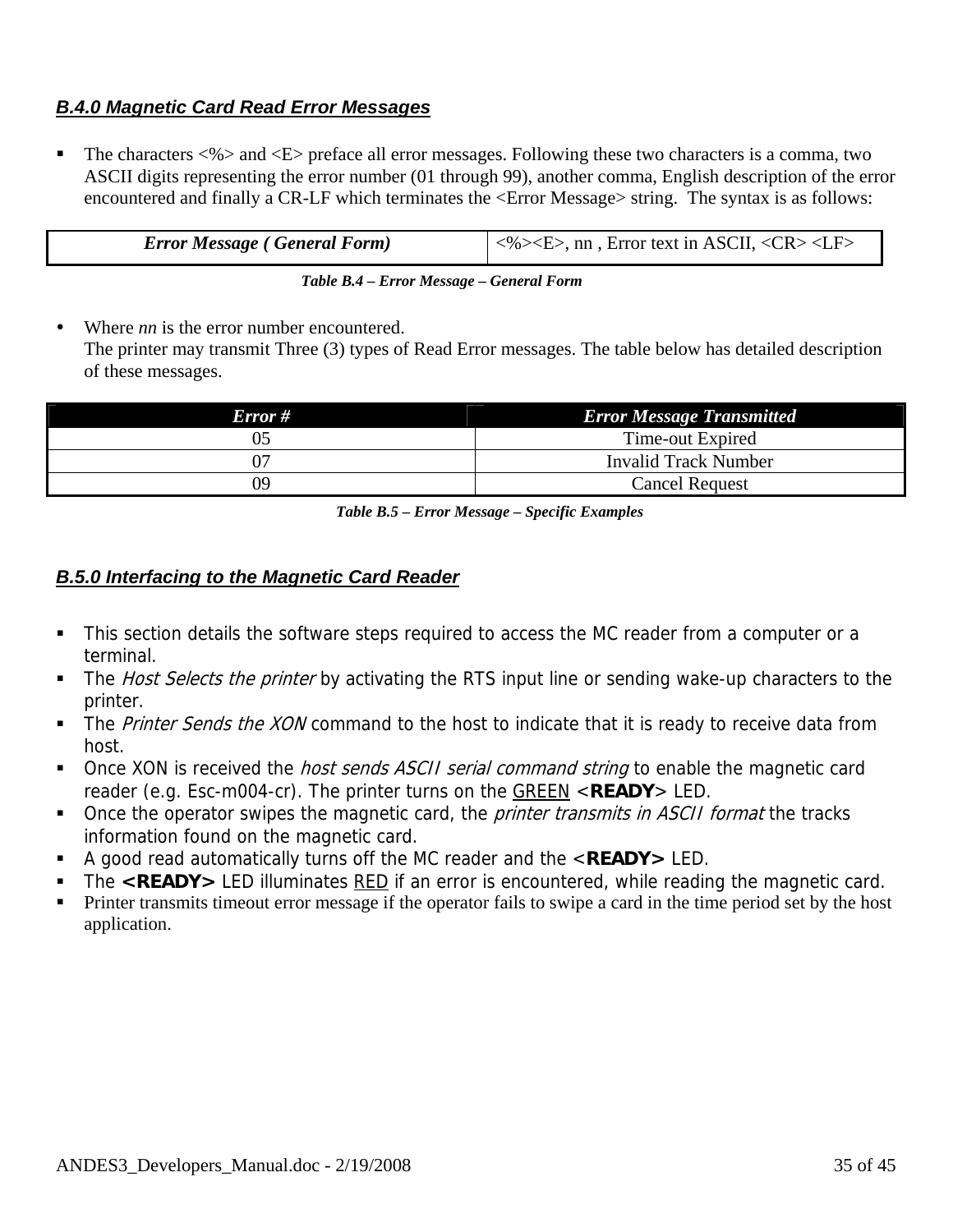# *Appendix C*

# *Printer Configurations*

### *C.1.0 Introduction*

The ANDES3 printers support Serial RS232 and IrDA compatible infrared communication interfaces. Bluetooth and Wi-Fi communication are also available as an optional feature. Serial, IrDA, Wi-Fi and Bluetooth communication settings can be changed via a DIP switch located on the control card. In the following Sections Each Setting is discussed in more detail.

| <b>Dip Switch</b> | <b>Function</b>            | Switch#         | Switch#         | Switch#         | <b>Notes</b>                                                                                   |
|-------------------|----------------------------|-----------------|-----------------|-----------------|------------------------------------------------------------------------------------------------|
|                   |                            |                 |                 |                 |                                                                                                |
| 1 & 2             | Communication<br>Interface | SW <sub>1</sub> | SW <sub>2</sub> |                 |                                                                                                |
|                   | <b>RS232</b>               | <b>OFF</b>      | <b>OFF</b>      |                 | Baud rate set by Dip switches<br>3,4 and 5                                                     |
|                   | <b>IrDA</b>                | ON              | <b>OFF</b>      |                 | Baud Rate can be negotiated up<br>to the value specified through<br>Dip switches 3,4 and 5     |
|                   | Bluetooth                  | <b>OFF</b>      | ON              |                 | BT Baud Rate set for 57600 bps.<br>Dip switches 3,4 and 5 must be<br>set to OFF position       |
|                   | 802.11b                    | ON              | <b>ON</b>       |                 | 802.11 Baud Rate set for 57600<br>bps<br>Dip switches 3,4 and 5 must be<br>set to OFF position |
| 3 & 4 & 5         | <b>Baud Rate</b>           | SW <sub>3</sub> | SW <sub>4</sub> | SW <sub>5</sub> |                                                                                                |
|                   | 57600                      | <b>OFF</b>      | <b>OFF</b>      | <b>OFF</b>      |                                                                                                |
|                   | 38400                      | <b>OFF</b>      | ON              | <b>OFF</b>      |                                                                                                |
|                   | 19200                      | <b>ON</b>       | <b>ON</b>       | <b>OFF</b>      |                                                                                                |
|                   | 14400                      | <b>OFF</b>      | <b>OFF</b>      | ON              |                                                                                                |
|                   | 9600                       | <b>ON</b>       | <b>OFF</b>      | ON              | Use for fixed IrDA                                                                             |
|                   | 2400                       | <b>OFF</b>      | <b>ON</b>       | ON              |                                                                                                |
|                   | 1200                       | ON              | ON              | ON              |                                                                                                |
| 6                 | Parity Bit                 | SW 6            |                 |                 |                                                                                                |
|                   | Parity Enabled             | <b>ON</b>       |                 |                 | Does not apply for IrDA                                                                        |
|                   | Parity Disabled            | <b>OFF</b>      |                 |                 | Does not apply for IrDA                                                                        |
| $\overline{7}$    | Odd/Even                   | SW <sub>7</sub> |                 |                 |                                                                                                |
|                   | Even Parity Checker        | ON              |                 |                 | Does not apply for IrDA                                                                        |
|                   | Odd Parity Checker         | <b>OFF</b>      |                 |                 | Does not apply for IrDA                                                                        |
| $8\,$             | <b>Auto Power Save</b>     | SW <sub>8</sub> |                 |                 |                                                                                                |
|                   | <b>Power Save Disabled</b> | <b>OFF</b>      |                 |                 | Manual On/Off                                                                                  |
|                   | <b>Power Save Enabled</b>  | <b>ON</b>       |                 |                 | <b>Auto Power Down</b>                                                                         |

### *ANDES3 DIP SWITCH SETTINGS*

 *Table C.0 – ANDES3 Dip Switch Settings*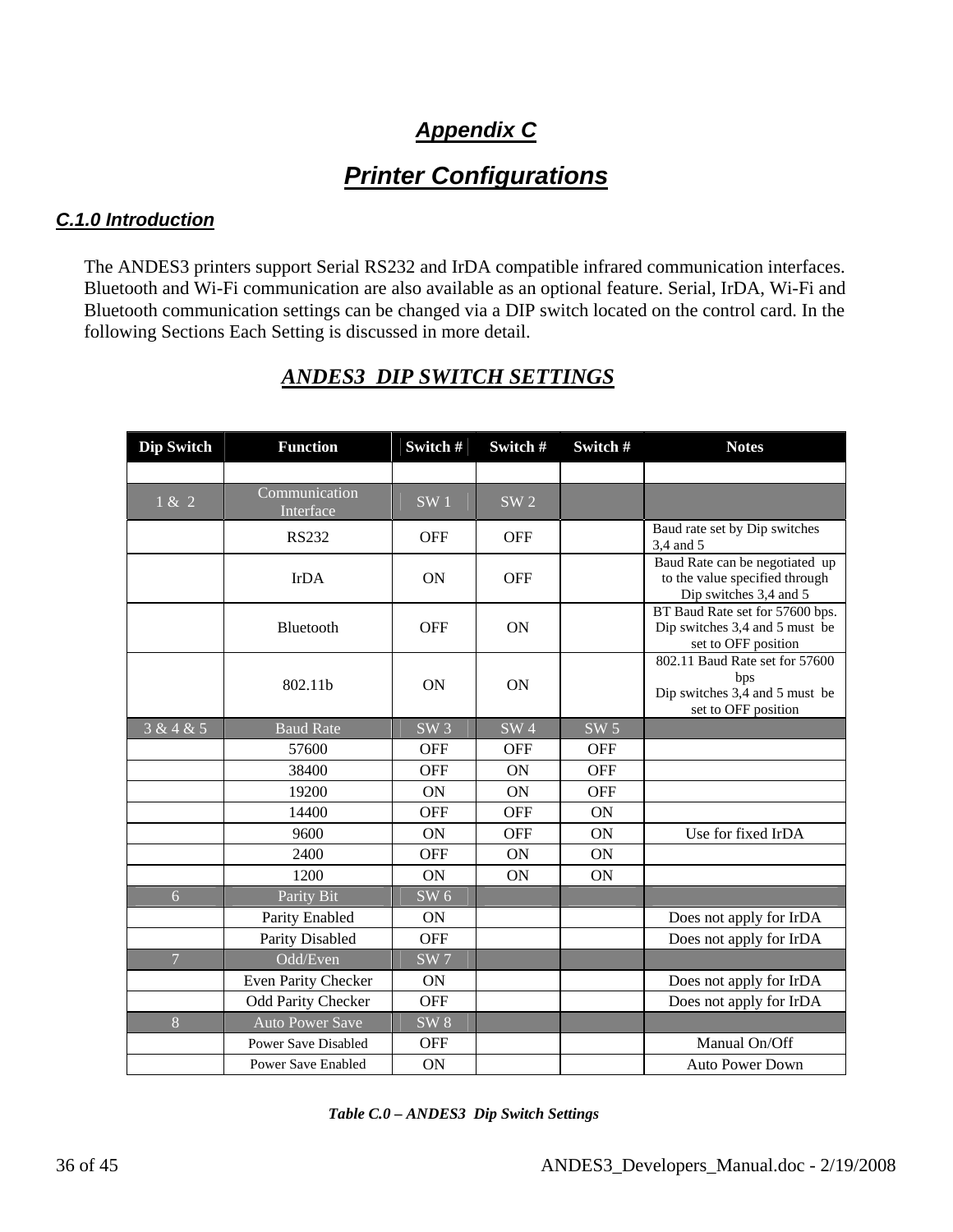### *C.2.0 Serial Communication Rate and Parity*

The RS232C Interface signals for the ANDES3 Series printers are terminated on a 6 PIN RJ type data connector located on the side of the printer. Six connections are provided from the Serial Interface to the host computer. A minimum two connections are required for operation, RXD – pin 3 and Common – pin 1.The proper baud rate and protocol settings are required to communicate with the host device. The printer defaults to 115200 *BAUD, 8 DATA BITS, NO PARITY BIT, and two STOP BITs* on initial power up. Two communication handshaking protocols are supported by the ANDES3 , *Serial Busy protocol* and *XON/XOFF* protocols.

### *C.2.1 Serial Busy Protocol*

For the *serial busy* handshaking mode, *request to send printer input* (RTS) and *clear to send printer output* (CTS) are used to control data flow to and from the printer.

The RTS and CTS are considered to be valid or active when the signal level is positive (3 to 12VDC). A positive RTS signal from the host device enables the printer. The RTS signal is monitored during data transmission from the printer to the host device, the printer transmits data to the host device only if RTS input is high. The printer raises CTS output when it is ready to accept data. The printer lowers CTS line when the print buffer has less than 256 unused locations.

### *C.2.2 XON/XOFF Protocol*

For the *XON/XOFF* handshaking mode, the printer transmits XON (0x11) when it is ready to accept data, and XOFF (0x13) for the print buffer has less than 256 unused locations. Under XON/XOFF protocol, the data flow out of the printer's serial port is halted on receipt of XOFF from Host device and resumed on receipt of XON.

### *C.2.3 RS232C Connections*

The RS232C Interface signals for the Extech ANDES3 are terminated on a 6 PIN RJ25 type data connector located at the back of the printer.

Six connections are provided from the Serial Interface to the host computer. The table below lists the Serial Interface signals and pin-outs on the RJ25 connector while pin locations are shown in Figure 2. A minimum of two signal connections are required for operation, RXD - pin3 and Common - pin1.

| <b>RJ25 CONNECTOR PIN #</b> | <b>FUNCTIONAL DESCRIPTION</b>          | <b>SIGNAL NAME</b> |
|-----------------------------|----------------------------------------|--------------------|
|                             | RS232 from Host<br>(INPUT)             | <b>RXD</b>         |
|                             | RS232 from Printer<br>(OUTPUT)         | TXD                |
|                             | Request to send from Host (INPUT)      | <b>RTS</b>         |
|                             | Clear to send from Printer<br>(OUTPUT) | <b>CTS</b>         |
|                             | Logic common                           | COM                |

|  | Table C.1 – Serial Interfaces Signals and pin-outs |
|--|----------------------------------------------------|
|--|----------------------------------------------------|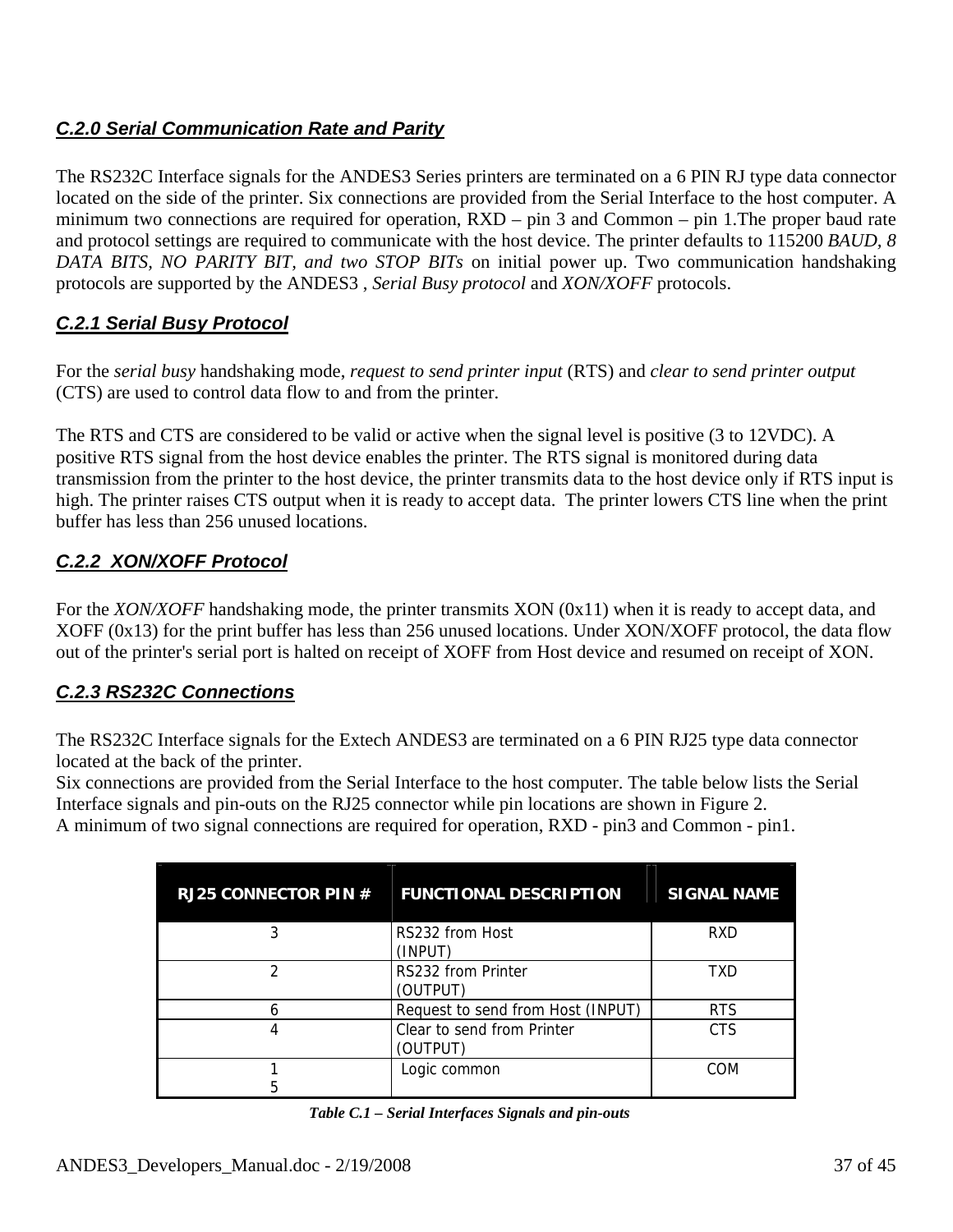# *C.2.4 RS232C Technical Specifications*

| <b>Technical Specification Name</b> | <b>Technical Specification Value</b>           |
|-------------------------------------|------------------------------------------------|
| Data Transfer Rate                  | $1200 - 115200$ Baud                           |
| Word Length                         | 10 or 11 bits                                  |
| <b>Start Bit</b>                    |                                                |
| Data Bits                           | 8                                              |
| Parity Bit                          | None, Odd or Even                              |
| Stop Bits                           | Auto Select 1 or 2                             |
| Signal Levels                       | <b>RS232C</b>                                  |
| Mark or Logical 1                   | $-3$ to $-15$ VDC                              |
| Space or Logical 0                  | $+3$ to $+15$ VDC                              |
| Handshaking                         | Two modes are supported(Software and Hardware) |
| Hardware                            | RTS/CTS                                        |
| Software                            | XON/XOFF                                       |
| Auto Power Up                       | Positive Signal on RTS input turns printer on  |

 *Table C.2. – RS232C – Technical Specifications* 

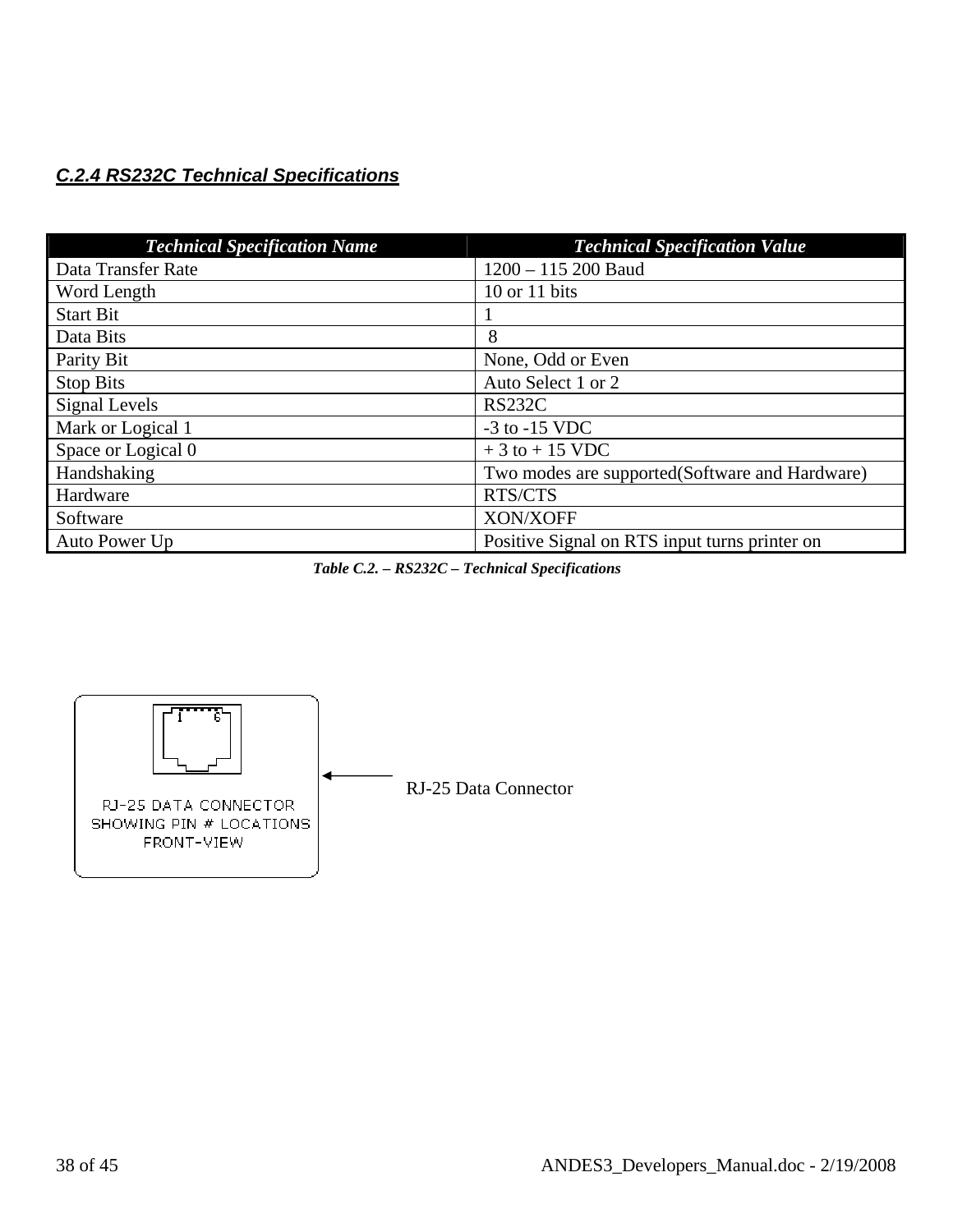### *C.3.0 Infrared Communications (IrDA)*

For IrDA mode to work, Dip Switch #1 must be in the <ON> position. The printer can be powered up by pressing the power <On/Off> switch. If no IrDA connection is made, the printer will automatically power down to a lower power level to conserve battery life. It will remain in a "sleep" mode until an IrDA connection is made, at which time the printer will "wake up" and print the requested data. Pressing the power switch again will turn the printer <OFF>. The table below shows the required printer settings for IrDA mode.

| <b>Dip Switch</b> | <b>Function</b>            | Switch #        | Switch<br>#     | <b>Switch</b><br># | Notes;                                                                                                                      |
|-------------------|----------------------------|-----------------|-----------------|--------------------|-----------------------------------------------------------------------------------------------------------------------------|
|                   |                            |                 |                 |                    |                                                                                                                             |
| 1 & 2             | Communication<br>Interface | SW <sub>1</sub> | SW <sub>2</sub> |                    |                                                                                                                             |
|                   | <b>IrDA</b>                | ON              | OFF             |                    | Baud Rate can be negotiated up<br>to the value specified through<br>Dip switches 3,4 and 5. For<br>fixed IrDA use 9600 Baud |

 *Table C.3 – IrDA Mode* 

### *C.3.0 Bluetooth Communications (Option)*

The ANDES3 Printer Supports a Bluetooth Communication Option. The printer control card communicates with the Bluetooth™ base band interface at 115.2 K Baud/sec using no parity. To select the Bluetooth™ interface Dip Switch # 2 has to be ON and all other Dip Switches have to be OFF. If required by the host application to enter a PIN number while connecting to the BT module enter 0 (zero). The settings on the BT module can be changed via the AT command set. Please check the BT folder on the developer's CD for further details. Extech provides a utility (also available on the Developer's CD) which allows for an automatic change for some of the most widely used settings ( PIN # , Name, MSTER/SLAVE mode).

### **Below are listed the BT module's default settings:**

- ¾ Name: EXTECH Printer
- $\triangleright$  Serial Settings: 115200,8,n,2
- $\triangleright$  Discoverability mode: Generally Discoverable
- ¾ Connectability mode: GAP Connectable
- $\triangleright$  Security mode: Security Disabled
- $\triangleright$  Fixed PIN = 0
- $\triangleright$  Set Master/Slave Policy: Always let the connecting device select master/slave role on incoming connections
- $\triangleright$  Client Profile: Disable Client Services
- ¾ Server Profile: Serial Port Profile Server enabled
- $\triangleright$  Wireless Multi-drop mode: disabled, forward to host only
- $\triangleright$  Set Serial Interface: (RS232)
- $\triangleright$  Configuration over Bluetooth Enabled
- ¾ Power Save mode: Allow Sleep mode only
- $\triangleright$  ESC sequence timing: 500ms before ESC command & 500ms after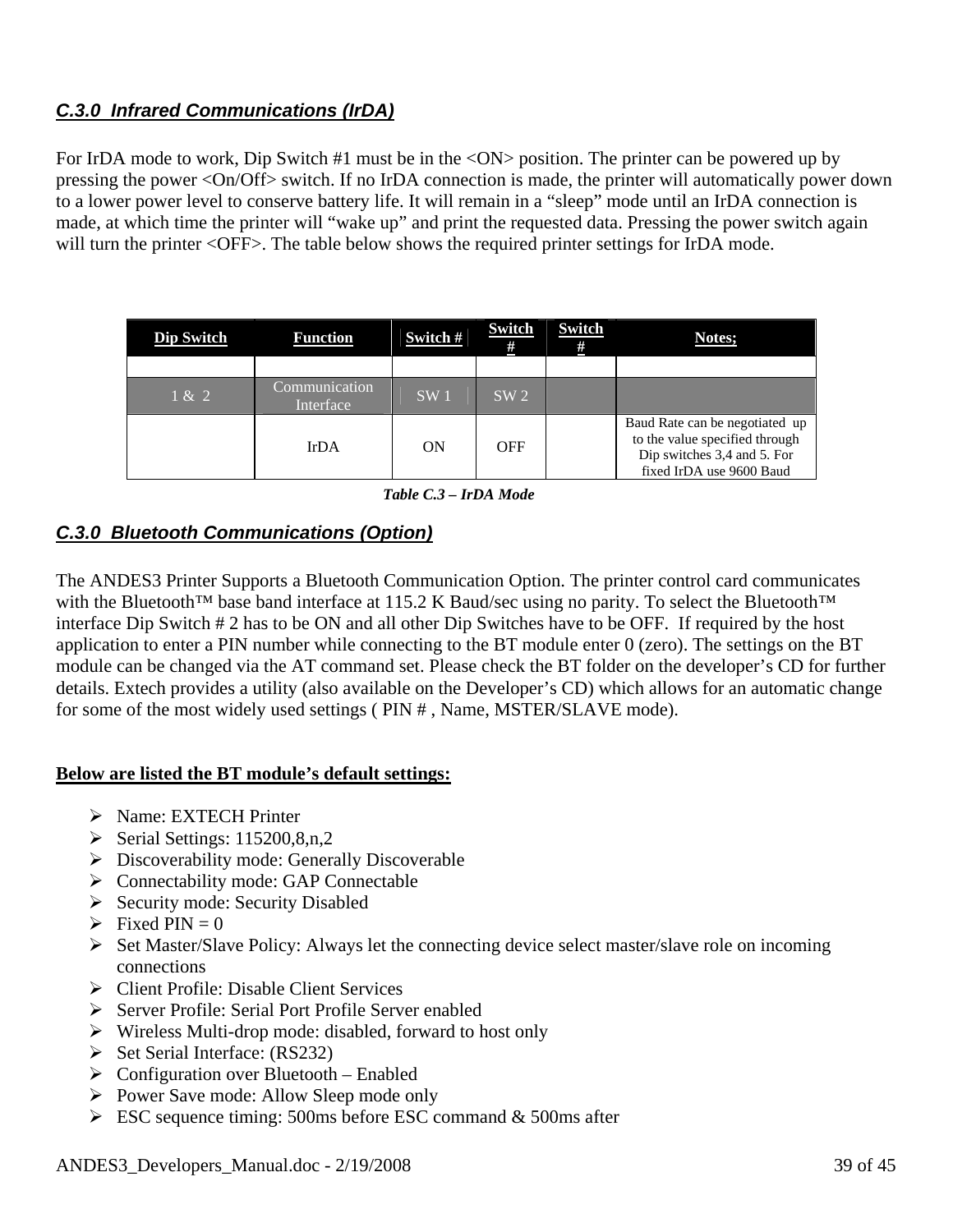# *C.3.1 The Bluetooth™ interface power modification*

The Bluetooth<sup>™</sup> interface increases the battery power consumption by 50 mille Amp. To compensate the increased power demand, the trickle charge rate is modified to help extend the life of the internal battery cartridge. The printer modification is such that the printer can be set to operate in either the *MANUAL POWER OFF* or *CONTINUOUS ON* mode of operation. For Dip Switch settings on Power Save mode please refer to the Dip Switch Table above.

### *C.3.2 MANUAL POWER OFF mode*

For the printer to be in Manual Power OFF mode Dip Switch # 8 has to be turned OFF. When demonstrating RF wireless communication, turn the printer on by pressing the ON switch located at the front of the printer. The printer will remain active waiting for the wireless print command. Pressing the ON switch again will turn the printer OFF. For each wireless demonstration, again turn the printer on by pressing the ON switch. Operation in this fashion will greatly extend the life of the battery cartridge. Unless you press the ON/OFF switch the printer will stay ON until the battery runs out.

### *C.3.3 AUTOMATIC POWR OFF mode*

If you wish the printer to automatically **SHUT DOWN** after a period of time turn Dip Switch # 8 ON. The printer will turn OFF after 99 seconds. The value of the default timer can be changed by using the Esc M n1n2 0 CR command described earlier in the manual. Once power is cycled the printer goes back to the default 99 seconds value. To overcome that check section 2.9 in this manual.

### *C.4.0 Wi-Fi Communication (Option)*

The ANDES3 Printer Supports Wi-Fi Communication Option. The printer control card communicates with the Wi-Fi interface at 115.2 K Baud/sec. To select the Wi-Fi interface, Dip Switch # 1 and Dip Switch # 2 have to be ON and all other Dip Switches have to be OFF. Below are the factory default settings of the Wi-Fi module. For more information please refer to the 802.11 kit available on the Developer's CD.

- ¾ IP address: 192.168.1.96
- $\triangleright$  DHCP mode is not enabled
- $\triangleright$  Ad Hoc mode is enabled/ Infrastructure mode is disabled
- $\triangleright$  SSID is NETGEAR
- $\triangleright$  Tunnel port = 23 ( If you want to send data to the 802.11b module use this port number)
- $\triangleright$  Telnet port = 8023 (If you need to send commands to the 802.11b module use this port number)
- $\triangleright$  Bit Rate is set to 115200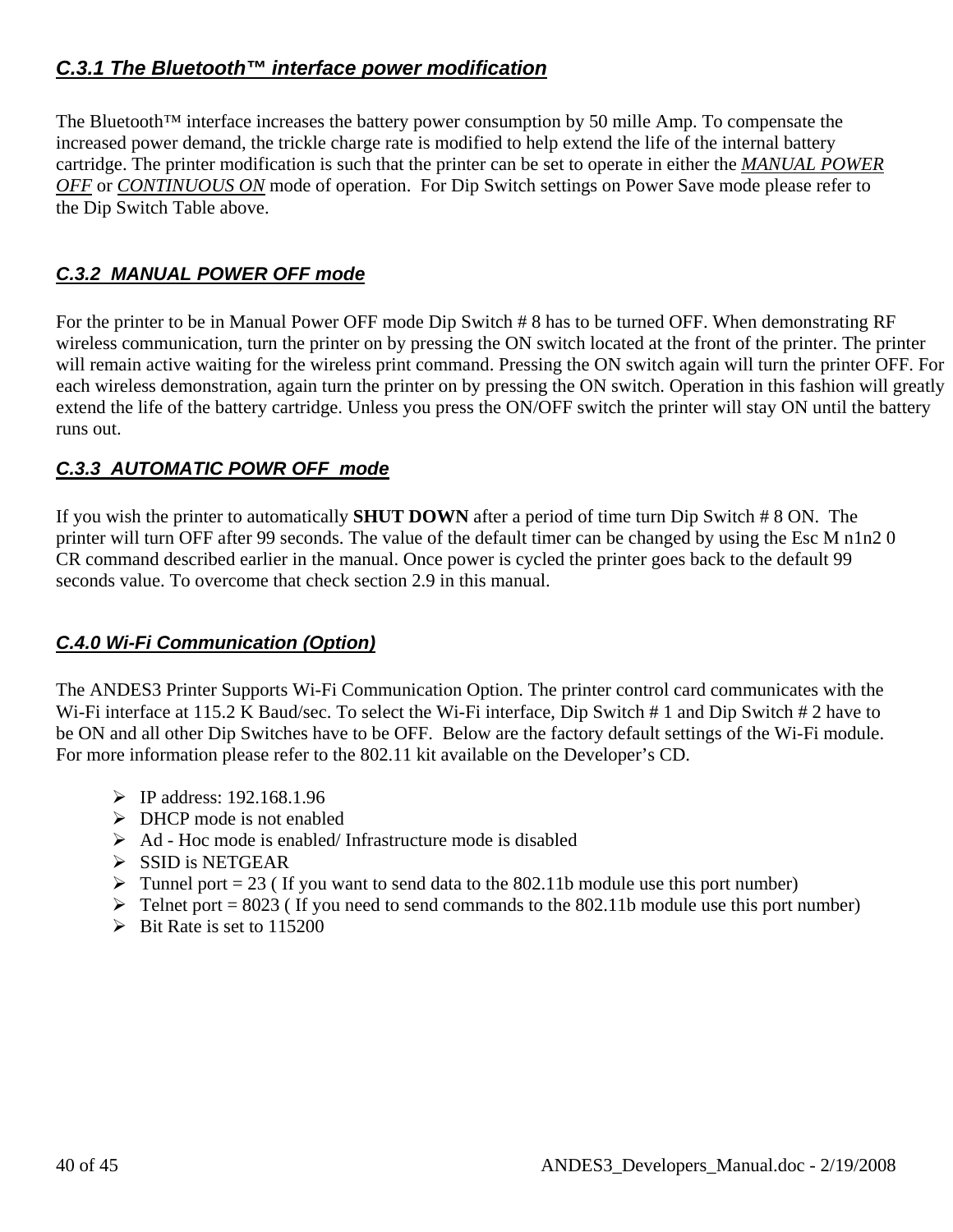### *C.5.0 Printer Status Indicator LED Panel*

The table below describes the function of each of the Printer's Status LEDs.

| <b>LED Indicator</b>                                            | <b>State</b>            | <b>Status</b>                                                                                                                                                                                                                                                                                                                                                                      |  |
|-----------------------------------------------------------------|-------------------------|------------------------------------------------------------------------------------------------------------------------------------------------------------------------------------------------------------------------------------------------------------------------------------------------------------------------------------------------------------------------------------|--|
| <b>COMMUNICATION</b>                                            | <b>ON - GREEN</b>       | Flashing Green, indicates that Power is ON and that the<br>printer is in RS232 or IrDA mode.<br>Steady GREEN state when communicating with host.                                                                                                                                                                                                                                   |  |
| <b>STATUS</b><br>LED#1                                          | <b>ON - BLUE</b>        | Flashing Blue, indicates that Power is ON and that the<br>printer is in Bluetooth mode.<br>Steady Blue state during transmit/receive.                                                                                                                                                                                                                                              |  |
|                                                                 | ON - Orange             | Flashing Orange, it indicates the power is ON and that the<br>printer is in 802.11b mode.<br>Steady Orange state during transmit/receive.                                                                                                                                                                                                                                          |  |
| <b>BATTERY</b><br><b>STATUS</b><br>LED#2                        | $ON -$<br><b>YELLOW</b> | The battery charger is charging the battery at a fast rate. The<br>LED will turn off when the battery is fully charged.                                                                                                                                                                                                                                                            |  |
|                                                                 | ON - RED                | The battery voltage is low and needs charging.                                                                                                                                                                                                                                                                                                                                     |  |
|                                                                 | <b>ON-GREEN</b>         | Indicates that MCR is ready to accept data.<br>٠<br>Indicates that SCR is ready to accept data.<br>п                                                                                                                                                                                                                                                                               |  |
| <b>MAGNETIC</b><br><b>CARD READER</b><br><b>STATUS</b><br>LED#3 | ON - RED                | Steady Red, indicates an MCR/SCR fault condition or a<br>п<br>printer error. The printer is not ready to accept data.<br>Printer is out-of-paper or Paper door is open.<br>٠<br>Flashing Red, indicates the print head is hot and printing<br>٠<br>is paused.<br>If in combination with a Steady RED Battery LED, a<br>٠<br>Flashing RED Status LED indicates low battery voltage. |  |

 *Table C.4 – Printer Status Indicator LED Panel*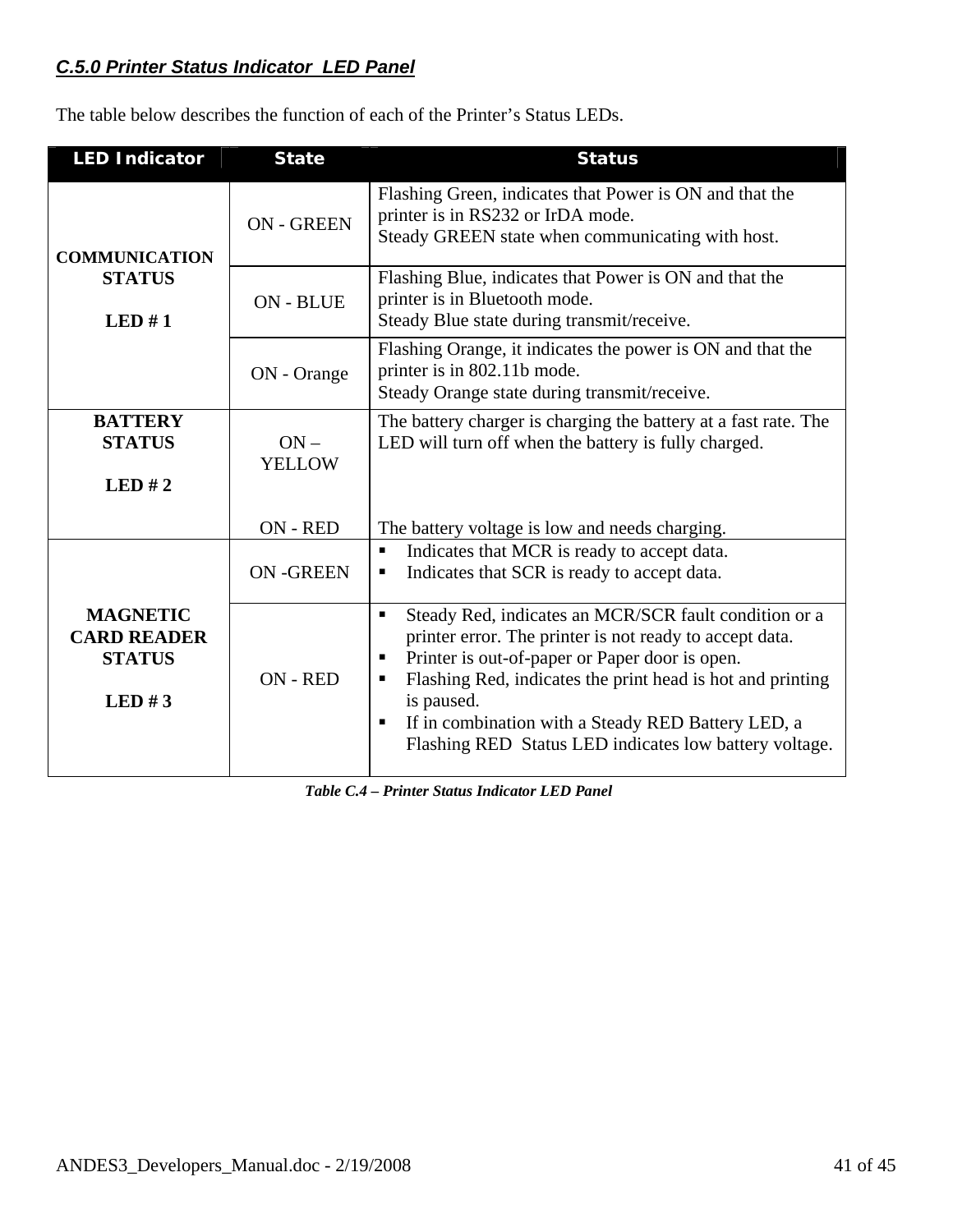### *ANDES3 QUICK REFERENCE*

### **ASCII Control Characters:**

| <b>Character</b>  | Hex/Dec | <b>CONTROL ACTION</b>           | <b>Section</b> |
|-------------------|---------|---------------------------------|----------------|
| <b>EOT</b>        | 04/04   | End Of Text                     | 1.1            |
| <b>BS</b>         | 08/08   | <b>Back Space</b>               | 1.1            |
| HT                | 09/09   | Horizontal Tab                  | 1.1            |
| LF                | 0A/10   | Line Feed                       | 1.1            |
| VT                | 0B/11   | <b>Vertical Tab</b>             | 1.1            |
| FF                | 0C/12   | Form Feed                       | 1.1            |
| <b>CR</b>         | 0D/13   | Carriage Return                 | 1.1            |
| SO                | 0E/14   | Shift Out                       | 1.1            |
| SI                | 0F/15   | Shift In                        | 1.1            |
| <b>XON</b>        | 11/17   | Transmitter On.                 | 1.1            |
| <b>AUXON</b>      | 12/18   | Printer on.                     | 1.1            |
| <b>XOFF</b>       | 13/19   | Printer receiver is off         | 1.1            |
| <b>AUXOFF</b>     | 15/21   | Printer to Host: printer is off | 1.1            |
| <b>CANCEL</b>     | 18/24   | Cancel and reset printer BUFFER | 1.1            |
| <b>ESC</b>        | 1B/27   | Escape                          | 1.1            |
| <b>EXTEND</b>     | 1C/28   | <b>Extended print</b>           | 1.1            |
| <b>EXTEND OFF</b> | 1D/29   | Extended print off/Normal print | 1.1            |

 *Table QR0 – ASCII Control Characters* 

**Printer Font Commands – Courier and Monospace 821BT Character Set:** 

| <b>Font Name</b> | <b>Character size (WxH)</b> | <b>Command String</b> | Section |
|------------------|-----------------------------|-----------------------|---------|
|                  |                             |                       |         |
| Monospace821BT   |                             |                       |         |
| 20CPI Short Font | 10x16                       | ESC+'k'+'9'           | 2.1     |
| 20CPI Bold       | 10x23                       | ESC+'k'+'8'           | 2.1     |
| 20CPI Normal     | 10x23                       | ESC+'k'+'7'           | 2.1     |
| 10 CPI Normal    | 20x23                       | $ESC+'k'+'6'$         | 2.1     |
| <b>Courier</b>   |                             |                       |         |
| 24 CPI normal    | 8x23                        | $ESC+'k'+'5'$         | 2.1     |
| 21 CPI normal    | 9x23                        | $ESC+'k'+'4'$         | 2.1     |
| 19 CPI normal    | 10x23                       | $ESC+'k'+'3'$         | 2.1     |
| 16 CPI normal    | 12x23                       | $ESC+'k'+'2'$         | 2.1     |
| 12 CPI normal    | 16x23                       | $ESC+'k'+'1'$         | 2.1     |
| 13 CPI rotated   | 14x16                       | $ESC+'k'+'0'$         | 2.1     |

 *Table QR1 – Printer Font Commands – Courier Character Set*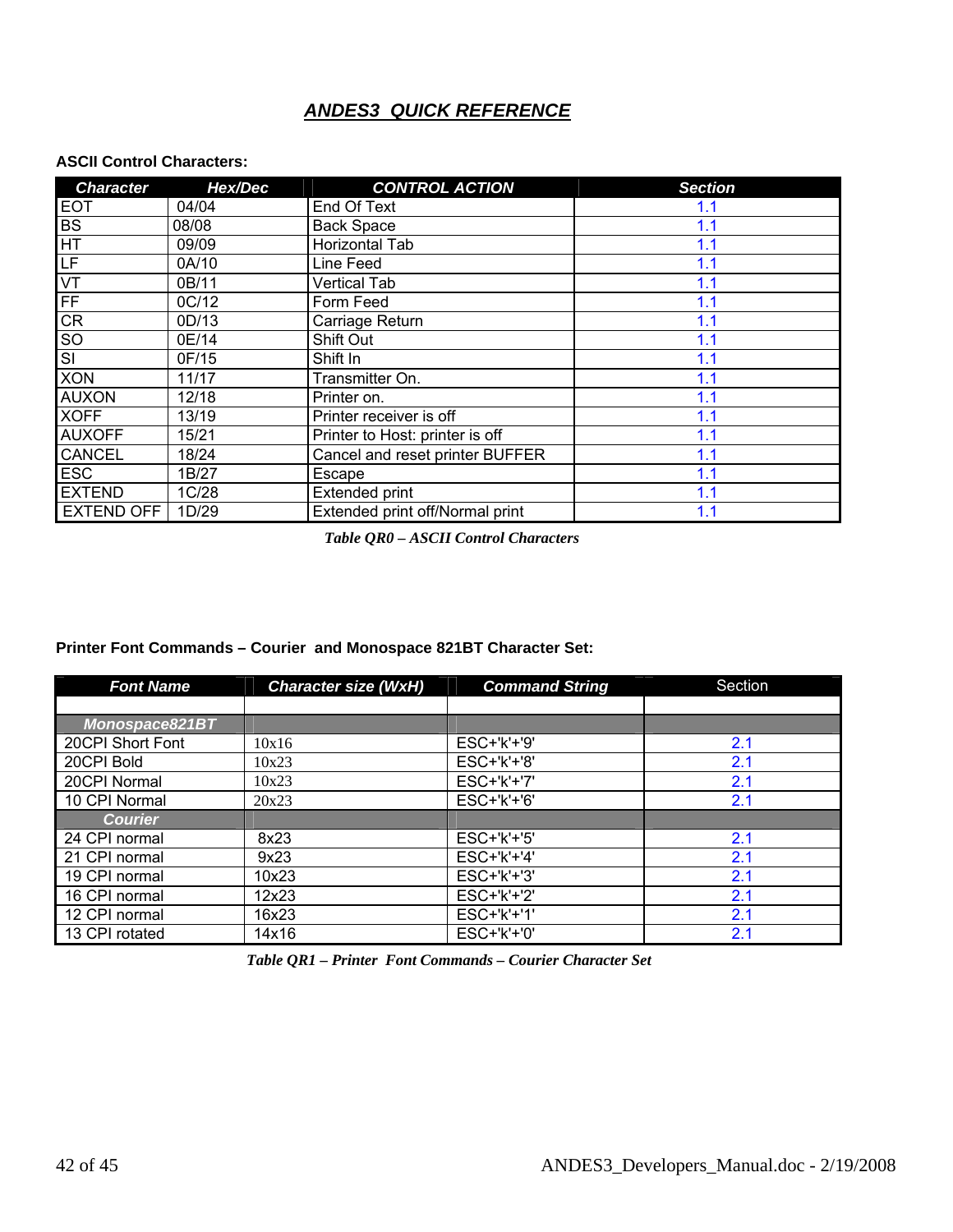### **Printer Font Commands:**

| <b>Command String</b>               | <b>Printer Action</b>          | <b>Section</b> |
|-------------------------------------|--------------------------------|----------------|
| $\mathsf{ESC} - \mathsf{`U' - '1'}$ | Enable emphasized print        | 2.4            |
| $ESC - 'U' - '0'$                   | Disable emphasized print       | 24             |
| Esc - 'U' - 'U'                     | <b>Enable Underline</b>        | 2.6            |
| Esc - 'U' $-$ 'u'                   | Disable Underline              | 2.6            |
| $\mathsf{Esc} - \mathsf{`U' - 'R'}$ | <b>Enable Reverse Printing</b> | 2.7            |
| $Esc - 'U' - 'n'$                   | Disable Reverse Printing       | 27             |

 *Table QR2 - Printer Font Commands* 

### **Printer Graphic Commands:**

| <b>Printer Command String</b>                        | <b>Printer Action</b>                          | <b>Section</b> |
|------------------------------------------------------|------------------------------------------------|----------------|
| $\mathsf{ESC} - \mathsf{a}' - n$                     | Select dot line spacing between printed lines. | 2.5            |
| $ESC - 'J' - n$                                      | Graphic Line Feed command                      | 2.5            |
| $\overline{ESC} - \sqrt{v} - n1 - n2 - \text{cdata}$ | 8-bit Graphic command                          | 3.1            |
| $\textsf{ESC} - \forall -n1 - n2 - < \textsf{data}$  | 8-bit Compressed Graphic Command               | 3.2            |

 *Table QR3 - Printer Graphic Commands* 

### **Graphic Logo and Bar code commands:**

| <b>Command String</b>                                                          | <b>Printer Action</b>               | <b>Section</b> |  |
|--------------------------------------------------------------------------------|-------------------------------------|----------------|--|
| $Esc - D - L < CR > or < LF >$                                                 | Enable download mode                | A.2.1          |  |
| $\textsf{LSC} - \textsf{L}' - \textsf{G}' - n < \textsf{CR}$ or $\textsf{LFS}$ | Specify logo location               | A.2.1          |  |
| $Esc - 'L'$ - 'G'- 0xFF <cr> or <lf></lf></cr>                                 | End Logo Download                   | A.2.1          |  |
| $\text{ESC} - L' - 'q' - n$                                                    | Print stored logo image             | A.2.1          |  |
| $\text{LSC} - 'z' - n1 - n2 - L - \text{[data]} < \text{CR}$                   | Print Bar Code without visible text | 4.0            |  |
| $\text{LSC} - \text{Z}' - n1 - n2 - L - \text{[data]} < \text{CR}$             | Print Bar Code with visible text    | 4.0            |  |
| $\textsf{ESC} - {^tQ'} - {^tJ'} - n$                                           | Reverse Dot Feed                    | 6.2            |  |
| $\textsf{ESC} - \textsf{Q}' - \textsf{Q}' - n$                                 | Set Out of Paper Sensitivity        | 6.2            |  |
| $\textsf{ESC} - 'Q' - 'F' - m$<br>Set Forward Black Mark Seek                  |                                     | 6.2            |  |
| $\textsf{LSC} - 'Q' - 'B' - m$                                                 | <b>Reverse Black Mark Seek</b>      |                |  |

 *Table QR4 – Graphic Logo and Bar Code Commands*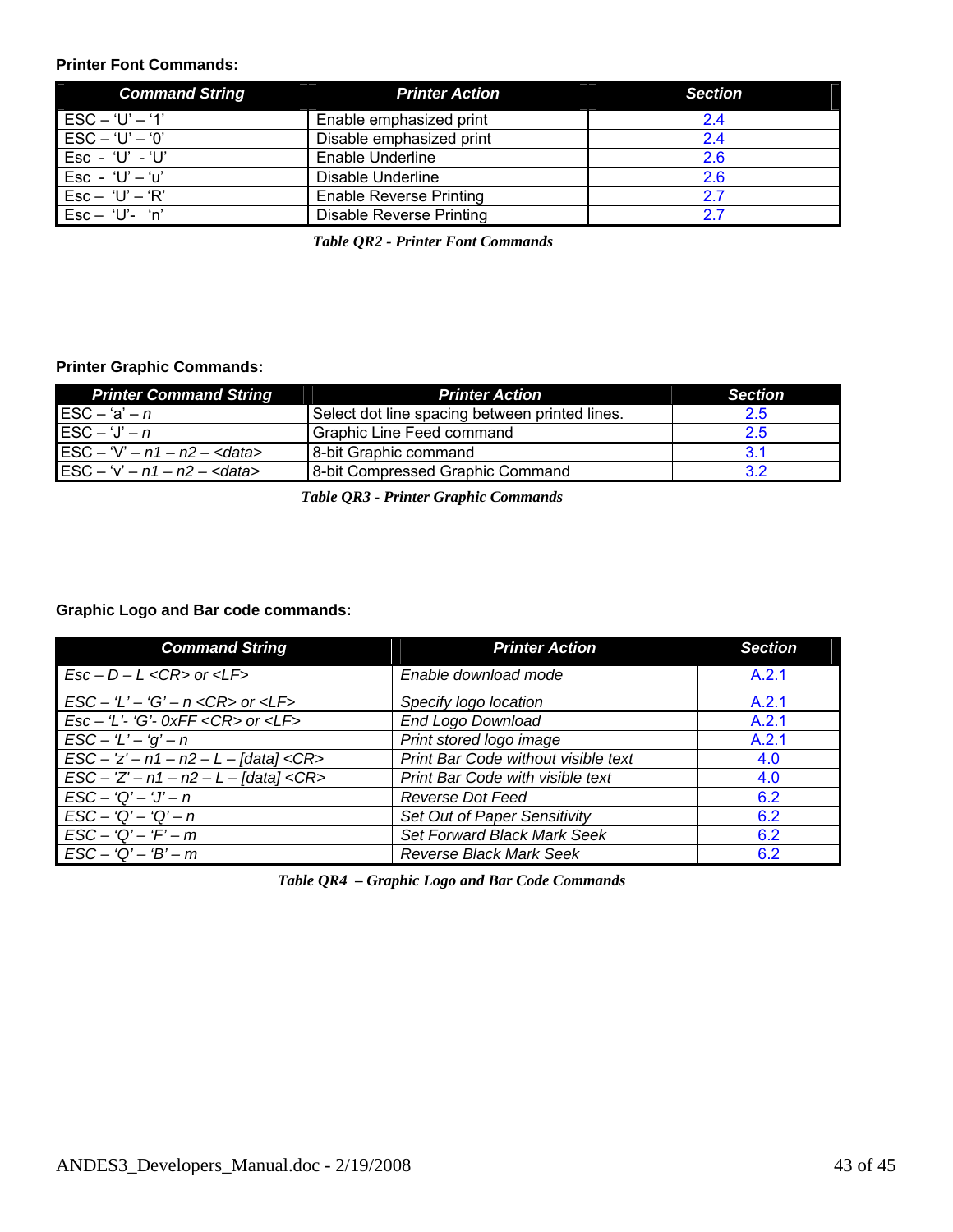### **Printer Supervisory and Control Commands:**

| <b>Command String</b>           | <b>Printer Action</b>                               | <b>Section</b> |
|---------------------------------|-----------------------------------------------------|----------------|
| $\sim$                          | Buffer, power timer, Print Head & battery<br>status | 5.3            |
| $^{\wedge}B$                    | <b>Buffer status</b>                                | 5.3            |
| ESC - 'M' - '000' - cr          | Disable the power down timer                        | 5.1            |
| $\text{ESC} - 'M' - 'nn0' - cr$ | Sets the power down timer to nn seconds             | 5.1            |
| $\mathsf{ESC} - 'C'$            | Reset Auto power down to 20 seconds                 | 5.1            |
| $ESC - 'P' - '('$               | Firmware version query                              | 5.3            |
| $ESC - 'P' - '$                 | Hardware model query                                |                |

 *Table QR5 – Printer Supervisory and Control Commands* 

### **Printer Operating Mode Commands:**

| <b>Command String</b>                      | <b>Printer Action</b>                     |  |
|--------------------------------------------|-------------------------------------------|--|
| l ESC – 'P' – '\$ '                        | Selects Buffer Mode Printing              |  |
| $\textsf{ESC} - \textsf{P}' - \textsf{H}'$ | Selects line Mode Printing                |  |
|                                            | Toble OD6 Drinter Operating Mode Commends |  |

Table QR6 – Printer Operating Mode Commands